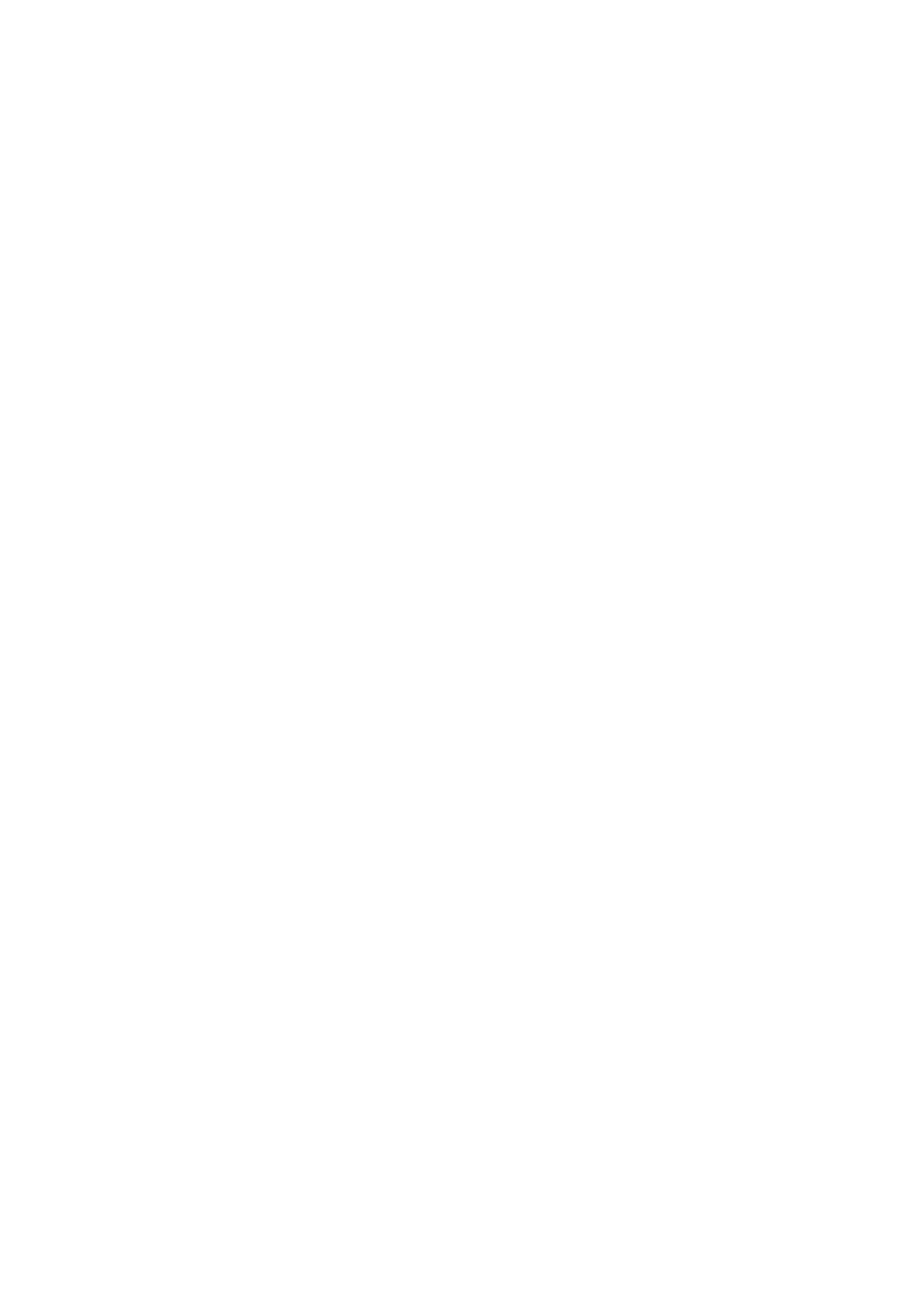## <span id="page-2-0"></span>Declaration of Authorship

#### Eidesstattliche Erklärung

Ich erkläre hiermit an Eides Statt, dass ich die vorliegende Arbeit selbstständig verfasst und keine anderen als die angegebenen Quellen und Hilfsmittel verwendet habe.

#### Statement in Lieu of an Oath

I hereby confirm that I have written this thesis on my own and that I have not used any other media or materials than the ones referred to in this thesis.

#### Einverständniserklärung

Ich bin damit einverstanden, dass meine (bestandene) Arbeit in beiden Versionen in die Bibliothek der Informatik aufgenommen und damit veröffentlicht wird.

### Declaration of Consent

I agree to make both versions of my thesis (with a passing grade) accessible to the public by having them added to the library of the Computer Science Department.

Datum/Date:

Unterschrift/Signature: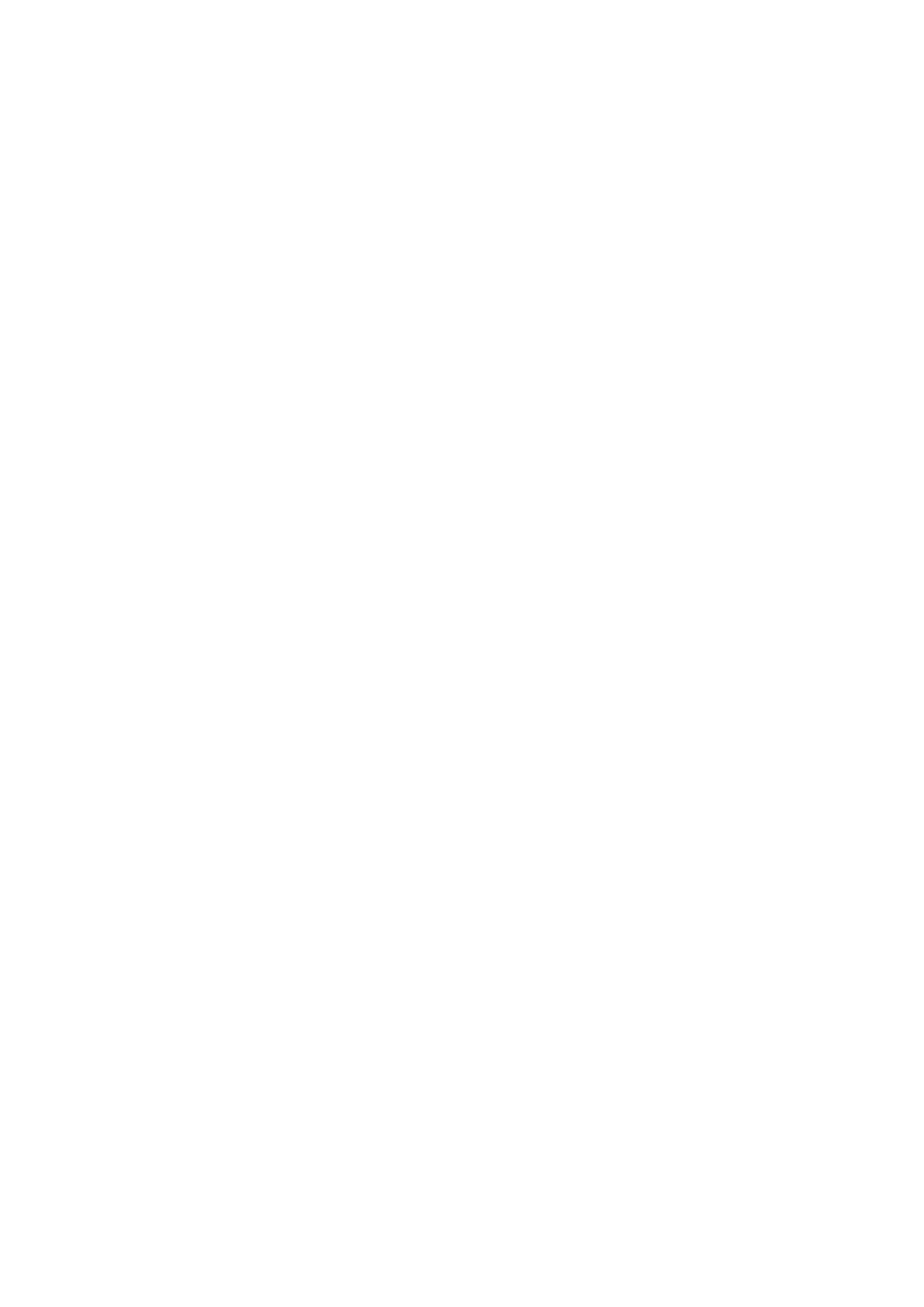#### <span id="page-4-0"></span>[SAARLAND UNIVERSITY](http://www.uni-saarland.de/)

## Abstract

[Compiler Design Lab](http://www.cdl.uni-saarland.de/) [Department of Computer Science](http://www.cs.uni-saarland.de/)

Bachelor of Science

by [Tina Jung](mailto:s9tajung@stud.uni-saarland.de)

The detection of memory dependencies is challenging for many aggressive optimizations, such as automatic parallelization. Two problems automatic parallelization faces are alias resolution and loop carried memory dependence detection. A relational analysis is necessary to statically analyze aliasing. Different iterations of the same loop need to be compared to prove the absence of loop carried memory dependencies. Even most flow sensitive analyses look at statements, but not statement instances. Thus, loop iterations are indistinguishable and different states of the loop are not taken into account. We precisely describe statement instances by utilizing the polyhedral model. This model is commonly used to analyze and optimize affine loop nests. Our approach extends this usage to whole program regions, overapproximating non-affine expressions. Overall, we present a parametric context and flow sensitive inter-procedural analysis, which gives tight descriptions of memory accesses for arbitrary granularities of program regions.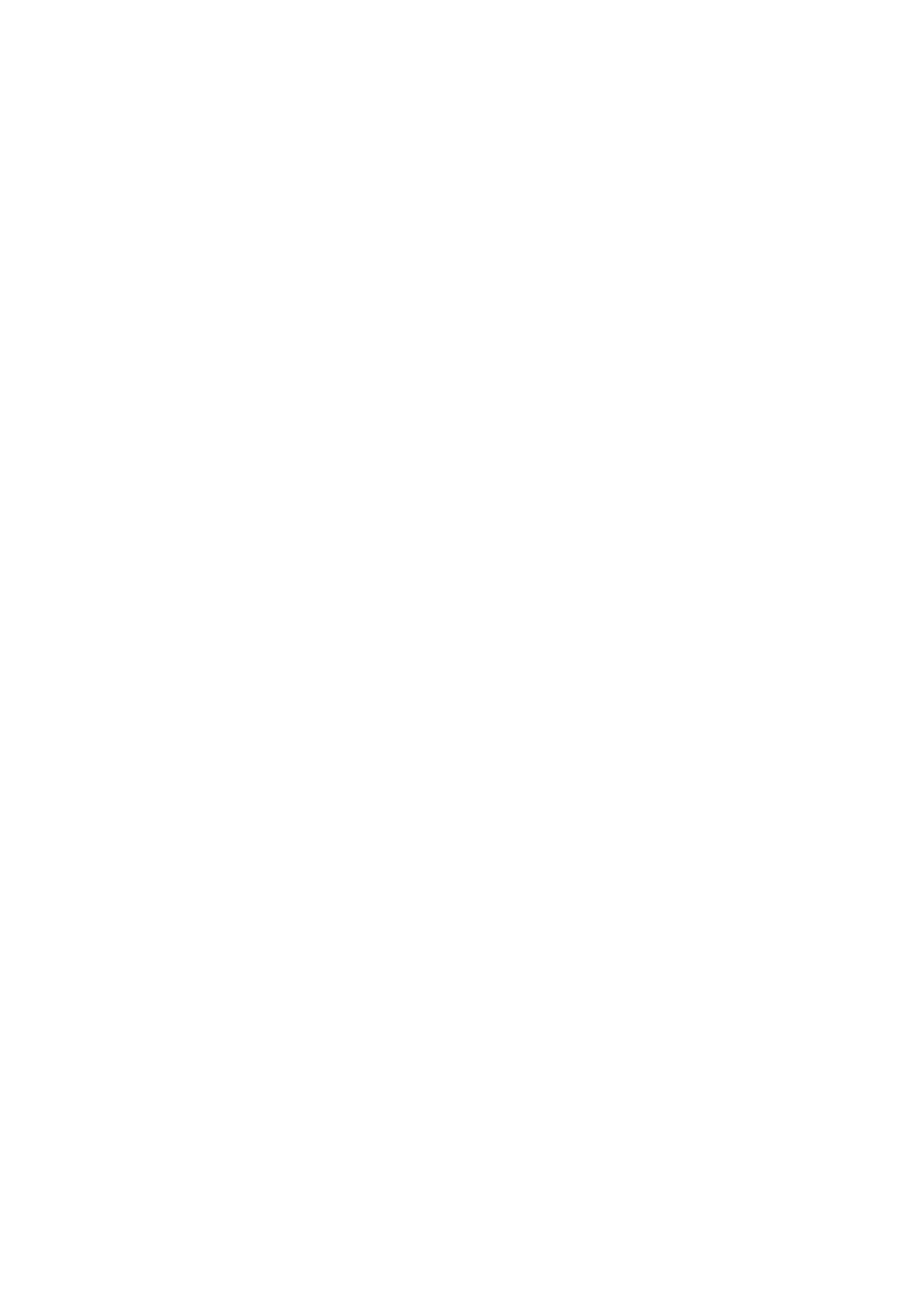## Acknowledgments

<span id="page-6-0"></span>I would like to thank Professor Sebastian Hack for catching my interest in this area of computer science and giving me the opportunity to write this thesis. I am also grateful that Professor Reinhard Wilhelm reviews this work.

Furthermore, my special thanks go to Johannes Doerfert and Kevin Streit for supporting me with all theoretical and technical difficulties of the thesis. Various discussions helped me to gain a deeper understanding of the theoretical foundations of this work. The critical feedback on my writing was very helpful to improve on it. I also want to thank Maximilian Fickert for proofreading the thesis.

Finally, my thanks go to my family and friends for supporting me all along my studies. They had a good sense to distract me or be patient, whichever was appropriate at that time.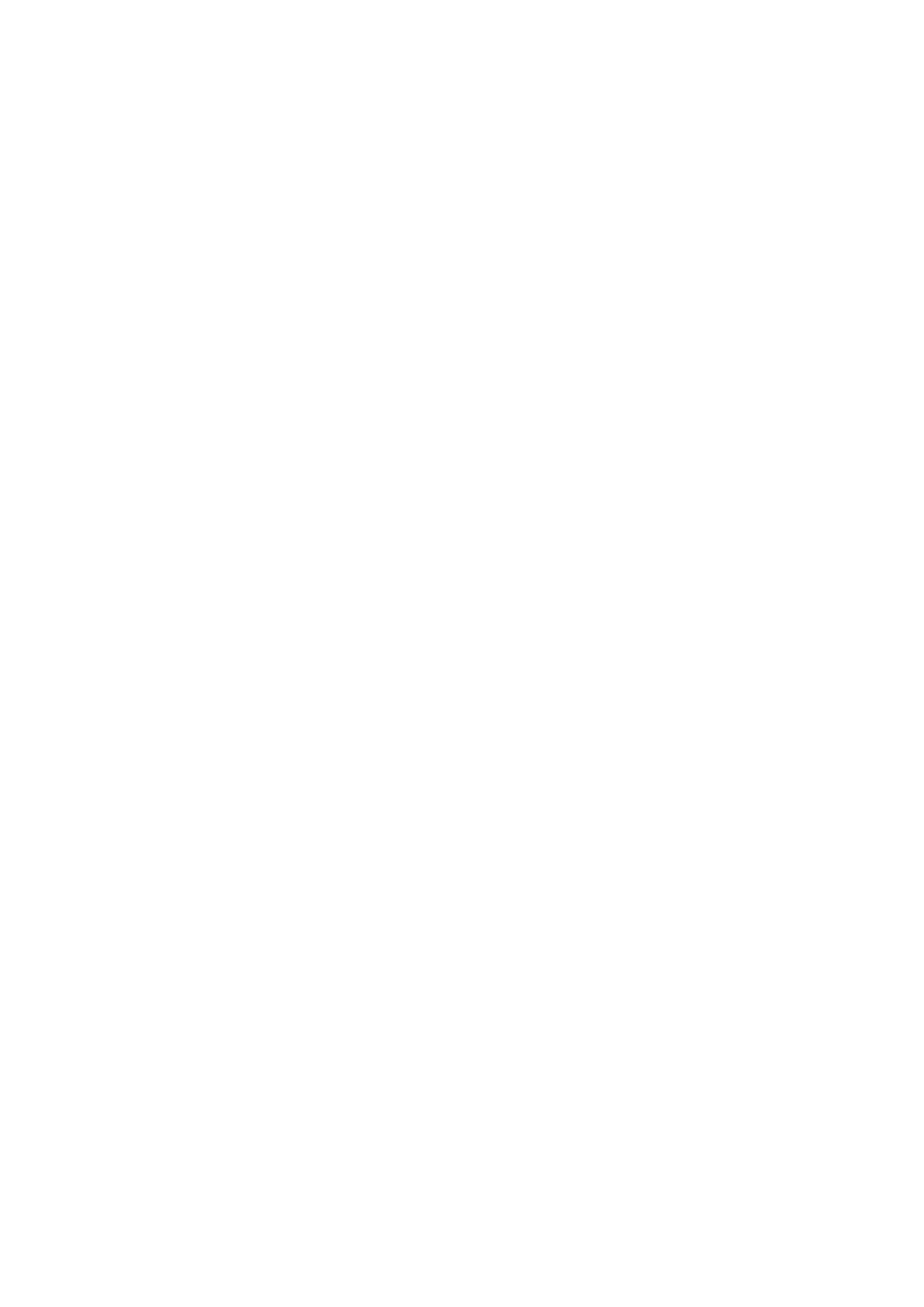# **CONTENTS**

|          | <b>Declaration of Authorship</b>                      | iii             |
|----------|-------------------------------------------------------|-----------------|
| Abstract |                                                       | v               |
|          | <b>Acknowledgments</b>                                | vii             |
| 1        | Introduction                                          | $\mathbf{1}$    |
| 1.1      | Desired Properties of Memory Access Descriptions      | $\mathbf{1}$    |
| 1.2      |                                                       | 3               |
| $\bf{2}$ | <b>Background</b>                                     | 5               |
| 2.1      |                                                       | $\overline{5}$  |
| 2.2      |                                                       | $6\phantom{.}6$ |
| 2.3      |                                                       | $8\,$           |
| 2.4      |                                                       | 9               |
| 3        | <b>Related Work</b>                                   | 11              |
| 4        | Analysis                                              | 13              |
| 4.1      |                                                       | 14              |
| 4.2      |                                                       | 15              |
| 4.3      |                                                       | 16              |
|          | 4.3.1                                                 | 16              |
|          | 4.3.2                                                 | 20              |
|          | 4.3.3                                                 | 21              |
|          | 4.3.4 Overapproximation and Intra-procedural Widening | $25\,$          |
| 4.4      |                                                       | 26              |
|          | 4.4.1<br>Application of Inter-procedural Analysis     | 27              |
|          | 4.4.2                                                 | $\,29$          |
|          | 4.4.3                                                 | 30              |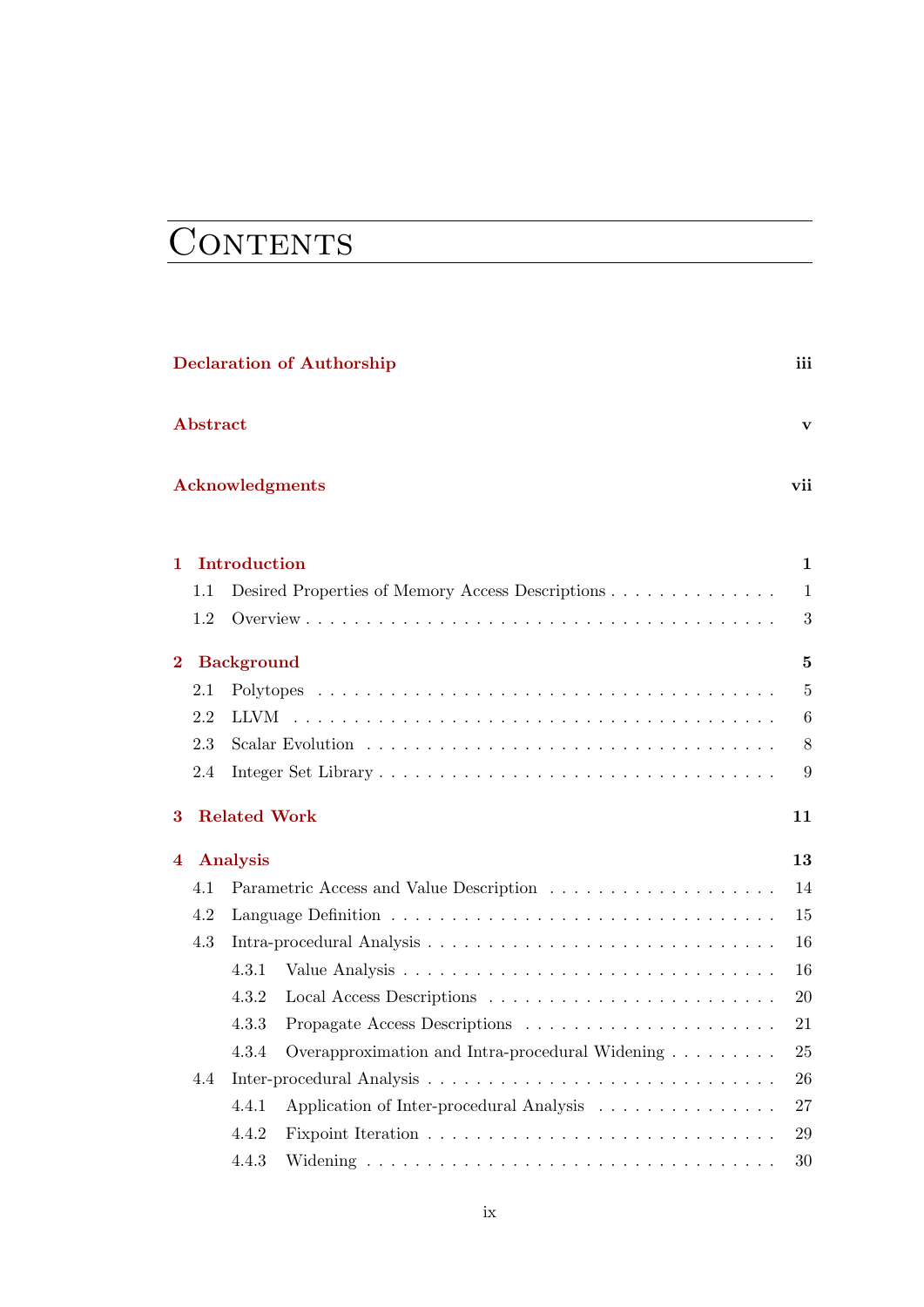|             | 4.5 |                                   | 32 |
|-------------|-----|-----------------------------------|----|
|             |     | 4.5.1                             | 32 |
| $5^{\circ}$ |     | Limitations                       | 37 |
|             |     |                                   | 37 |
| 6           |     | <b>Evaluation</b>                 | 39 |
|             | 6.1 |                                   | 39 |
|             |     | 6.1.1                             | 39 |
|             |     | 6.1.2                             | 41 |
|             | 6.2 |                                   | 42 |
| 7.          |     | <b>Technical Details</b>          | 45 |
|             | 7.1 |                                   |    |
|             | 7.2 |                                   | 47 |
| 8           |     | <b>Conclusion and Future Work</b> | 49 |
|             | 8.1 |                                   | 49 |
|             | 8.2 |                                   | 50 |

## [Bibliography](#page-62-0) 53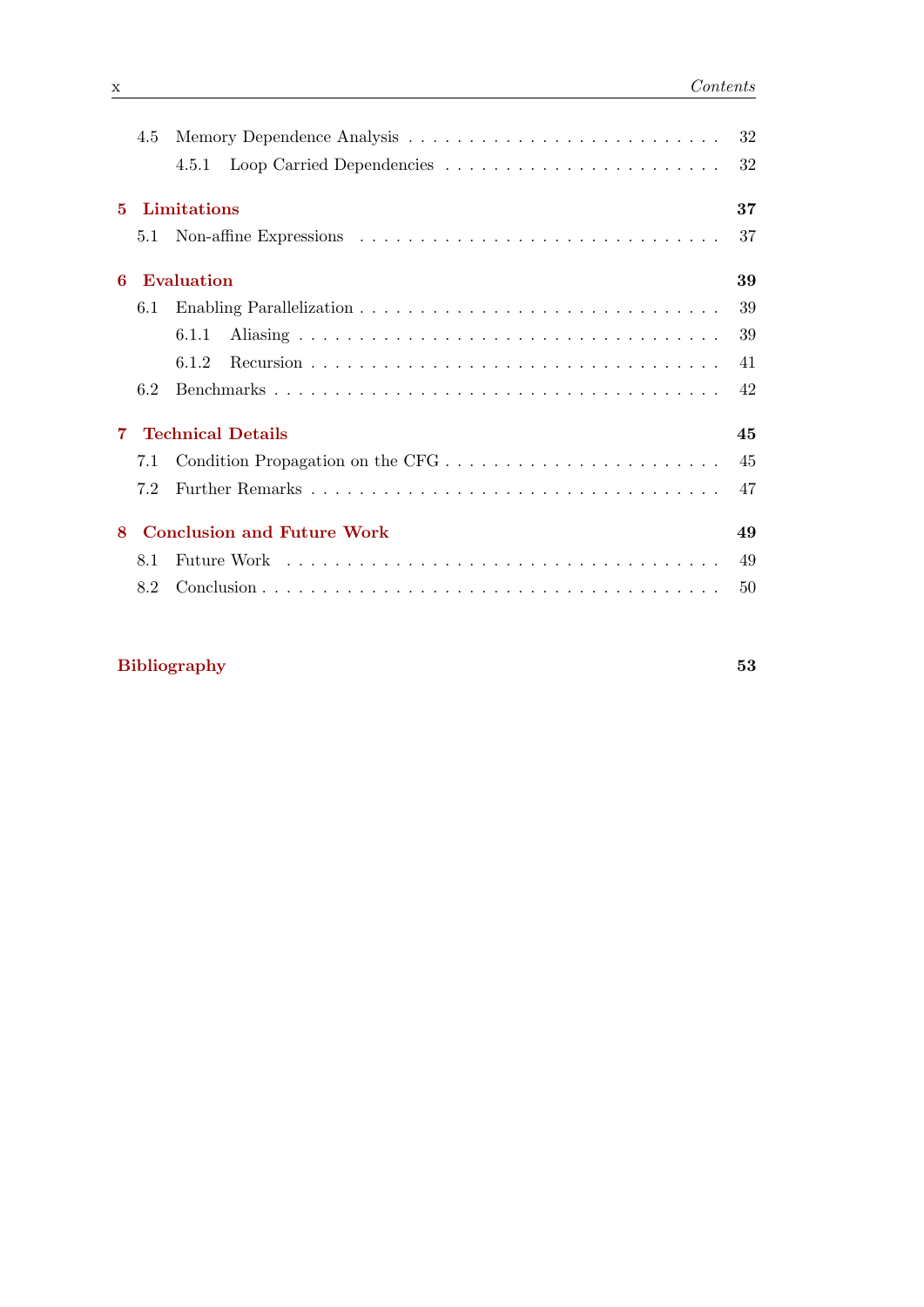## <span id="page-10-0"></span>CHAPTER 1

## **INTRODUCTION**

Memory dependence analysis is used for a wide range of applications such as alias resolution or vectorization. Many of the available analyses and optimizations are combined to automatically parallelize programs. Parallel program execution is necessary to effectively utilize multi-core systems, but many existing applications are not designed for multi-core execution and can therefore not make use of the given hardware. Writing parallel programs is generally harder than writing sequential ones, which makes it desirable to have the compiler taking care of parallelization.

This work focuses on generating descriptions for memory accesses of arbitrary program regions, which can be used to support an automatic parallelizer. The parallelizer faces several challenges regarding memory dependencies such as loop carried memory dependencies and aliasing. We will discuss the challenges and present solutions to them in terms of a static analysis with ideas for run-time extensions.

## <span id="page-10-1"></span>1.1 Desired Properties of Memory Access Descriptions

<span id="page-10-2"></span>In order to obtain memory access descriptions fitting the needs of a parallelizer, we first look at the challenges caused by memory dependencies in automatic parallelization.

> $1 \vert$  for (i := 0; i < 10; i := i + 2) { 2 | A[i] := A[i + 1]; 3 }

Figure 1.1: Loop with Static Bound

Each iteration of the loop shown in Figure [1.1](#page-10-2) can be executed in parallel and additionally, all the information is already statically available. The write accesses are made to odd positions in the array while the read accesses are at even offsets. The result of a simple interval analysis for this example could look like this: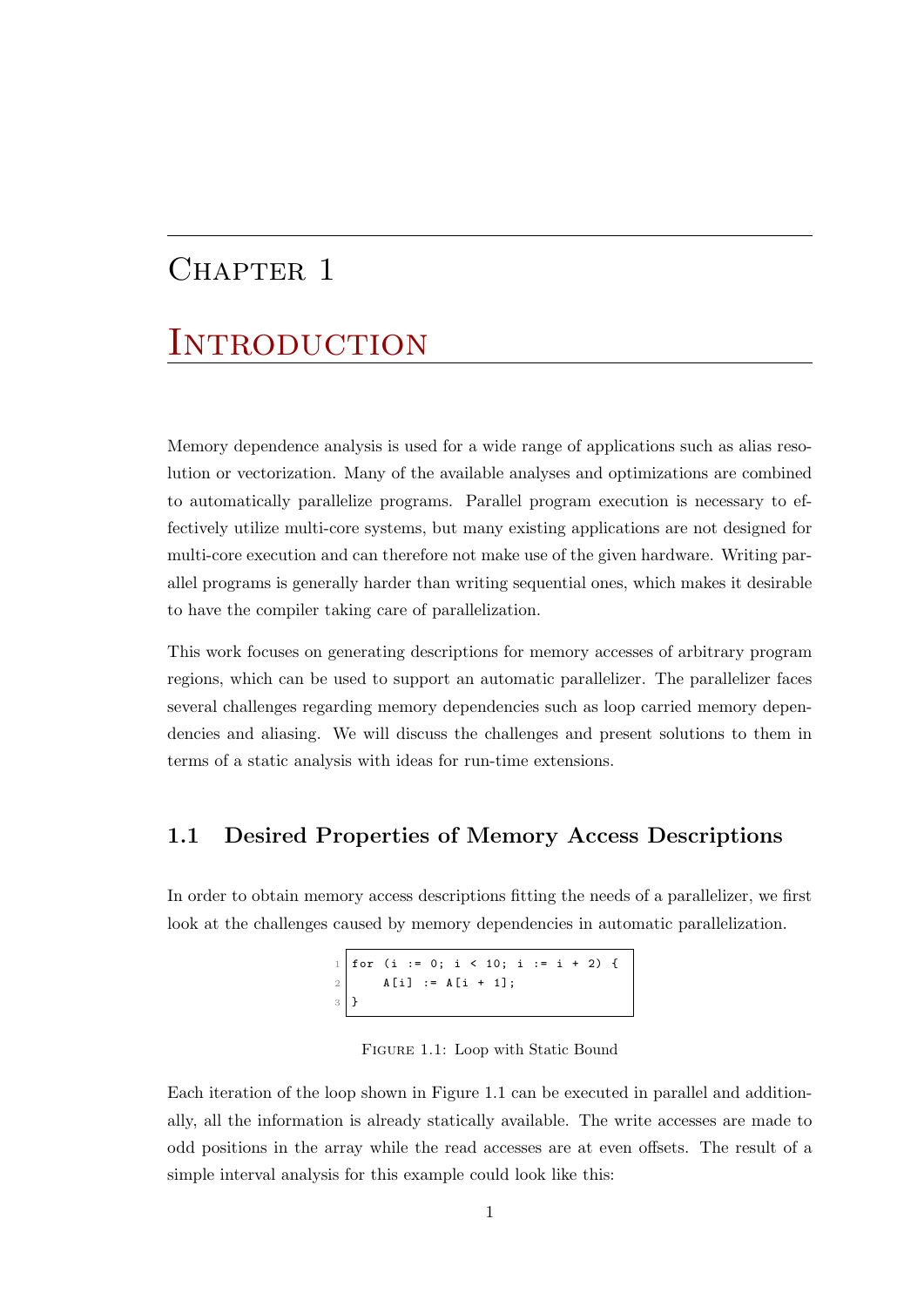$interval(i) = [0, 8]$  $interval(i + 1) = [1, 9]$ 

In order to check whether the accesses  $A[i]$  and  $A[i+1]$  overlap, the values for the index positions are intersected.

$$
interval(i) \cap interval(i+1) = [0,8] \cap [1,9] = [1,8]
$$

Since the resulting interval is not empty, we have to assume that there may be dependencies.

This example already shows problems with the granularity of a simple interval analysis. The results for  $i$  are typically widened to have a sound description for all possible values of i. No difference is made between the effect of one particular iteration and the accumulated effect of the entire loop. The values of i and  $i + 1$  cannot interfere within the same iteration as they refer to an integer and its successor.

Not only the memory dependencies within the same loop iteration but also those across different loop iterations are interesting. Therefore the widening of the interval analysis, which cannot take the increment of 2 into account, is too overapproximative to give a useful solution for this purpose. In order to enable the parallel execution of statements inside a loop, overlapping memory accesses within the same iteration and within different iterations must be identified.

```
1 \mid for \text{ } (i := 0; i < N; ++i) \text{ } \{2 | A[i] := A[i + C];\begin{array}{c} 2 \\ 3 \end{array}
```
Figure 1.2: Parametric Loop Carried Dependence

<span id="page-11-0"></span>The example in Figure [1.2](#page-11-0) shows a loop for which it is not statically decidable whether there are memory dependencies. It depends on the values of  $N$  and  $C$ . The loop can be vectorized with some vector width  $vw$ , if  $vw \leq C$  holds. The loop can be completely parallelized if  $N \leq C$  holds. Both conditions are candidates for run-time checks that can be generated and placed in front of the loop to select either the parallelized version or the original sequential version.

<span id="page-11-1"></span>
$$
\begin{array}{c|cccc}\n1 & \text{for} & (i := 0; i < N; ++i) < \\
2 & \text{for} & (j := 5; j < M; j := j + 2) < \\
3 & \text{A[i]} &:= A[i] + B[j]; \\
4 & & & & \\
5 & & & & \\
\end{array}
$$

Figure 1.3: Aliasing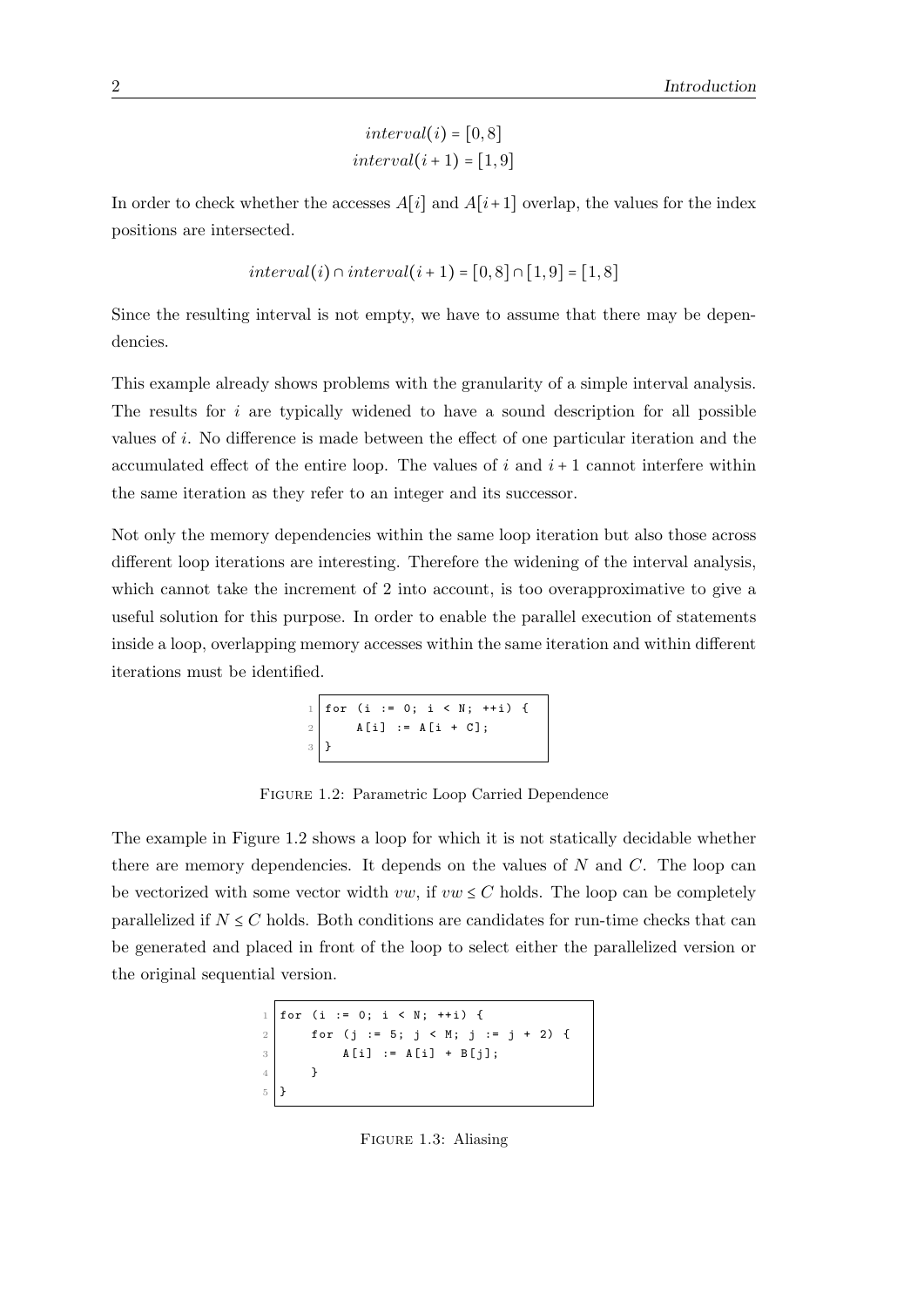Since there can be aliasing in C-like languages, the two arrays  $A$  and  $B$  in Figure [1.3](#page-11-1) may refer to the same memory region. A run-time check can resolve this problem: if  $A+i$  and  $B+j$  are disjoint memory regions for every i and j, the accesses do not overlap. The same holds if A and B do not alias. In these cases the outer loop can be parallelized.

Not only loops, but arbitrary program regions or instructions are interesting for memory dependence analysis. Consider the function calls  $f(A, x)$  and  $g(A, x)$  with an array A and a scalar variable  $x$  and the following definitions for the functions:

```
func f(B[], b) {
2 for (i := 0; i < b; ++i) {
3 B[i] := 0;
4 }
5 }
6
7 \mid func g(C[], c) {
8 C[c] := 1;
9 }
```
Figure 1.4: Potentially Parallelizable Functions

The called functions need to be analyzed to determine whether the function calls can access the same memory regions. The function  $f$  accesses the given array in the range from 0 to  $b-1$ , and the function g accesses the array at position c. Whether memory accesses of functions overlap often depends on the parameters of the functions. Summarized access descriptions that are parametric in the function parameters can be used to conclude that  $f(A, x)$  and  $g(A, x)$  cannot overlap.

Our analysis should be capable of aliasing, have a parametric description of accesses and also be inter-procedural to provide summarized descriptions for functions. In order to support loop parallelization it should also be capable of the concept of loop iterations. To achieve this, we designed an inter-procedural context and flow sensitive analysis, which works with polyhedral descriptions for function accesses.

### <span id="page-12-0"></span>1.2 Overview

Chapter [2](#page-14-0) will present background information on the theoretical concepts and the technologies for the implementation. A comparison to similar approaches is provided in Chapter [3.](#page-20-0) The memory access descriptions and the analysis to generate these descriptions is presented in Chapter [4.](#page-22-0) The limitations of this approach are discussed afterwards, in Chapter [5.](#page-46-0) Experimental results for the analysis are discussed in Chapter [6](#page-48-0) together with possible run-time extensions. Chapter [7](#page-54-0) describes technical details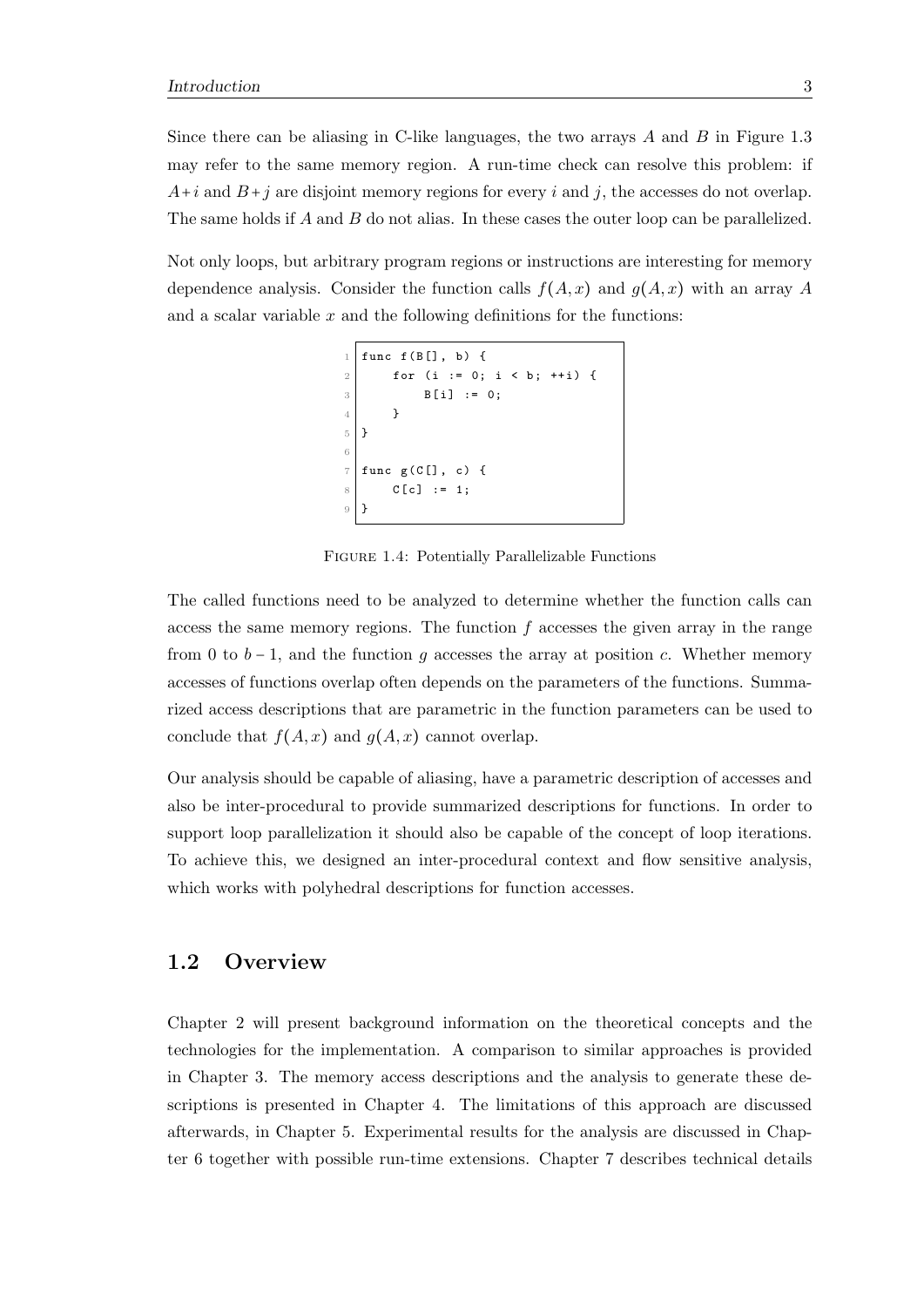of the implementation. Finally, Chapter [8](#page-58-0) concludes this thesis and provides ideas for future research on this topic.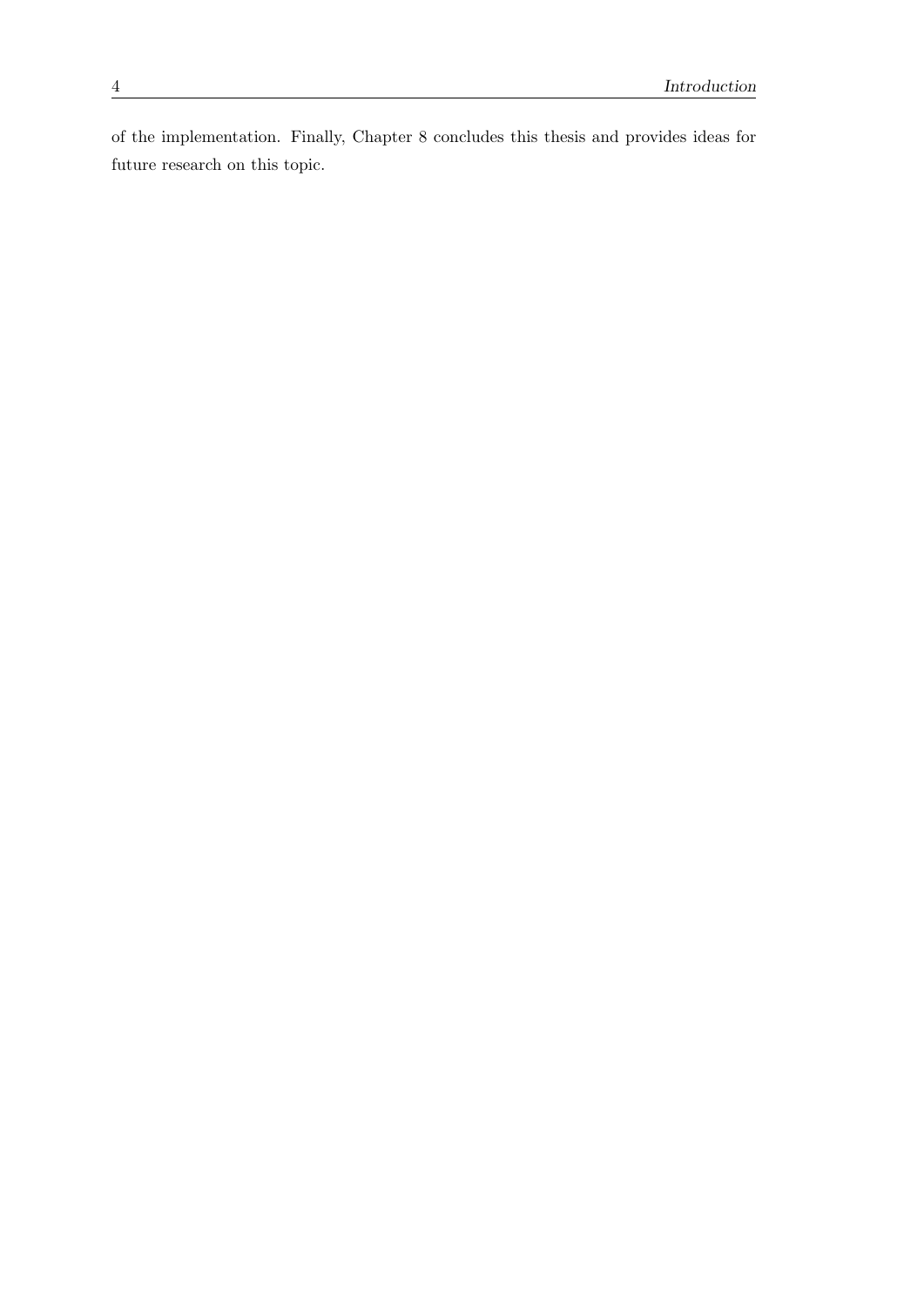## <span id="page-14-0"></span>CHAPTER 2

## **BACKGROUND**

This section gives an overview of the theoretical and technical background of the thesis. We use a polyhedral description of the memory accesses, which are represented by objects of the Integer Set Library (ISL [\[1\]](#page-62-1)). The analysis works on LLVM-IR and uses the Scalar Evolution Analysis [\[2\]](#page-62-2) in combination with techniques from Polly [\[3\]](#page-62-3) to interpret the instructions and generate the polyhedral description.

## <span id="page-14-1"></span>2.1 Polytopes

<span id="page-14-2"></span>To describe accesses, we collect affine constraints on program variables. A system of these constraints can be interpreted as a geometric structure, a convex n-dimensional polytope, where n is the number of variables. Figure [2.1](#page-14-2) shows the 2-dimensional polytope for the constraint system  $\{x \geq 2, i \leq 6, x + i \geq 4\}.$ 



Figure 2.1: 2-Polytope with Dimensions x and i

We chose polytopes for our analysis because they are relational, thus allowing us to describe values of a variable depending on values of another variable. Convex n-polytopes are part of Presburger arithmetic [\[4\]](#page-62-4). This arithmetic is a first order logic based on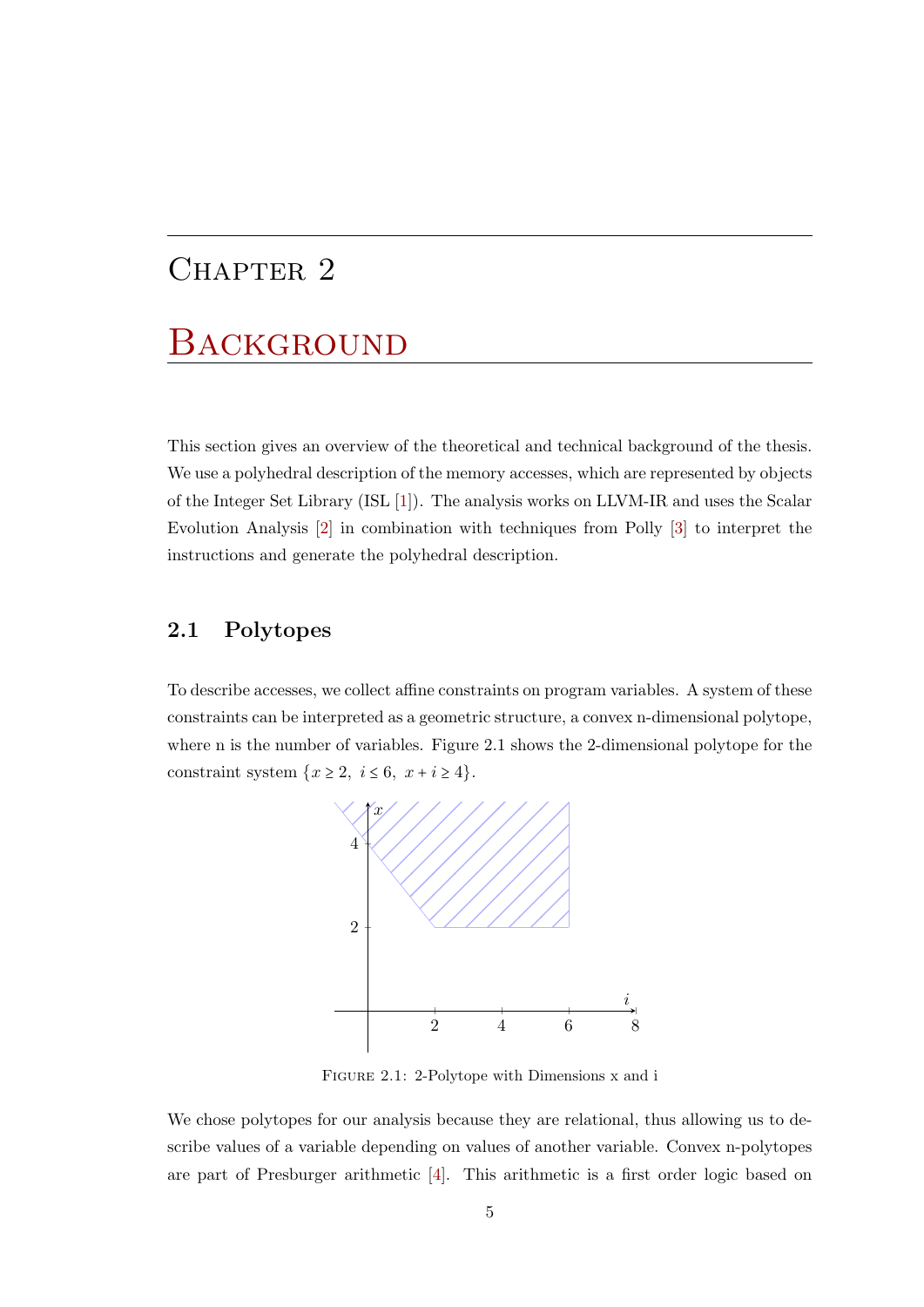addition. It is decidable, complete and consistent. The logic does not formulate multiplication or division, but some properties that are related to those operations can still be expressed. Presburger arithmetic includes existential and universal quantification, therefore the property that a variable x is divisible by two can be expressed as  $\exists y. y + y = x.$ 

Note that convex polytopes only include constrains based on  $\leq$  and  $\geq$ . We will later only consider integer values as the domain of polytopes and use the notation  $x \leq y$ , which can be expressed as  $x \leq y - 1$  (similarly  $x = y$  for  $x \leq y \wedge y \leq x$ ).

### <span id="page-15-0"></span>2.2 LLVM

LLVM [\[5\]](#page-62-5) is a compiler framework, which is built for program analysis and transformation. A wide range of different languages such as C, C++, Objective C, Java and Python can be compiled to the low level LLVM Intermediate Representation (LLVM-IR). This is one of the aspects making LLVM an attractive choice to implement the analysis: We are not tied to a high level language and do not need support for high-level language features, but work on a language independent low level representation. Another important advantage of LLVM-IR is that it is in Static Single Assignment (SSA) form [\[6\]](#page-62-6), which guarantees that every variable is defined exactly once and that the definition dominates all its uses. Phi nodes are introduced to construct SSA form from a non-SSA program. They are selectors of values depending on the edge taken to the phi node.

<span id="page-15-1"></span>

The example in Figure [2.2](#page-15-1) shows a program and Figure [2.3](#page-15-1) its control flow graph (CFG). The SSA form of the control flow graph is shown in Figure [2.4.](#page-16-0) The introduced phi selects the value for a<sup>3</sup> depending on whether the left-hand side or the right-hand side led to the phi.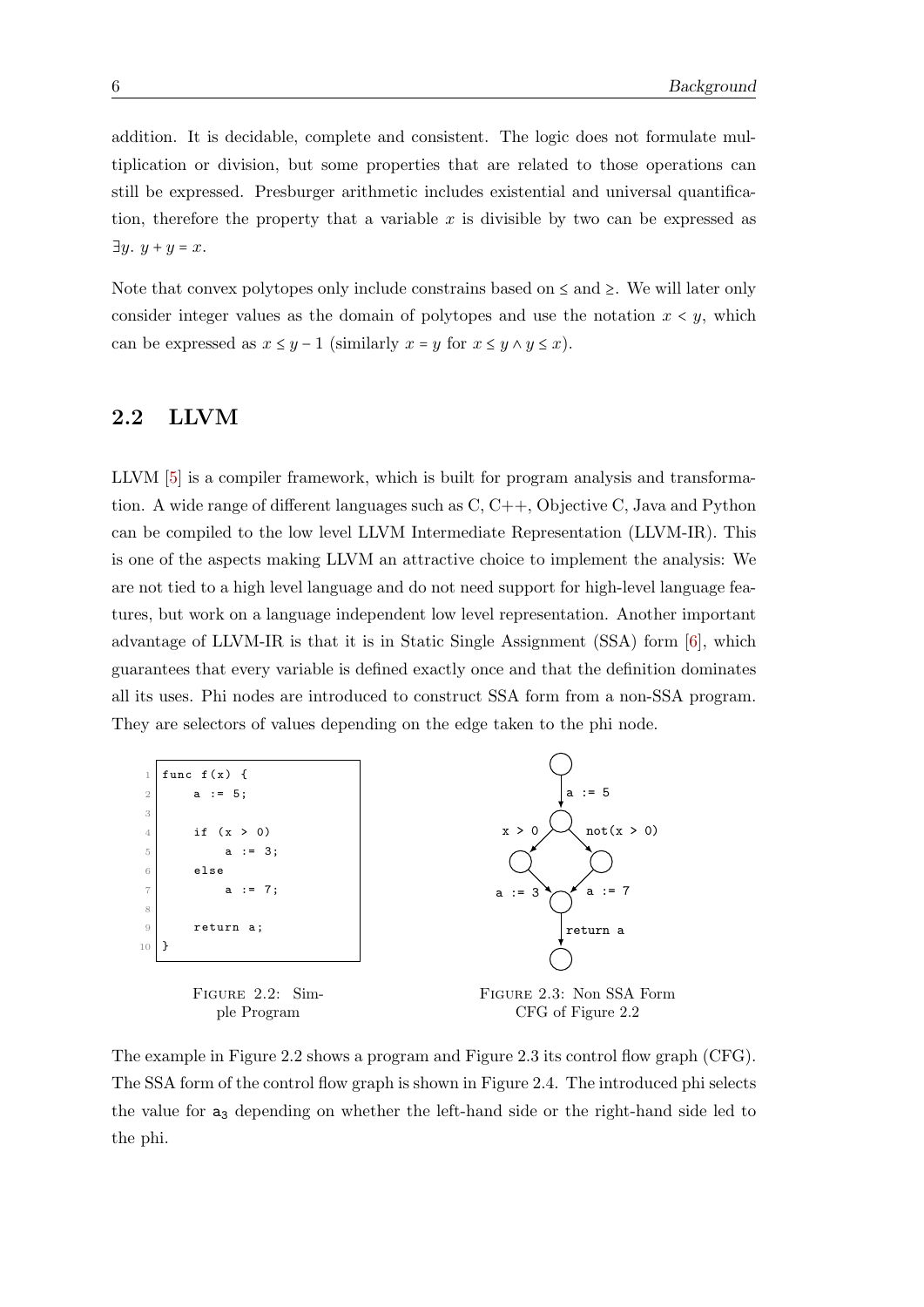<span id="page-16-0"></span>

Figure 2.4: SSA Form CFG of Figure [2.2](#page-15-1)

SSA form makes def-use chains explicit and is therefore a helpful property for program analysis.

<span id="page-16-1"></span>The instruction set of LLVM-IR contains arithmetic operations, conditional and unconditional branches, phi nodes, cast operations, as well as specialized instructions for calls and pointer arithmetic. The code in Figure [2.5](#page-16-1) shows a simple loop, which increments a variable i by 2 in every loop iteration until it reaches the value 10.

```
func f(a) {
2 for (i := 0; i < 10; i := i + 2) {
\begin{array}{ccc} \text{3} & \text{a} & \text{5} & \text{c} \\ \end{array}4 }
5 return a;
6 }
```
Figure 2.5: Simple Loop

Loops do not have a syntactic representation in LLVM-IR; they are expressed using branches and labels. Instructions are grouped to form basic blocks, each marked with a label. Control flow is represented by conditional and unconditional branches at the end of a basic block. All instructions inside a basic block are unconditionally executed when entering it.

The LLVM intermediate representation for the loop in Figure [2.5](#page-16-1) can be seen in Fig-ure [2.6.](#page-17-1) In the basic block  $%$  for.cond the values for the uses of a and i inside the loop are selected and the condition is calculated. Depending on the result, either the body of the loop is executed or the loop is left. The loop body calculates the addition  $a + i$ and branches back to %for.inc unconditionally. Here the increment is computed and the unconditional branch to the loop header is taken.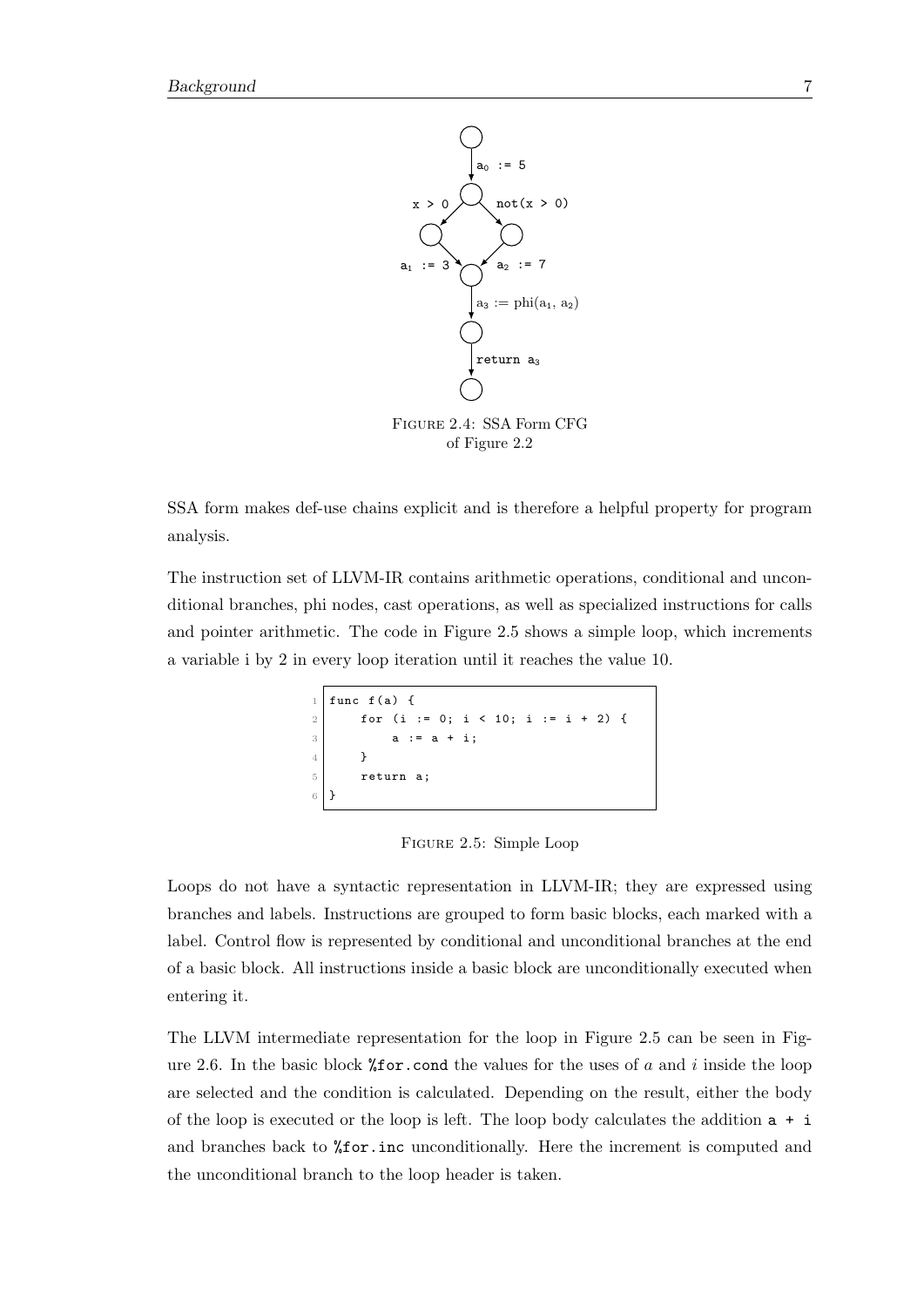```
1 define i32 @f (% a) #0 {
2 entry :
3 br label %for.cond
4
5 for . cond: \begin{array}{ccc} 5 & \text{if } 60 \end{array} ; preds = % for . inc, % entry
6 %a.0 = phi i32 [ %a, % entry ], [ % add, % for. inc ]
7 %i.0 = phi i32 [ 0, % entry ], [ % add1, % for.inc ]
8 % cmp = icmp slt i32 % i.0, 10
9 br i1 % cmp, label % for . body, label % for . end
10
11 for body: \qquad \qquad ; preds = % for . cond
12 % add = add nsw i32 % a.0, % i.0
13 br label % for. inc
14
15 for . inc : \begin{array}{ccc} 15 & \text{for } . \text{ inc} \end{array} ; preds = \% for . body
16 % add1 = add nsw i32 % i.0, 2
17 br label %for.cond
18
19 for end: \begin{array}{ccc} 19 & \text{for each } x \end{array} ; preds = % for .cond
20 ret i32 %a .0
21 \, | \}
```
Figure 2.6: LLVM-IR

Loops are not syntactically represented in LLVM, but some helpful analyses for loops, such as the *LoopInfoPass*, are already implemented. This pass provides basic information such as the blocks belonging to the loop and loop nests.

### <span id="page-17-0"></span>2.3 Scalar Evolution

The Scalar Evolution is a value analysis which aims to find a closed form description for integer or pointer expressions in the program. The closed form expressions extracted by the analysis are represented by so called SCEVs. SCEV Constants and SCEV Unknowns are the smallest SCEVs, a SCEV Constant represents an integer constant (such as 5) and a SCEV Unknown an integer value not known at compile-time. SCEV Unknowns can also occur for undefined values, e.g., a load from memory. All other SCEVs, e.g., the Scalar Evolution equivalent of an addition, the SCEVAddExp, are based on them and are recursively defined. Further supported operations are subtraction, multiplication, unsigned division, maximum and cast operations.

The Scalar Evolution [\[2\]](#page-62-2) is specialized to compute a closed form description of loop variant variables (e.g. induction variables) which they call Add Recurrences. Currently only additive recurrences are supported. An example of an Add Recurrence is shown in Figure [2.7.](#page-18-1)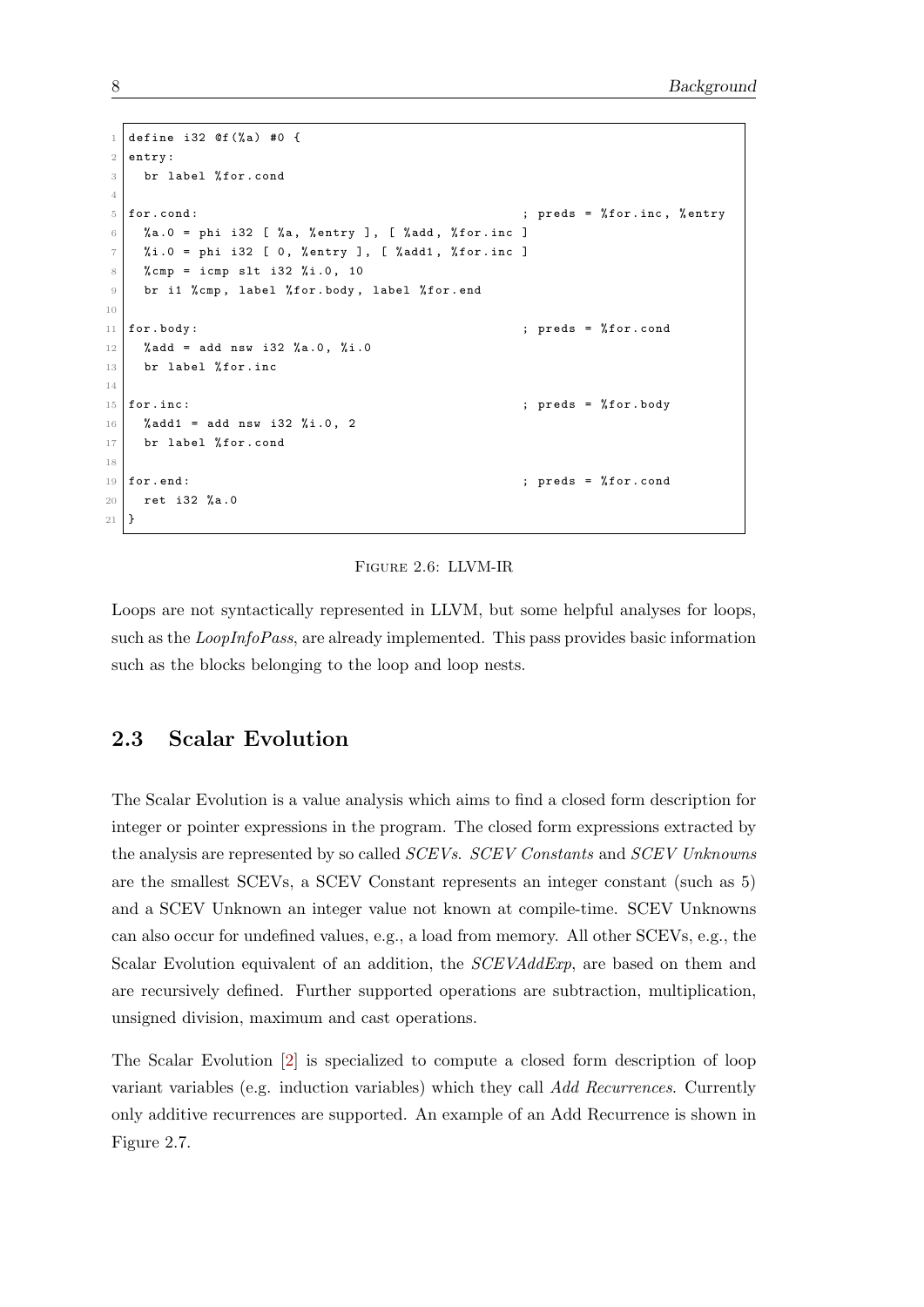$$
\{\underbrace{0}_{Start}, \underbrace{+}_{Operator}, \underbrace{2}_{Stride}\}\langle \underbrace{\text{\%for.com}}_{Loop}\rangle
$$

Figure 2.7: Scalar Evolution Add Recurrence

<span id="page-18-2"></span><span id="page-18-1"></span>The description of an Add Recurrence contains an initial value for the variable, a stride and the operation performed. They always describe the evolution of a scalar with respect to the surrounding loop, identified by the label of the unique header block. Start is a constant in this case, but it can also be a variable. Figure [2.8](#page-18-2) shows a loop with an array access.

$$
\begin{array}{c}\n1 \\
2 \\
3 \\
1\n\end{array}
$$
\nfor (i := 0; i < 10; i := i + 2) {\n {array [i] := i;\n }

Figure 2.8: Loop with Memory Access

<span id="page-18-3"></span>In this case the initial value for the Add Recurrence is a pointer variable, so the start is parametric in this variable. The Add Recurrence for this example is shown in Figure [2.9.](#page-18-3)

$$
\{\underbrace{\texttt{0array}}_{Start}, \underbrace{+}_{Operator}, \underbrace{2 * \text{ sizeof}(\text{array[0]}) \quad }_{Stride} \} \langle \texttt{\%for.cond} \rangle
$$

Figure 2.9: Scalar Evolution Parametric Add Recurrence

The Scalar Evolution can often compute trip counts for loops, which our analysis relies on to widen the results for statements inside the loop. We will go into more detail about this in Section [4.3.4.](#page-34-0) The analysis is based on the work of Engelen [\[7,](#page-62-7) [8\]](#page-62-8) which uses the results of Bachmann et al. [\[9–](#page-63-0)[11\]](#page-63-1) on chains of recurrences. Further information about the Scalar Evolution can be found in the thesis of Tobias Grosser [\[12\]](#page-63-2).

### <span id="page-18-0"></span>2.4 Integer Set Library

The Integer Set Library [\[1\]](#page-62-1) (ISL) is a C library which provides functionality for program analyses and transformations which rely on the polyhedral model. It provides a framework to represent and manipulate multidimensional affine integer sets and relations. The Add Recurrence from Figure [2.7](#page-18-1) can be expressed in ISL as shown in Figure [2.10.](#page-18-4)

> $\{[i_0] \to [2i_0] : i_0 \ge 0 \text{ and } i_0 \le 4\}^1$  $\{[i_0] \to [2i_0] : i_0 \ge 0 \text{ and } i_0 \le 4\}^1$ Figure 2.10: Affine Relation in ISL

<span id="page-18-4"></span>The Add Recurrence represents the values for the program variable i. The ISL description captures all values of i depending on the virtual loop iteration  $i_0$ . Due to the upper

<span id="page-18-5"></span><sup>&</sup>lt;sup>1</sup>Syntax similar to the original ISL syntax.  $2i_0$  denotes  $2 * i_0$ .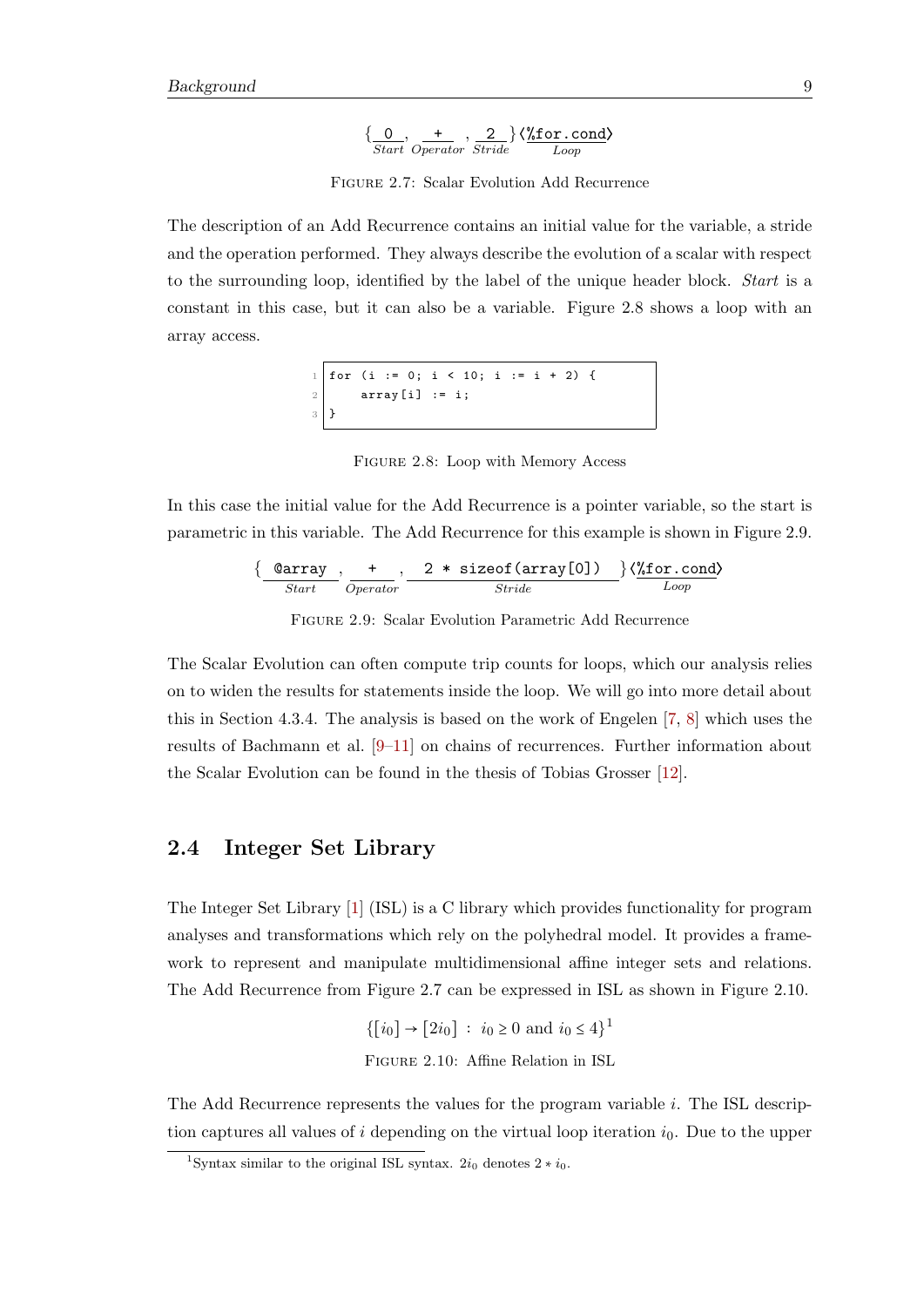bound of 10 and the stride of 2, the loop iterates five times, represented by  $i_0$  ranging from iteration zero to iteration four. For a given iteration number  $i_0$  one can obtain the concrete value for  $i$  in this iteration. As an example, in iteration three, the value for  $i$ is 2 ∗ 3 = 6.

There are three kinds of dimensions in ISL: parameter dimensions, input dimensions and output dimensions. An arbitrary amount of dimensions of each kind is possible. Figure [2.11](#page-19-0) shows the different types of dimensions in the ISL descriptions.

> <span id="page-19-0"></span> $[p_1, p_2]$ Parameter Dimensions  $\rightarrow \{ \quad [i_0, i_1, i_2]$ Input Dimensions  $\rightarrow$  [o<sub>0</sub>] Output Dimensions :  $c_0$  and  $c_1$ }

> > Figure 2.11: ISL Dimension Types

The output dimensions describe the values inside the polytope depending on the input and parameter dimensions. The constraints  $c_0$  and  $c_1$  restrict the dimensions.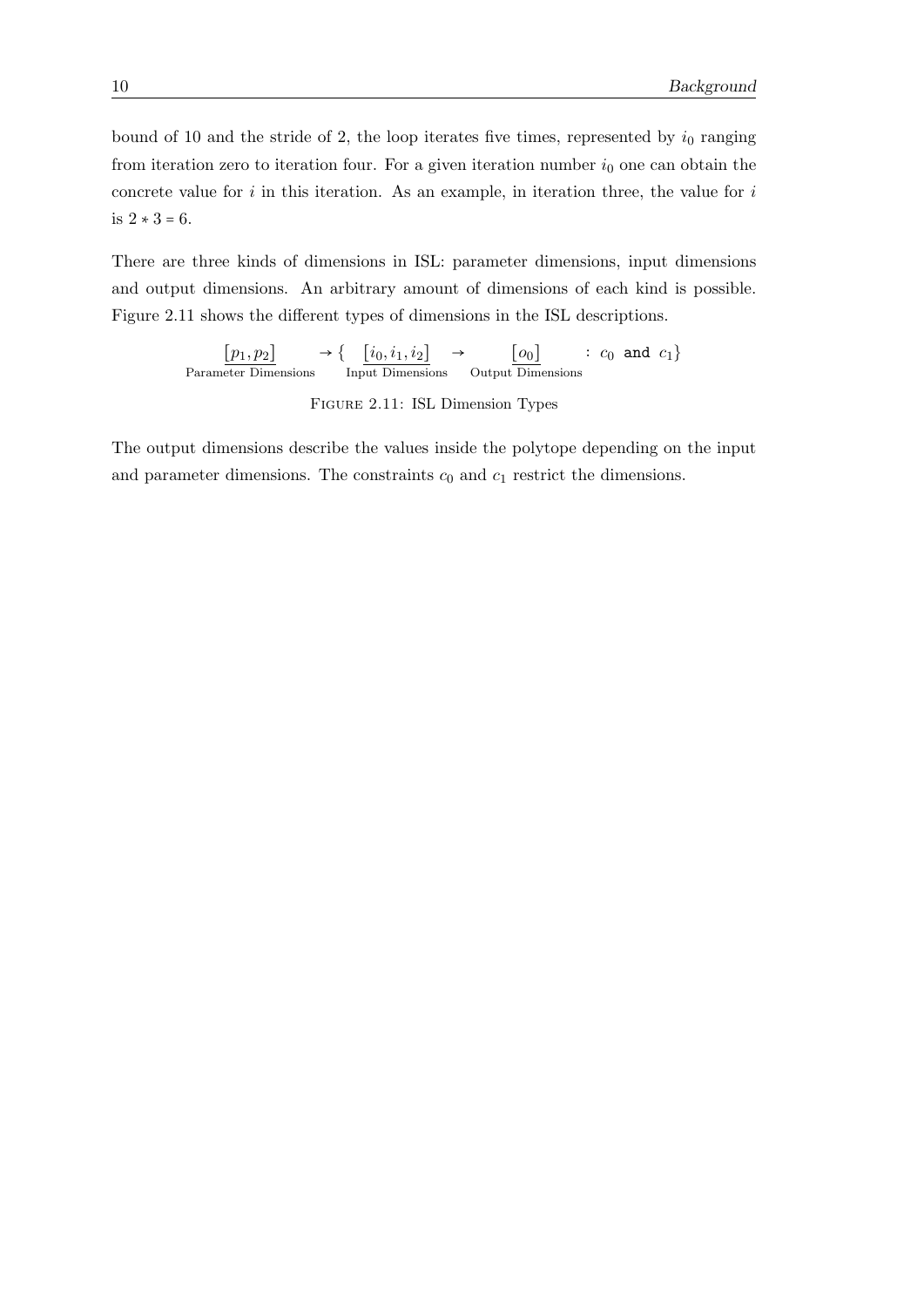## <span id="page-20-0"></span>CHAPTER 3

# Related Work

Memory dependence analysis is a very popular and active area of research. Our work presents a relational, context sensitive inter-procedural analysis, which is able to handle recursion and has a parametric description of the accesses. Currently our analysis is purely static. The following approaches are similar to ours or present interesting ideas on how to extend it.

The work of S. Rus, L. Rauchwerger and J. Hoeflinger [\[13\]](#page-63-3) about a static and dynamic memory reference analysis addresses the necessity of run-time checks to achieve accurate results. Their approach is similar to ours: they introduce a parametric description of accessed memory regions, so called linear memory access descriptors (LMADs). Additionally, they deal with non-linear access expressions, e.g. for indirect memory accesses. Their analysis works on Fortran '77, hence they do not address problems such as aliasing or recursion, because they do not occur in Fortran. The LMADs are descriptions of memory accesses within loops and can contain conditions, call sites and recurrences. To represent accesses of larger program regions, they collect access information referring to arrays in summary sets. These sets are classified in different categories, distinguishing read and write accesses among others. Using LMADs comes at the cost of redefining operations and optimizations for this description.

The problem of constructing access descriptions for whole program regions is addressed by R. Rugina and M. C. Rinard [\[14\]](#page-63-4). Their inter-procedural analysis computes ranges for array accesses using constraint systems for lower and upper bounds. Their goals include finding array bound violations, whereas we assume that there are no out of bounds accesses. Our analysis could be adapted to check array bounds, but this would result in very conservative conclusions about the memory accesses in many cases. To give an accurate description of the accesses within a program region they generate read and write sets. Their analysis is also purely static. The representation of ranges for values of array accesses is strictly weaker than the polyhedral representation when considering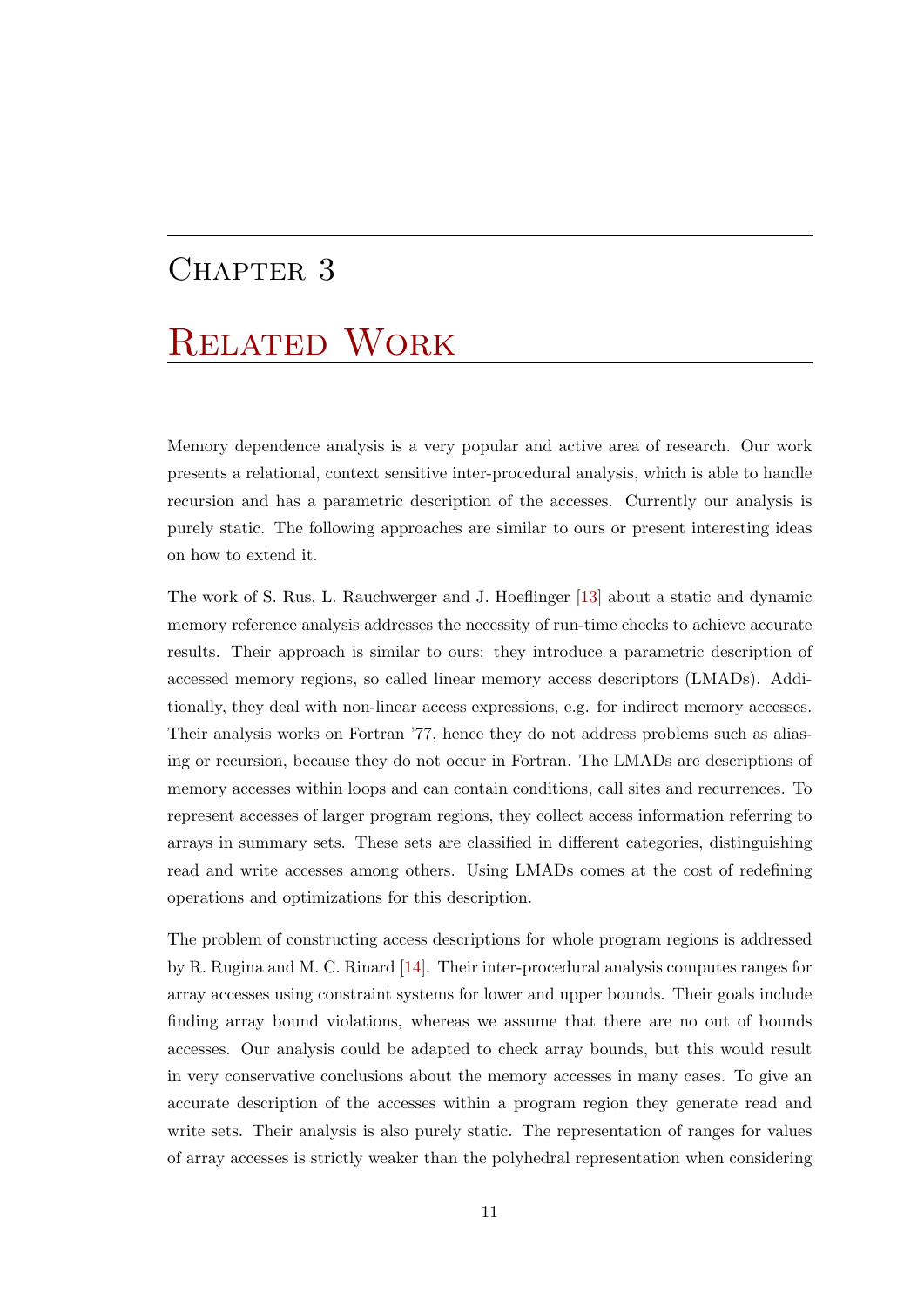linear-affine bounds, as every such range can be expressed by a polyhedron, but not vice versa.

We provide an intra-procedural value analysis as a first step for the overall analysis, which we want to compare to similar approaches in the following.

P. Cousot and N. Halbwachs developed a value analysis using polyhedra [\[15\]](#page-63-5). The general method of handling conditionals and assignments in the paper of Cousot and Halbwachs is similar to our approach; only the handling of loops differs. Cousout and Halbwachs use widening after analyzing the loop once, which is defined as dropping all constraints that are not exactly the same before and after the symbolic execution of the loop. They do not take the loop bounds into account, which is a sound overapproximation. In most cases this is not accurate enough to find precise descriptions of array accesses within the loop. As loop iteration variables are often used for array accesses, the bounds of these variables are an important information. To tackle these problems, we use the Scalar Evolution. It provides information about loop bounds and variant variables, which we use to widen the results of expressions within the loop. This is explained in more detail in Section [4.3.4.](#page-34-0)

The analysis described by Cousot and Halbwachs works with one polyhedron per program variable describing real numbers. We use a union of polyhedra to avoid the overapproimating join if the union is not a polyhedron again. We constrain our polyhedra to describe integers, as other values are of no particular interest to form the access descriptions.

Halbwachs presents an improved widening operator, widening up to, in his work Delay analysis in synchronous programs [\[16\]](#page-63-6). This widening operator builds invariants about values of variables. It does not skip all constraints about a variable but finds bounds for the variable that changes. This operator is therefore already able to handle simple loop bounds and improves precision of the analysis.

Henzinger and Ho [\[17\]](#page-63-7) present an extrapolation operator, which is more precise than Cousot and Halbwachs' widening operator, but lacks the guarantee to terminate. Nevertheless, this operator is useful to gain precise information when granting some additional computation time and can be seen as an alternative operator to improve the precision of Cousot and Halbwachs' analysis.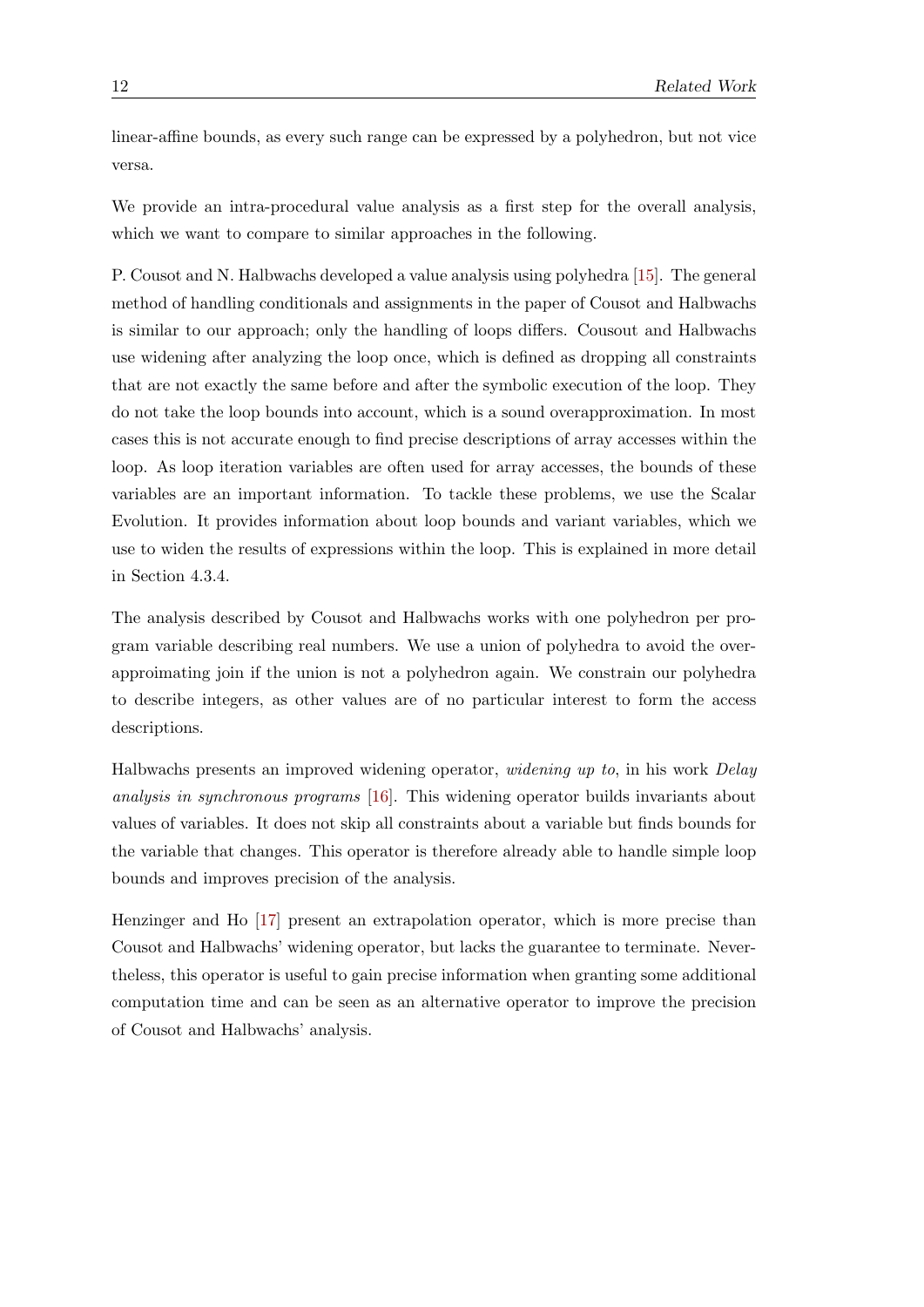## <span id="page-22-0"></span>CHAPTER 4

# Analysis

Our analysis consists of multiple steps as shown in Figure [4.1.](#page-22-1) In the intra-procedural phase, a value analysis generates polyhedral descriptions for program variables. Afterwards accesses which occur in the function are analyzed separately and summarized to a single memory access description for the whole function.

<span id="page-22-1"></span>

Figure 4.1: Analysis Phases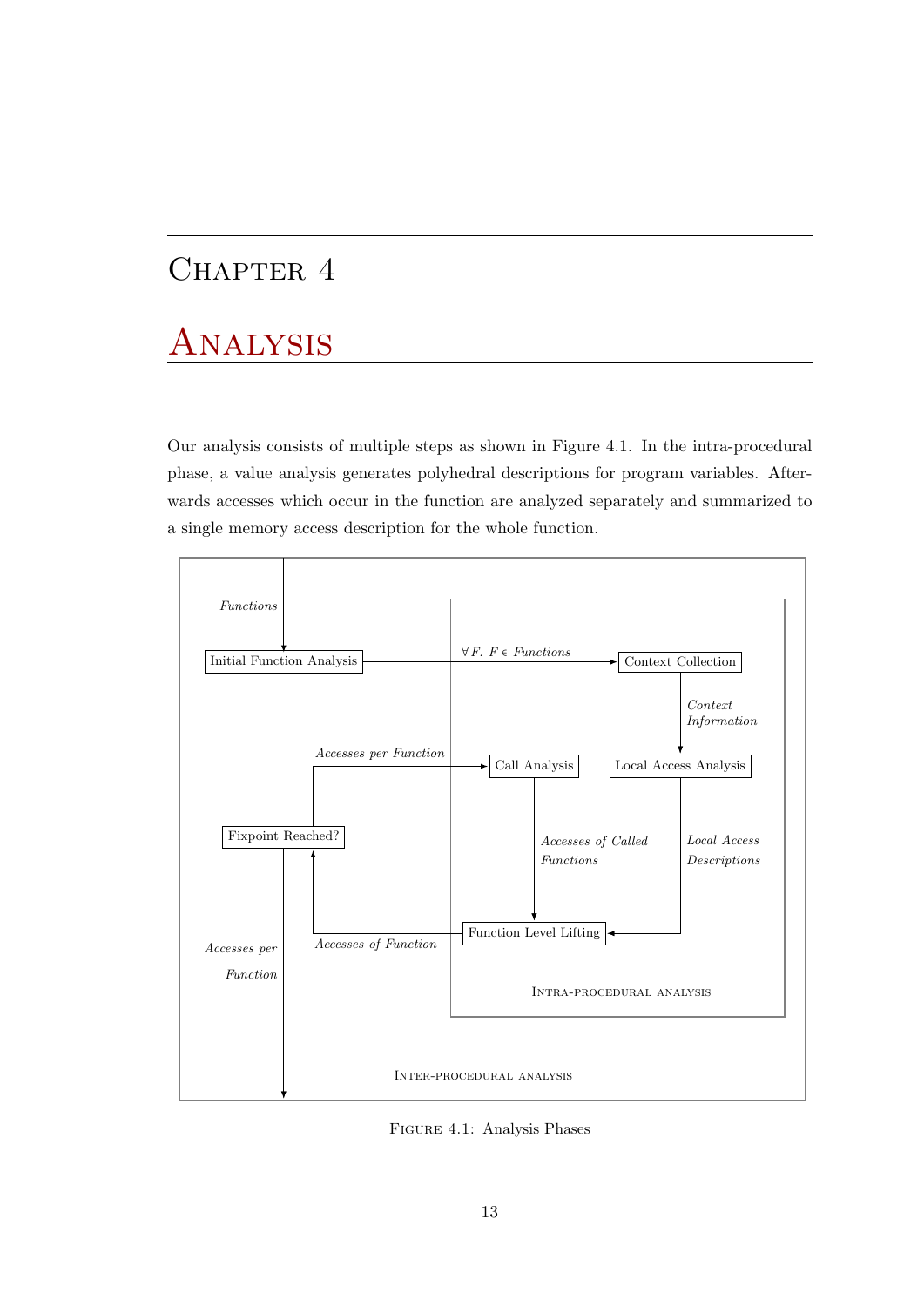Function calls are not resolved in the initial intra-procedural analysis, this is done by a fixpoint iteration in the inter-procedural analysis. In this phase each function is again analyzed individually with access descriptions of all functions that are called inside this function. Resolving the calls leads to new access descriptions for each function, which are then propagated to the call sites again. The propagation is done until a fixpoint is reached.

### <span id="page-23-0"></span>4.1 Parametric Access and Value Description

As motivated in Chapter [1,](#page-10-0) we want an analysis that generates relational memory access descriptions. We chose a polyhedral representation, as it is parametric and as powerful as Presburger arithmetic. This logic is decidable, consistent and complete, and therefore a solution to a constraint system can always be found if it is solvable. The results of the value analysis as well as the memory access descriptions are polyhedral unions. To explain what will become parameters in our description and how to interpret them, consider Figure [4.2.](#page-23-1)

|             |             |  |  | 1 for (i := 0; i < N; ++i) { |  |
|-------------|-------------|--|--|------------------------------|--|
| $2^{\circ}$ | $A[i]$ := ; |  |  |                              |  |
| $3\,$       |             |  |  |                              |  |

Figure 4.2: Parametric Loop with Memory Access

<span id="page-23-2"></span><span id="page-23-1"></span>Our description for the access in line 2 is parametric in the parameters shown in Figure [4.3.](#page-23-2)

> $[A, A_{end}, N]$ Parameter Dimensions  $\rightarrow \begin{cases} \qquad [i_0] \end{cases}$ Input Dimensions  $\rightarrow$  [o<sub>0</sub>] Output Dimensions ∶ ...}

FIGURE 4.3: Parameters for the Access A[i]

A parameter can be an integer variable for which we do not know the exact value, e.g. a function argument. In our example above  $N$  is such a parameter. A and  $A_{end}$  refer to the location of an array, where A corresponds to the first position of the array and  $A_{end}$  to its last position. We do not track memory content, so whenever we refer to arrays we refer to their addresses. The dimension  $i_0$  is introduced in order to express the abstract concept of loop iterations. It enables us to represent values with respect to a loop iteration. For a loop nest of depth three, the description has three dimensions,  $i_0$ ,  $i_1$  and  $i_2$ . This property will be useful for the detection of loop carried memory dependencies, which will be explained in detail in Section [4.5.1.](#page-41-1) The value and access descriptions contain only a single output dimension. More output dimensions can occur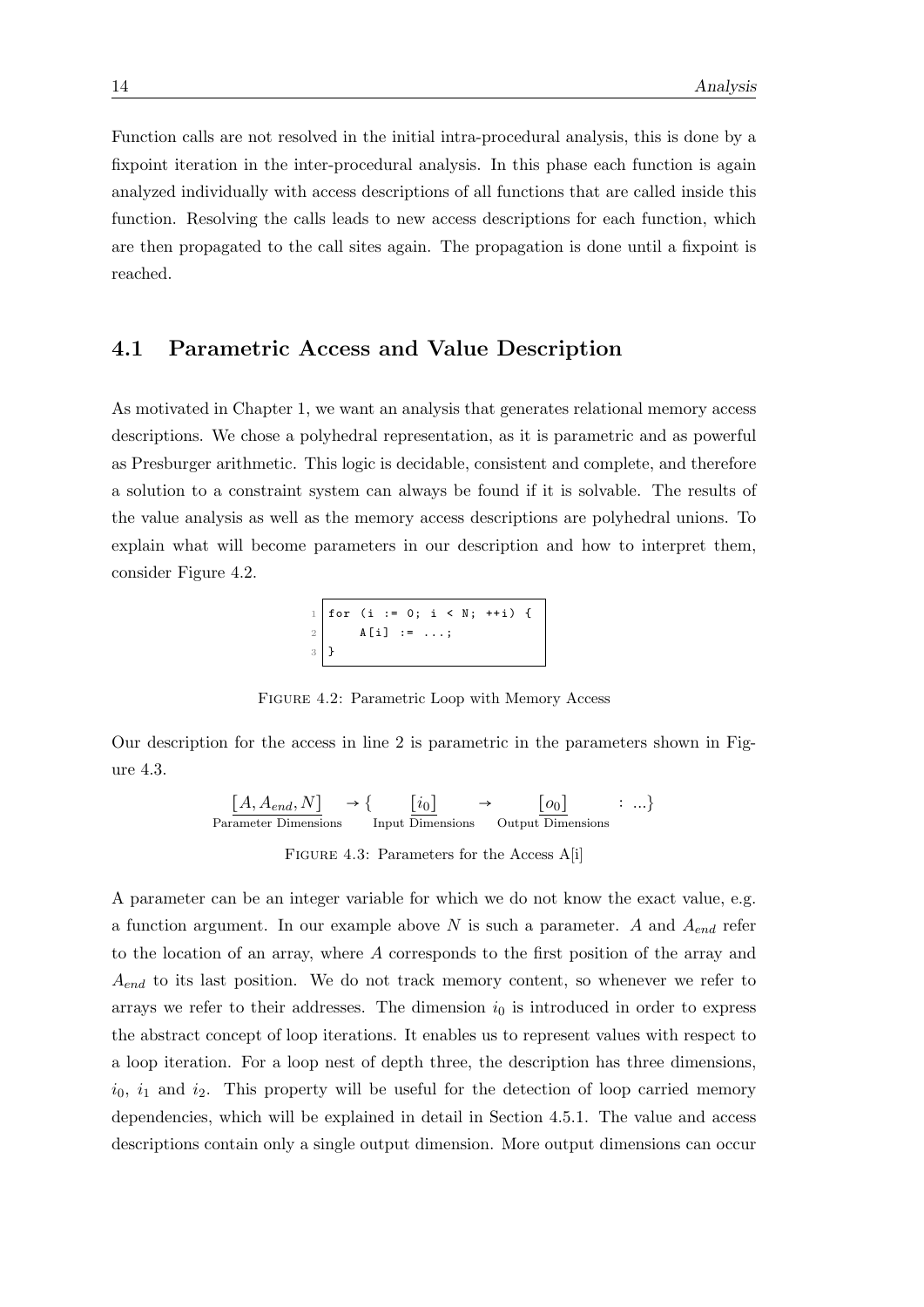when expressing accesses to multidimensional arrays. However, the analysis currently supports only one dimensional arrays, hence a single output dimension is sufficient.

The value descriptions are always parametric in all global variables and function parameters. For readability we will only list those that are relevant in the current example.

## <span id="page-24-0"></span>4.2 Language Definition

<span id="page-24-1"></span>We formally define our analysis on an abstract language, though the implementation works on full LLVM-IR.

func  $f(v_1, ..., v_n)$  s (Function Definition)

Figure 4.4: Functions

<span id="page-24-2"></span>Since the only types that can be used to access memory are integers, the language only allows integer values and they are not annotated explicitly. A function in our language (as defined in Figure [4.4\)](#page-24-1) always returns an integer. The statement  $s$  is the function body and  $v_1$  to  $v_n$  are parameters of the function.

| $e \coloneqq$ | f(e')               | (Function Call)    |
|---------------|---------------------|--------------------|
|               | A[e']               | (Read Access)      |
|               | A[e':e'']           | (Slicing)          |
|               | $ e' \circ e'' $    | (Binary Operation) |
|               | $\Box$ $e'$         | (Unary Operation)  |
|               | $\mid v$            | (Variable)         |
|               | $\lfloor c \rfloor$ | (Constant)         |

 $\circ \in \{+, -, *, /, <, \le, >, \ge, =, \land, \lor\}$  □ ∈  $\{\neg, -\}$ 

Figure 4.5: Expressions

<span id="page-24-3"></span>Figure [4.5](#page-24-2) lists the expressions in the language and Figure [4.6](#page-24-3) the statements.

| $s := A[e] := e'$                                     | (Write Access)     |
|-------------------------------------------------------|--------------------|
| for $(v = e; e'; \phi^*)$ s'                          | (Loop)             |
| $\int (if (e) then s' else s'') \phi^*$ (Conditional) |                    |
| $\vert$ return e                                      | (Return Statement) |
| $  A := \text{alloc}(e)$                              | (Allocation)       |
| s';s''                                                | (Sequence)         |
| $ v:=e$                                               | (Assignment)       |

Figure 4.6: Statements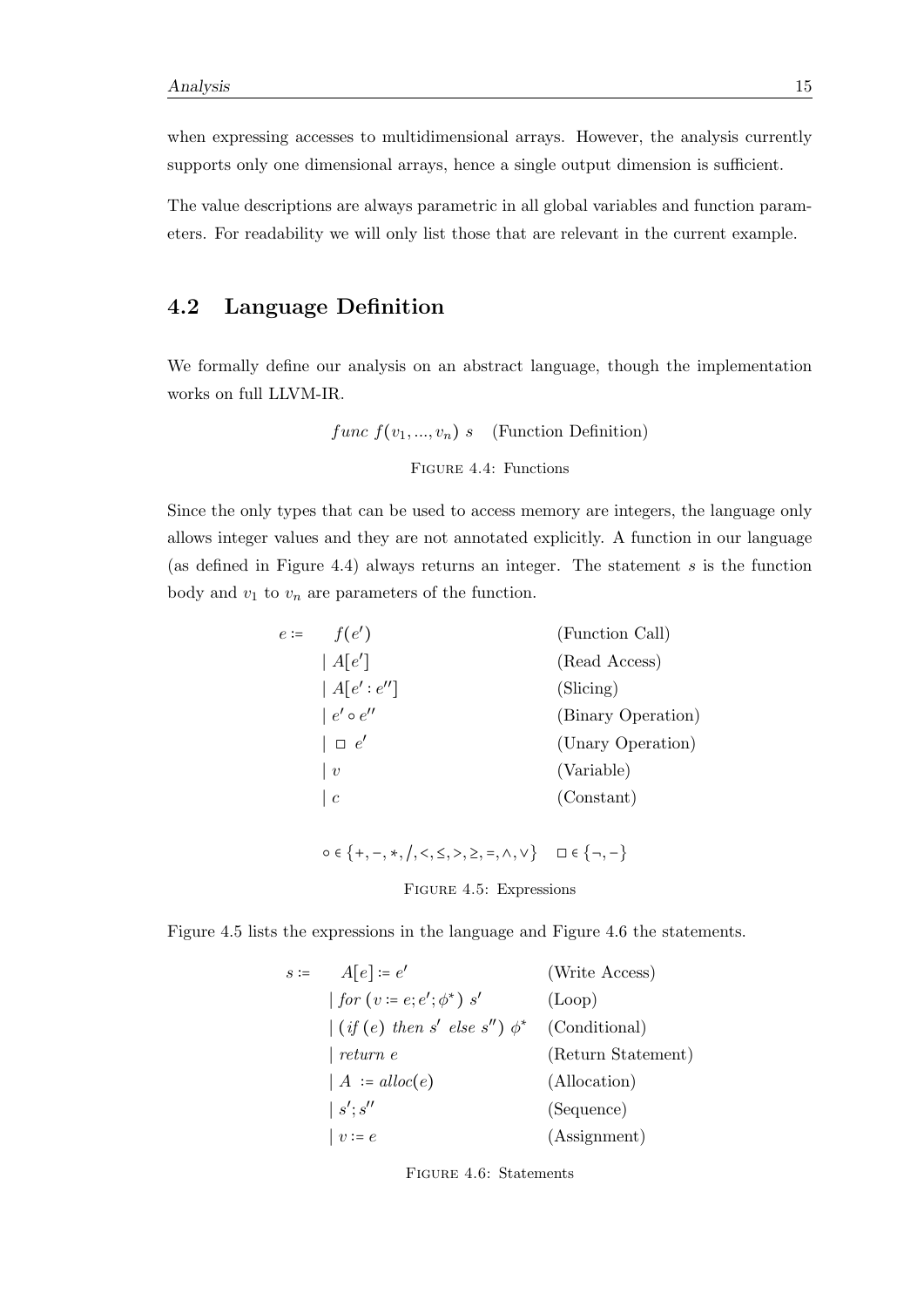The language does not have pointers. For the theoretical part this is fine, as one can rewrite every pointer into an array and every pointer dereference into an array access. The language represents programs in SSA form, therefore on every join point of control flow phi nodes (denoted by  $\phi^*$ ) are placed.

### <span id="page-25-0"></span>4.3 Intra-procedural Analysis

The intra-procedural phase of the analysis describes how to analyze program regions in isolation, i.e., without resolving function calls. It consists of a value analysis and an analysis for all memory accesses inside the function.

The results of both, the value analysis and the inter-procedural analysis are polyhedral unions. In the first case they represent values of variables, in the second case they describe memory accesses.

The polyhedral unions are partially ordered by a subset relation. The most precise information is the empty polyhedron, whereas the least precise is the unconstrained polyhedron (a polyhedron describing the whole parameter space). The most precise information is also referred to as bottom, and the least precise information as top. The lattice we operate on is not finite. Section [4.3.1](#page-25-1) defines the meet and join operations as well as the abstract transformers for statements and expressions.

#### <span id="page-25-1"></span>4.3.1 Value Analysis

The results of the memory dependence analysis should be parametric. The value analysis works on the same domain to supply the memory dependence analysis with parametric control flow sensitive value information.

The context  $\mathcal C$  is a mapping from program variables to a union of polyhedra.

$$
\mathcal{C}: \mathit{Vars} \to \cup \mathcal{P}
$$

The union of polyhedra is used to avoid overapproximation. Joining two polyhedra is not necessarily a polyhedron again. The convex hull could be computed to gain a single polyhedron, but this is generally overapproximative and might be costly.

Program variables Vars are split into array variables VarsA and scalar variables VarsS (with  $VarsS \cap VarsA = \emptyset$ ). Initially every variable is mapped to the bottom element.

$$
C_{initial} = \{(x, \perp) \mid x \in Vars\}
$$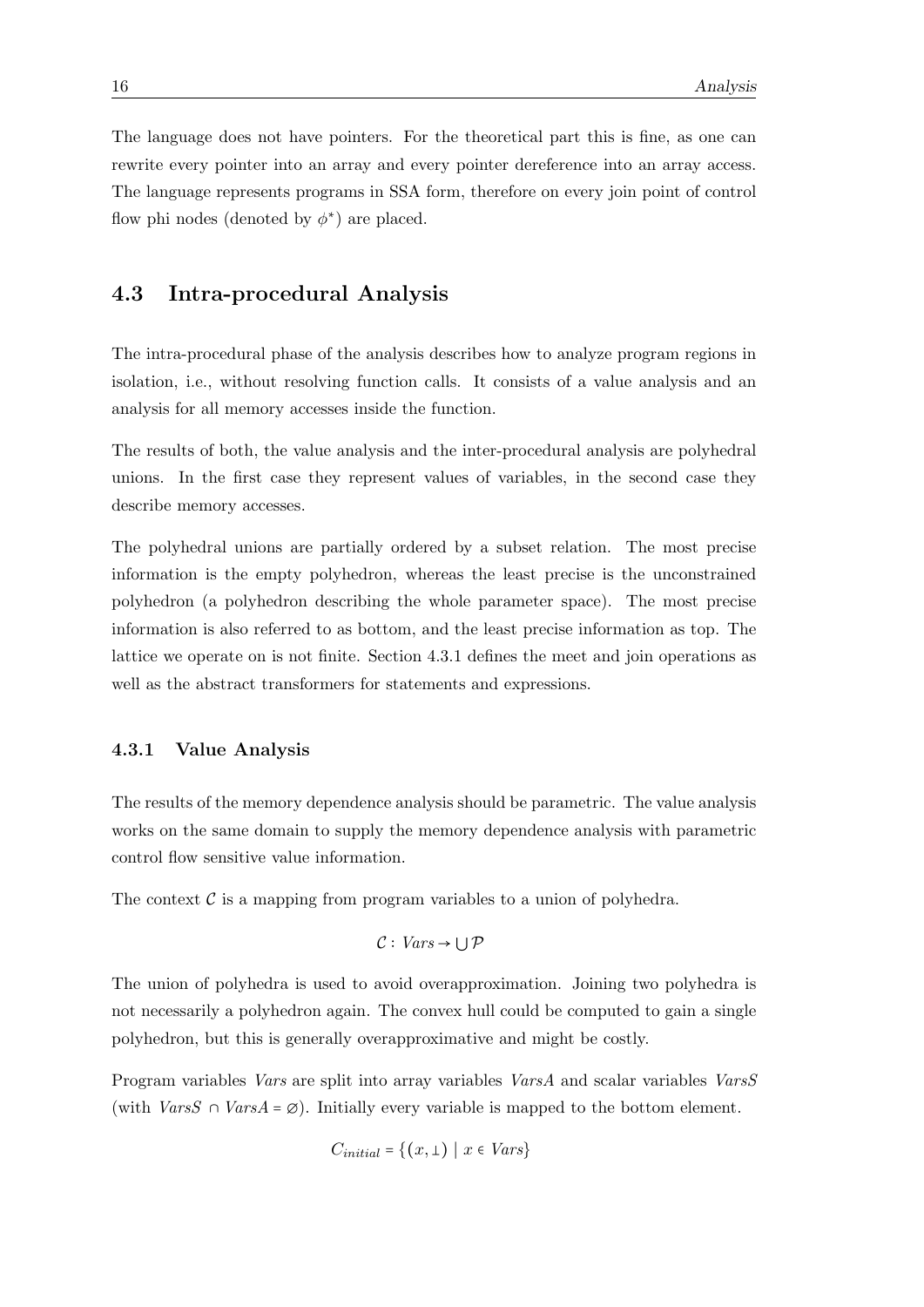The join of two polyhedra is the union containing both polyhedra.

$$
\cup: \mathcal{P} \times \mathcal{P} \to \bigcup \mathcal{P}
$$

$$
P_1 \cup P_2 := P_u
$$
  
where  $P \subseteq P_u \Leftrightarrow P \subseteq P_1 \vee P \subseteq P_2$ 

The join of two polyhedral unions is a union containing the elements of both unions.

$$
\cup: \bigcup \mathcal{P} \times \bigcup \mathcal{P} \to \bigcup \mathcal{P}
$$
  

$$
P_{u1} \cup P_{u2} := P_u
$$
  
where  $P \subseteq P_u \Leftrightarrow P \subseteq P_{u1} \vee P \subseteq P_{u2}$ 

A join of two contexts is the join of every two corresponding polyhedral unions.

$$
\cup : C \times C \to C
$$
  

$$
C_1 \cup C_2 := \{(x, P_{u1} \cup P_{u2}) \mid (x, P_{u1}) \in C_1, (x, P_{u2}) \in C_2, x \in Vars\}
$$

The intersection of two polyhedra is a polyhedron again, therefore we use the regular polyhedral intersection  $\cap_{poly}$ . If the polyhedra have different parameters, the missing ones are added as unconstrained parameters.

$$
\cap : \mathcal{P} \times \mathcal{P} \to \mathcal{P}
$$

$$
P_1 \cap P_2 \coloneqq P_1 \cap_{poly} P_2
$$

The intersection of a union of polyhedra with another union of polyhedra is computed by intersecting all polyhedra from one union with every polyhedron from the other union.

$$
\cap : \bigcup \mathcal{P} \times \bigcup \mathcal{P} \to \bigcup \mathcal{P}
$$

$$
P_{u1} \cap P_{u2} \coloneqq \{P_1 \cap P_2 \mid P_1 \in P_{u1}, P_2 \in P_{u2}\}
$$

In some cases the context should be constrained using polyhedra generated from a condition. In order to do this, the union of polyhedra generated from the expression is intersected with all polyhedra in the context.

$$
\cap : C \times \cup \mathcal{P} \to \mathcal{C}
$$

$$
C \cap P_e := \{(x, P_u \cap P_e) \mid (x, P_u) \in C, \ x \in Vars\}
$$

Note that all the operations above are commutative.

#### <span id="page-26-0"></span>4.3.1.1 Symbolic Evaluation of Expressions

The evaluation of expressions does not directly influence the context, they are only relevant when used within a statement. Therefore a different evaluation function is used for expressions and statements. The function  $\langle \cdot \rangle_C : (\mathcal{E} \times \mathcal{C}) \to \cup \mathcal{P}$  evaluates an expression within a context.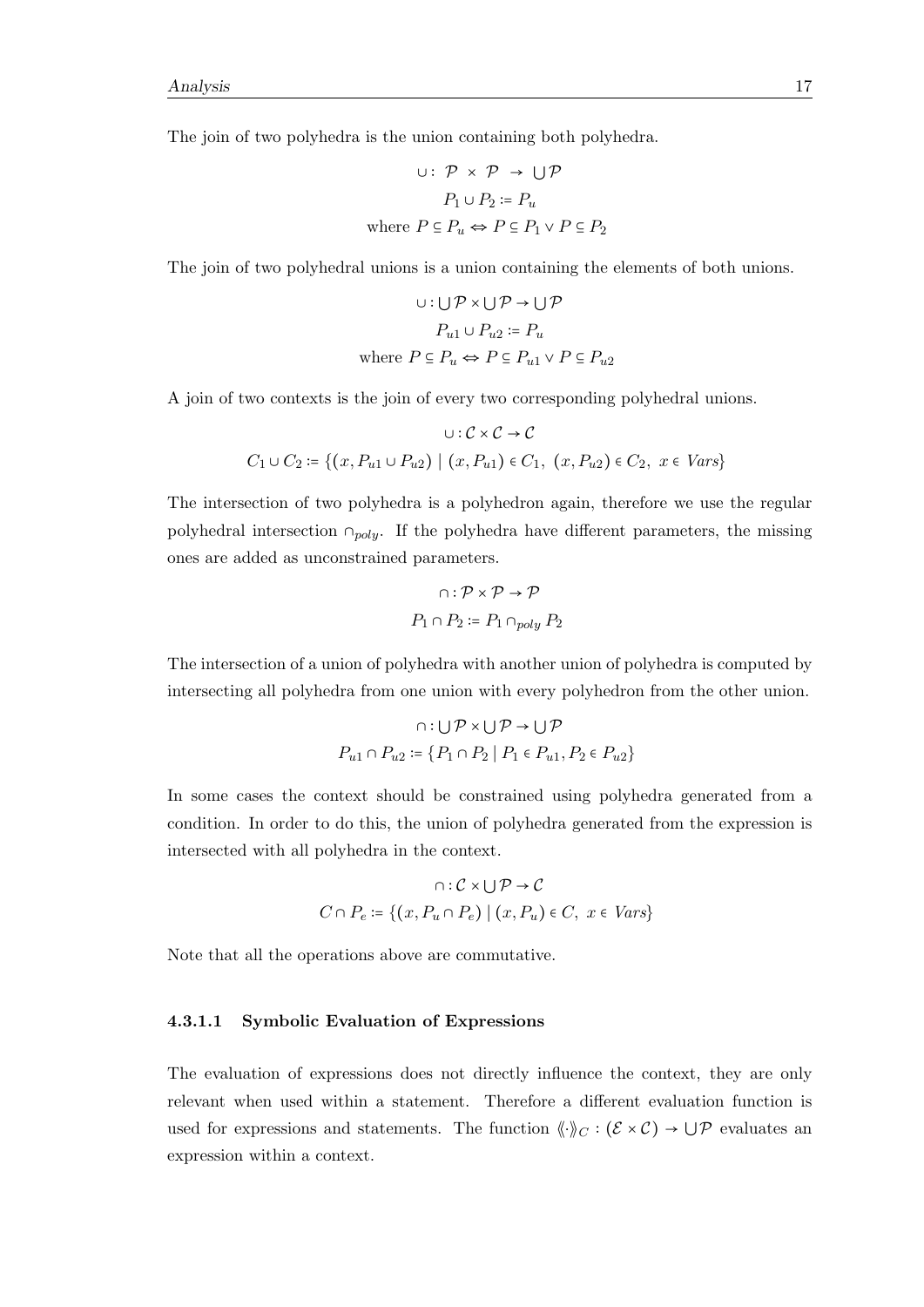$$
\langle\!\langle c \rangle\!\rangle_C = [\;] \to \{[\;] \to [c]\}
$$

Constants are represented by a description which maps everything to the constant value.

$$
\langle\!\langle v \rangle\!\rangle_C = [v] \to \{ [] \to [v] \}
$$

Variables are evaluated similarly, everything is mapped to the corresponding parameter.

There are two cases to distinguish for binary operations: either the operation  $\circ$  is expressible in Presburger arithmetic and therefore has a corresponding polyhedral operation  $\circ_{poly}$ , or it is not expressible.

$$
\langle e \circ e' \rangle_C = p \circ_{poly} p' \text{ with } p = \langle e \rangle_C \text{ and } p' = \langle e' \rangle_C
$$

In the case that the expression is representable, both operands are evaluated and the equivalent polyhedral operation is used to combine them.

$$
\langle e \circ_{ne} e' \rangle_C = [n] \rightarrow \{[\ ] \rightarrow [n]\}
$$
 with fresh<sup>1</sup> parameter *n*

For inexpressible operations a parameter is introduced. The evaluation of the expressions returns a description which maps to this parameter.

$$
\langle f(e) \rangle_C = [n] \to \{ [] \to [n] \}
$$
 with fresh parameter  $n$   

$$
\langle A[e] \rangle_C = [n] \to \{ [] \to [n] \}
$$
 with fresh parameter  $n$ 

A similar evaluation is defined for function calls and memory accesses. Return values of functions are not taken into account and memory content is not tracked, therefore parameters are introduced for those values.

The parameters for unknown values or inexpressible expressions are useful when comparing accesses of certain regions, this is explained in more detail in Section [5.1.](#page-46-1)

$$
\langle \Box e \rangle_C = \Box_{poly} p
$$
 with  $p = \langle e \rangle_C$ 

The unary operations of the language are all expressible and handled analogously to the binary ones.

#### <span id="page-27-1"></span>4.3.1.2 Symbolic Evaluation of Statements

The function  $\lVert \cdot \rVert_C : (\mathcal{S} \times \mathcal{C}) \to \mathcal{C}$  takes a statement and a context and returns a new context.

$$
[\![A[e]\!]:=e']\!]_C = C
$$

<span id="page-27-0"></span><sup>&</sup>lt;sup>1</sup>The fresh parameters has a unique name.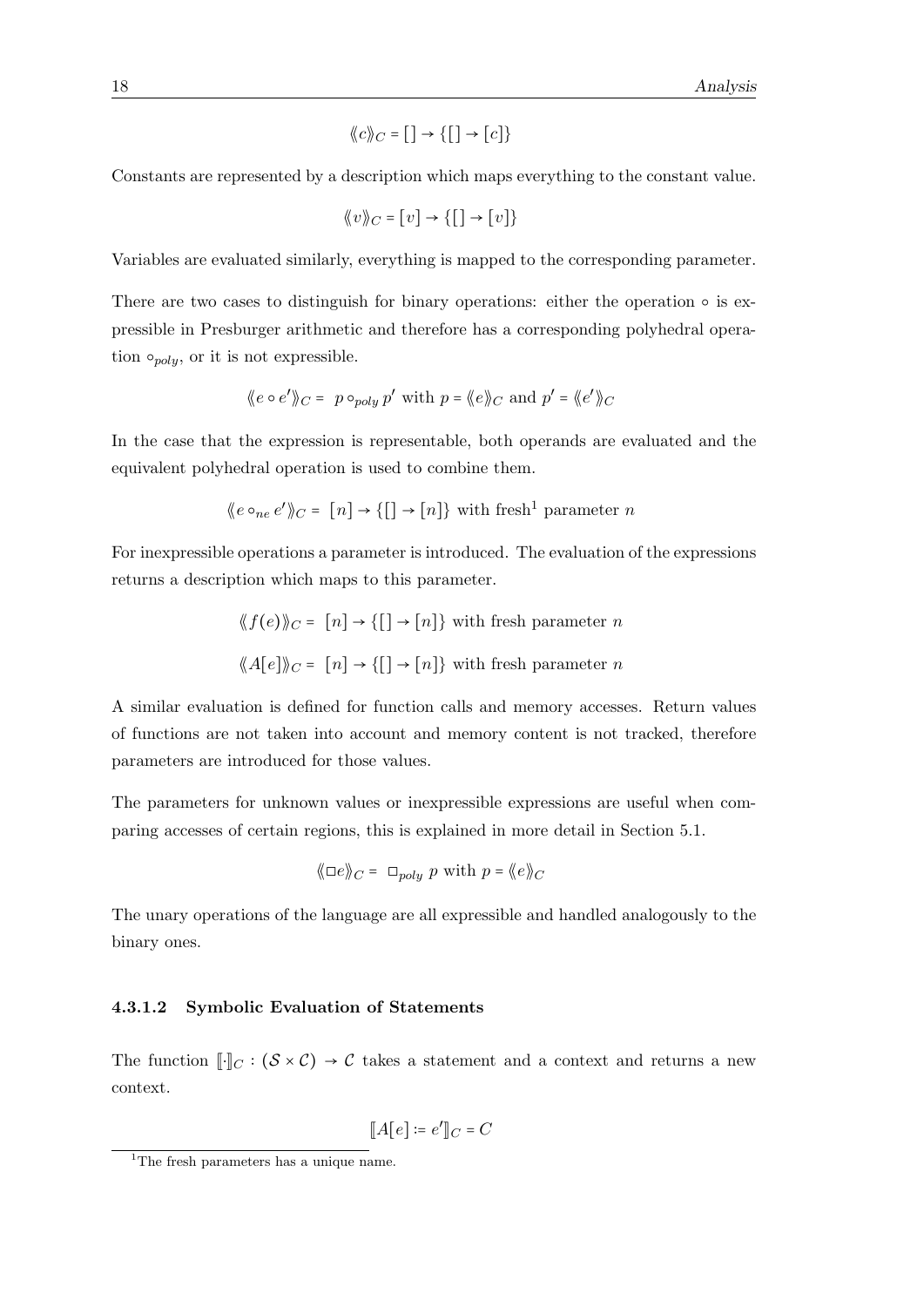Writing to some array changes the content of the array. Since the information about array variables that are stored in the context refers to the memory location of the array, not its content, this statement does not influence the context.

> $[for (v := e; e'; \phi^*) \ s]_C = C \cup C_b \cup C_{SE}$ with  $C_{SE}$ : Context Information from Scalar Evolution  $C_u = C \cup C_{SE}$  $C_b = \llbracket s \rrbracket_{(C_u \cap \langle e' = true) \rangle_{C_u}}$

To symbolically evaluate loops, the loop body is evaluated with respect to the condition that guards the loop. Note that the information becomes flow sensitive with this evaluation function. The Scalar Evolution provides information about the loop iteration count, which is used to determine lower and upper bounds for induction variables. In particular, phi nodes are evaluated by the Scalar Evolution as they are used to obtain the closed form descriptions of loop variant variables.

We use the SSA properties throughout the work, therefore we need to ensure SSA form in our language. For readability, we will omit the phi selections for all examples.

<span id="page-28-0"></span>Consider the example in Figure [4.7.](#page-28-0)

 $1 \mid for \text{ } (i := 0; i < N; \text{ }++i) \text{ } \{$ 2 ... 3 }

Figure 4.7: Loop Evaluation

The value of i ranges between 0 and  $N-1$ . This information is provided by the Scalar Evolution and is added to the context. Every other statement inside the loop that uses i will have a description that is parametric in i. For the context collection phase this parametric description is kept and no fixpoint iteration or widening is applied. Later on this will become necessary and is explained in Section [4.3.4.](#page-34-0)

$$
[(if (e) then s else s') \phi^*]_C = C \cup C_t \cup C_f \cup C_\phi
$$
  
with  

$$
C_t = [s]_{(C \cap \langle e = true \rangle_C)}
$$
  

$$
C_f = [s']_{(C \cap \langle e = false \rangle_C)}
$$
  

$$
C_\phi = \{(p, \langle x \rangle_C, \cup \langle x' \rangle_C)\} [p := \phi(x, x')] \in \phi^*\}
$$

By evaluating the branches with respect to  $e = true$  or  $e = false$  respectively, the control flow information is taken into account. Conditions that either always evaluate to true or false will result in  $\langle e = false \rangle\subset C$  or  $\langle e = true \rangle\subset C$  being empty. The intersection with an empty union of polyhedra is again empty, therefore for every statement within the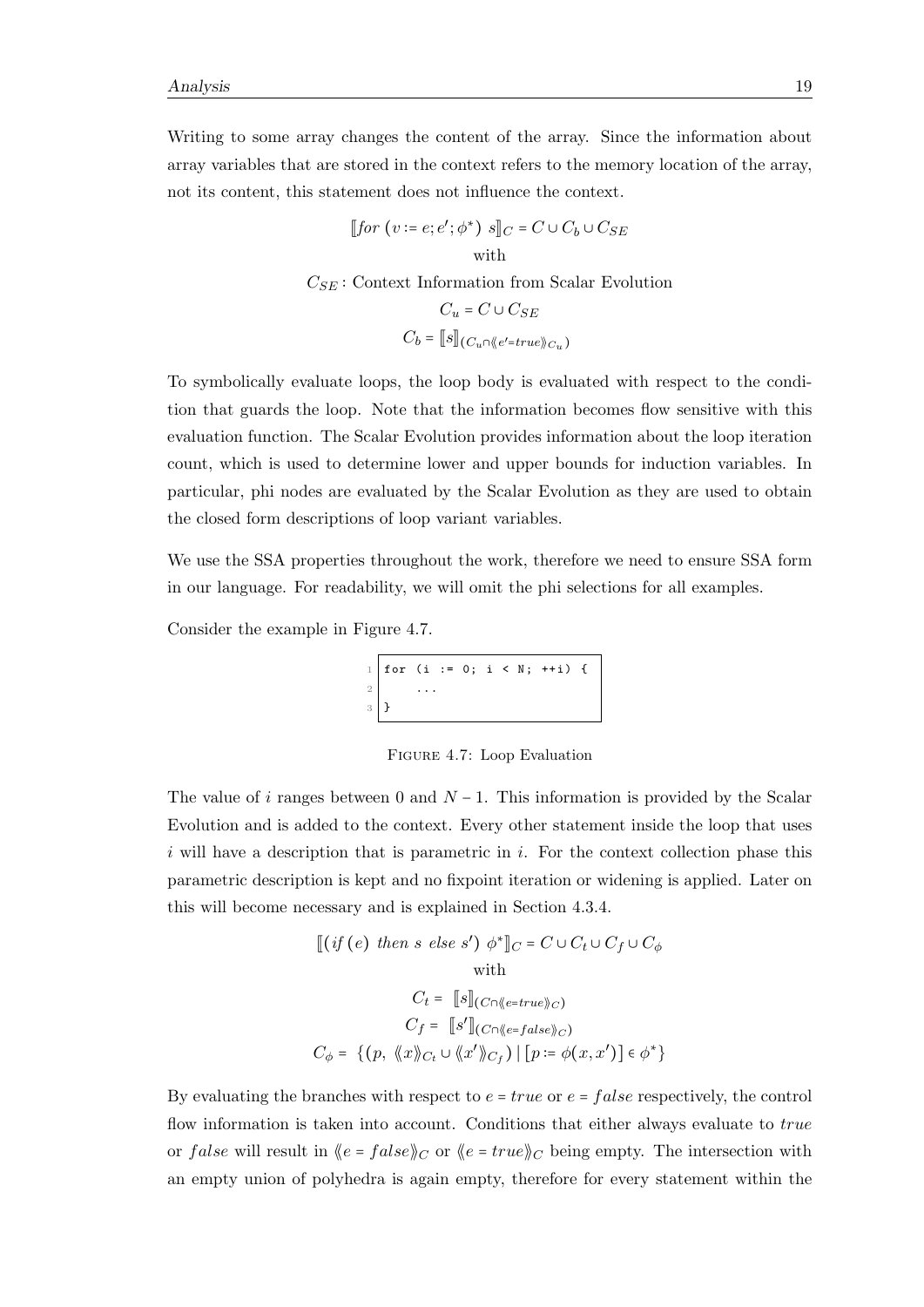branch the information will be bottom. This can only occur for dead statements. The phi nodes select the values that were assigned differently within the consequence and alternative. Again we will omit the phi nodes in the following for readability.

$$
[\![return\; e]\!]_C = C
$$

The return statement does not influence the context, as it only contains an expression and return values of functions are not used.

$$
[\![s;s']\!]_C = [\![s']\!]_{[\![s]\!]_C}
$$

To evaluate a sequence, the first statement is evaluated and the resulting context is used to evaluate the second statement.

$$
[\![v \coloneqq e]\!]_C = C \cup \{(v, \langle\!\langle e \rangle\!\rangle_C)\}
$$

For an assignment the right-hand side expression is evaluated and the resulting polyhedral union is stored in the context for the variable  $v$ . Due to the SSA properties  $C$  does not refer to  $v$  yet.

$$
[A := \text{alloc}(e)]_C = \text{let}
$$
\n
$$
C' = C \cap \langle \langle A_{end} = A + e \rangle_C \cap \langle \langle A \le A_{end} \rangle_C
$$
\n
$$
in
$$
\n
$$
\{ (v, I \cap \langle \langle B_{end} < A \rangle_C) \mid (v, I) \in C', B \in \text{VarsA} \}
$$
\n
$$
\cup \{ (v, I \cap \langle \langle A_{end} < B \rangle_C) \mid (v, I) \in C', B \in \text{VarsA} \}
$$
\n
$$
end
$$

When allocating memory, information about the position of the allocated array is added. No other array can overlap with the new memory region. The location of  $A$  is restricted such that all already defined arrays  $B$  in the context, are either located before or after A in the contiguous memory.

#### <span id="page-29-0"></span>4.3.2 Local Access Descriptions

Local access descriptions are a polyhedral representation of single access statements. For every program point a set of read and write descriptions is built. Assume the statement  $A[i] = B[j] + A[j+3]$  at program point x. The set of read and write descriptions for x are: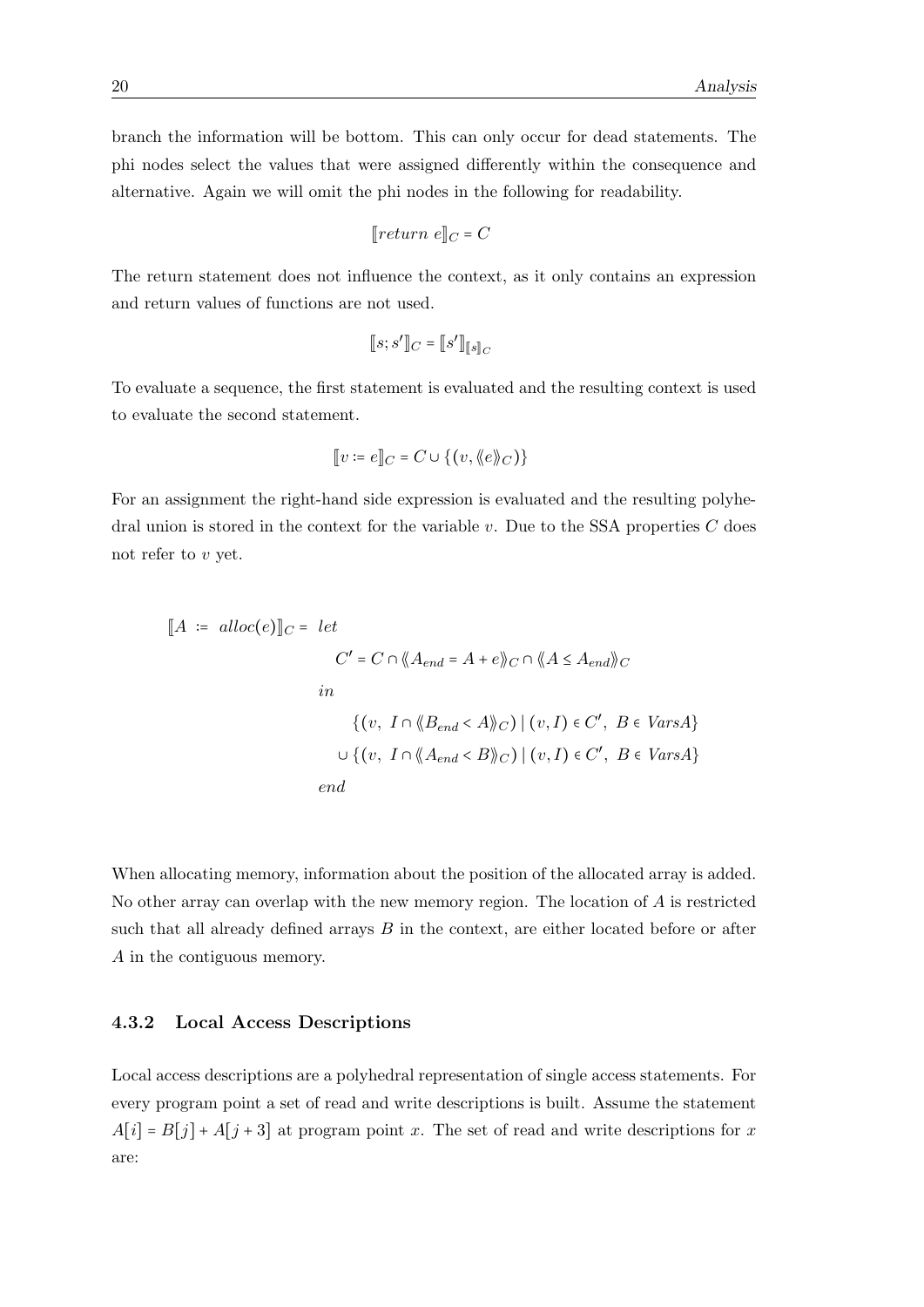$$
W_x = \{ [A, A_{end}, i] \rightarrow \{ [ ] \rightarrow [A + i] : A + i \leq A_{end}, i \geq 0 \} \}
$$
  

$$
R_x = \{ [A, A_{end}, j] \rightarrow \{ [ ] \rightarrow [A + j + 3] : A + j + 3 \leq A_{end}, j \geq -3 \},
$$
  

$$
[B, B_{end}, j] \rightarrow \{ [ ] \rightarrow [B + j] : B + j \leq B_{end}, j \geq 0 \} \}
$$

The constraints  $A + i \leq A_{end}$  and  $i \geq 0$  are added because we assume the programs to access arrays in bounds. For the same reasons  $A + j + 3 \leq A_{end}$  and  $j \geq -3$  are added.

Read and write sets contain an access description for every array that is accessed at a program point.

#### <span id="page-30-0"></span>4.3.3 Propagate Access Descriptions

So far we have only derived information about memory accesses of single statements. The accesses are now summarized to express all accesses within a program region. To determine whether two memory regions access the same memory locations, the intersection of the memory access descriptions for the regions is calculated. If this intersection is empty, the accesses are disjoint, thus the regions are independent with regards to memory effects.

```
1 func f(A[], x) {
2
3 // Begin R1
4 for (i := 0; i < 10; ++i) {
5 A[i] := i;6 }
7 // End R1
8
9 // Begin R2
10 for (j := 10; j < 20; ++j) {
11 A[j] := x;12 }
13 // End R2
14 }
```
Figure 4.8: Regions with Disjoint Memory Accesses

Consider the example in Figure [4.8.](#page-30-1) Marked are two regions, R1 and R2, which have disjoint memory accesses. Figure [4.9](#page-31-0) shows the control flow graph and Figure [4.10](#page-31-1) the control dependence graph for this example.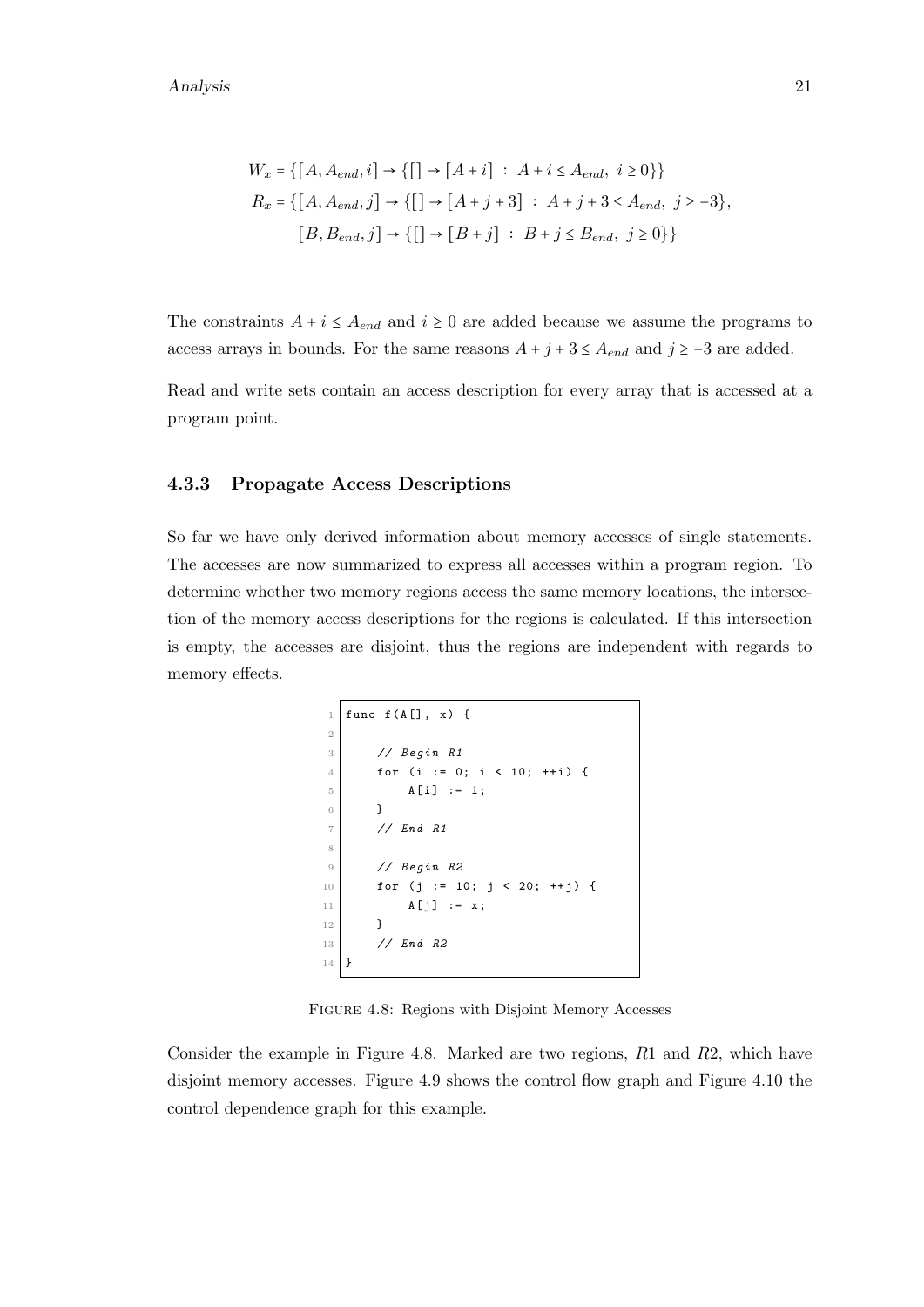<span id="page-31-1"></span><span id="page-31-0"></span>

Assume the propagation of accesses was done along the control flow edges. The access  $A[i]$  would propagate along the edge from  $n_1$  to  $n_4$  and over  $n_5$  into the second loop where the access  $A[j]$  is made. The results for  $n_8$  would therefore include access descriptions for both  $A[i]$  and  $A[j]$ . To decide whether the accesses of R1 and R2 overlap, the descriptions at  $n_4$  and  $n_8$  could be compared. However, the intersection of the descriptions at these program points will be non-empty, because both program points include the accesses to  $A[i]$ . This problem does not occur when propagating along control dependencies.

In the given example, the propagation starts at the access level. The accesses are lifted to loop level and then to function level. The different levels of lifting correspond to different granularities a parallelizer may be interested in. At access level, different accesses of the same loop can be compared to each other (which corresponds to comparing them within the same loop iteration in our case). At loop level loop carried dependencies can be detected (explained in detail in Section [4.5.1\)](#page-41-1). Finally, at function level all effects of the function are summarized. The usage of control dependencies rather then control flow is only interesting for the intermediate steps; if we were only interested in function level accesses we could also use the CFG to propagate the accesses.

#### 4.3.3.1 Propagation over Loops

Statements inside of loops can be executed more then once. If the index of an array access depends on variables that change within the loop, more than one position of the array is accessed during the execution of the loop. Consider Figure [4.11.](#page-32-0)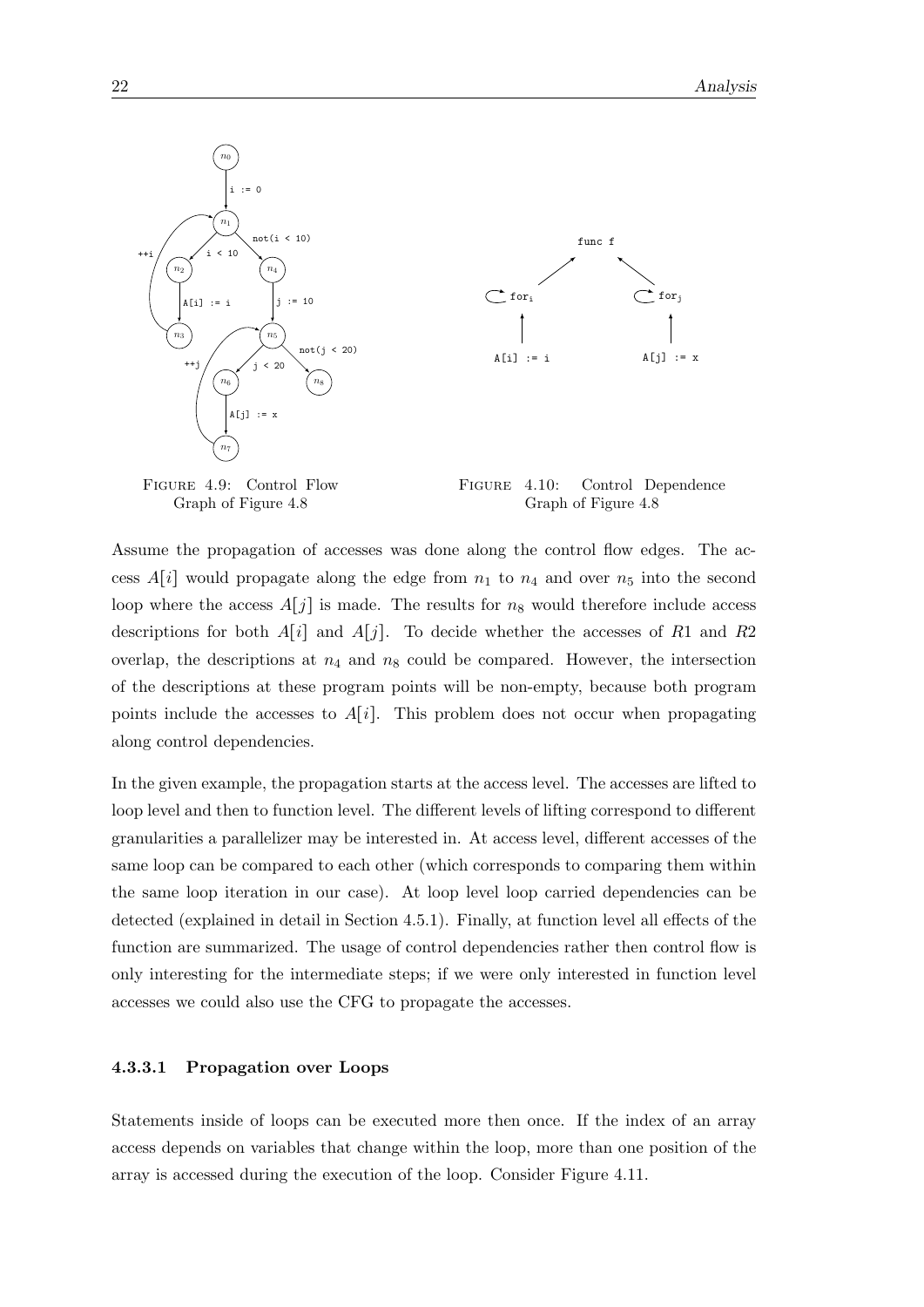```
func f(A[]) {
2 for (i := 0; i < 20; i := i + 5) {
3 A[i] := i;4 }
5 \mid 1
```
Figure 4.11: Propagation of Access Polyhedra for Loops

The local access description for line 3 looks like this:

$$
W_3 = \{[ \, A, A_{end}, i ] \rightarrow \{ [ \, ] \rightarrow [ \, A + i ] \; : \; A + i \leq A_{end}, \; 0 \leq i \} \}
$$

Considering only the statement in line 3, exactly one position, namely position  $i$  of the array A, is accessed. The fact that the statement is executed multiple times needs to be taken into account to describe all accesses of the loop. The function parameter  $A$  is a fixed parameter inside the function, it is always the same array with the same logical address. This is different for  $i$ , which is not fixed, its value changes in every iteration. Therefore the access description should also depend on the loop iteration. The iteration dependent description for the loop looks like this:

$$
W_{2-4} = \{ [A, A_{end}] \rightarrow \{ [i_0] \rightarrow [A + 5i_0] : A + 5i_0 \le A_{end}, 0 \le i_0 \} \}
$$

The value of i is incremented by 5 in every iteration, hence the access position is  $5i_0$ . With the additional context information about the loop bound the following description is gained:

$$
W_{2-4} = \{ [A, A_{end}] \rightarrow \{ [i_0] \rightarrow [A + 5i_0] : A + 5i_0 \le A_{end}, 0 \le i_0 \le 3 \} \}
$$

Access descriptions at function level are parametric in the global variables and function parameters. This description should be independent from loop iterations but still capture all accesses of a loop inside the function. In order to lift the access description  $W_{2-4}$  to function level the input dimension  $i_0$  needs to be removed. An existentially quantified variable is introduced in order to eliminate  $i_0$ . The access description at function level looks like this:

$$
W_f = \{ [A, A_{end}] \to \{ [] \to [A + x] : \exists y. 5y = x, A + x \le A_{end}, 0 \le x \le 15 \} \}
$$

ISL [\[1\]](#page-62-1) provides methods to eliminate dimensions, which either introduce existentially quantified variables or apply a Fourier-Motzkin-Elimination. More details on this can be found in the ISL Manual [\[18\]](#page-64-0) and the source code documentation [\[19\]](#page-64-1).

#### <span id="page-32-1"></span>4.3.3.2 Propagation over Conditionals

When propagating descriptions from inside the consequence or alternative of a conditional to the outside, the condition can be used to constrain the accesses. Consider Figure [4.12.](#page-33-0)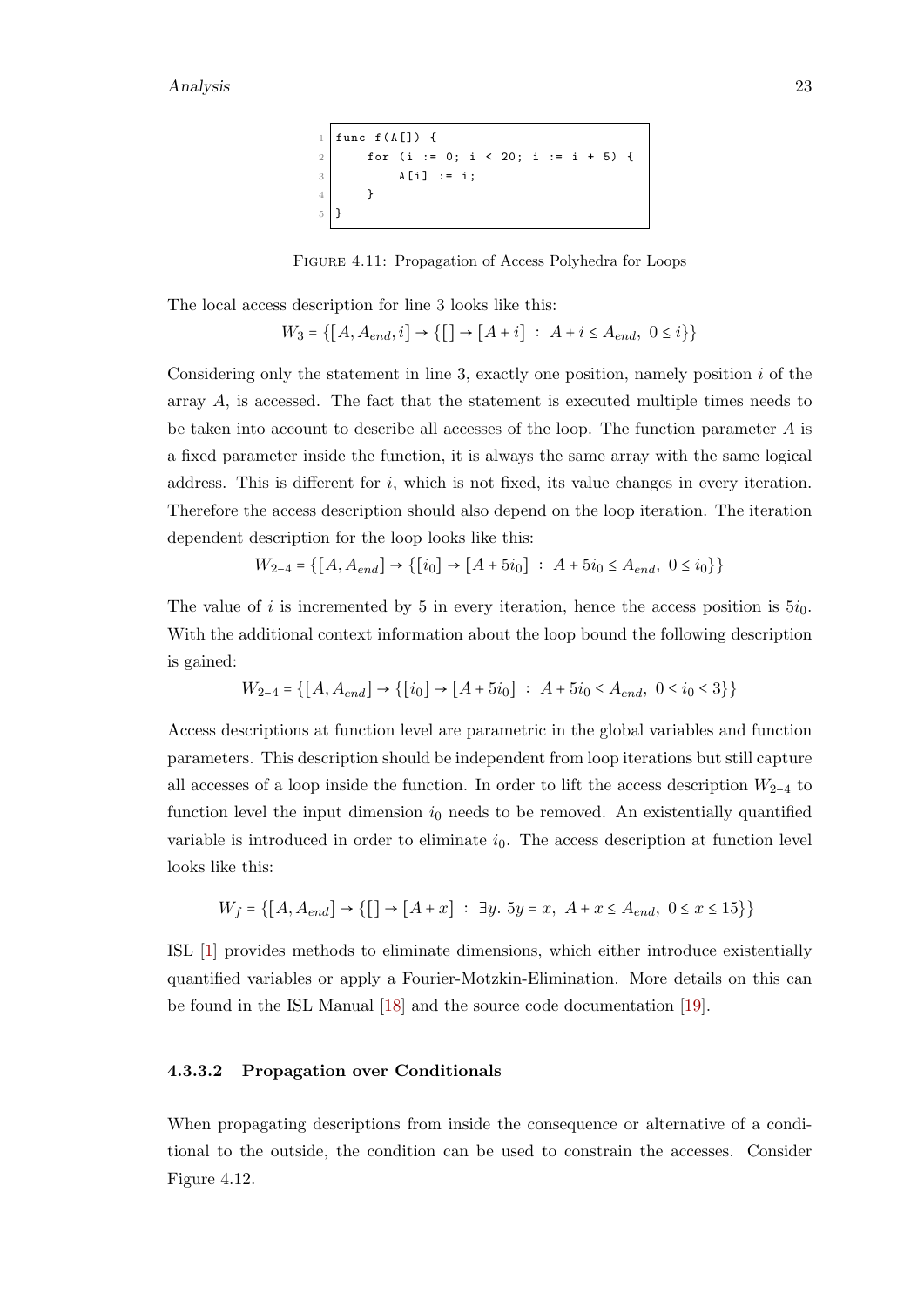```
1 func f (A[], x) {
2 \mid \text{res} := 0;3 if (x < 5)4 res := A[1];
5 return res;
6 }
```
Figure 4.12: Presburger Condition

<span id="page-33-1"></span><span id="page-33-0"></span>The local access description for Figure [4.12](#page-33-0) is shown in Figure [4.13.](#page-33-1)

$$
R_4 = \{ [A, A_{end}] \to \{ [ ] \to [A+1] : A \leq A_{end} \} \}
$$

Figure 4.13: Local Access Polyhedron for line 4 in Figure [4.12](#page-33-0)

<span id="page-33-2"></span>The access in line 4 happens only if  $x < 5$  holds, therefore this constraint is added to the description.

$$
R_{3-4} = \{ [A, A_{end}, x] \to \{ [ ] \to [A+1] : A \le A_{end}, x \le 4 \} \}
$$

Figure 4.14: Local Access Polyhedron with Condition

Note that this restriction makes the polyhedron smaller. Before using the information of the condition,  $x$  was unconstrained, now it is constrained.

Lifting the description in Figure [4.14](#page-33-2) to function level is easy: nothing changes. All parameters in the description correspond to function parameters.

<span id="page-33-3"></span>There are conditions that cannot be expressed using Presburger arithmetic. Consider Figure [4.15.](#page-33-3)

```
1 func f (A[], x) {
2 \mid \text{res} := 0;3 z := x * x;4 if (z \lt 5)5 res := A[1];
6 return res;
  7 }
```
Figure 4.15: Non-Presburger Condition

<span id="page-33-4"></span>As mentioned in Section [4.3.1.1,](#page-26-0) a parameter is introduced for expressions that cannot be accurately represented in the polyhedral union. Since the multiplication in line 3 of Figure [4.15](#page-33-3) is not expressible, a parameter for z is introduced. The local description of the access is shown in Figure [4.16.](#page-33-4)

$$
R_5 = \{ [A, A_{end}, z] \to \{ [ ] \to [A + 1] : A \le A_{end}, z \le 4 \} \}
$$

Figure 4.16: Local Access Polyhedron with Non-affine Condition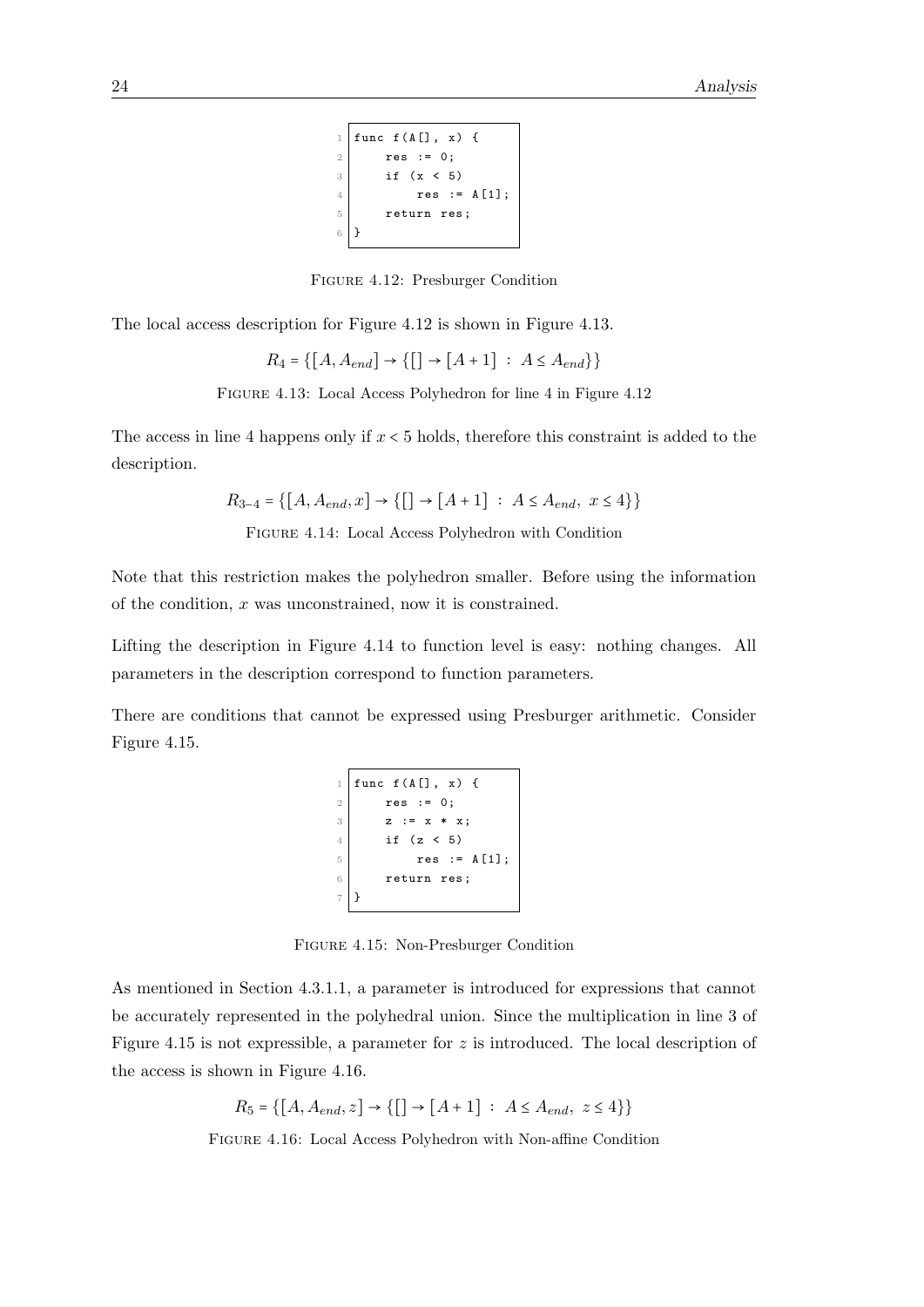At function level, the description should no longer be parametric in  $z$  as it is neither a function parameter nor a global variable. There is no further information about  $z$  in the context. It cannot be determined whether  $z \leq 4$  holds, so the conservative assumption is that the condition may be true and the access happens. Eliminating  $z$  leads to losing this constraint and assuming that whenever the function is called, the access is made. This is a sound overapproximation on the accesses within the function.

The purpose of introducing a parameter for non-affine expressions is explained in Section [5.1.](#page-46-1)

#### <span id="page-34-0"></span>4.3.4 Overapproximation and Intra-procedural Widening

In most static intra-procedural analysis widening is crucial for the precision of the results. We have not seen widening so far, as it happens implicitly.

The polyhedral analysis is a strong relational analysis, which allows modeling the program exact for all linear affine parts. Most of the presented examples contained accurately expressible accesses and conditions, as those are the ones which are interesting to discuss. For all other expressions an overapproximation is applied. One example for this was presented in Figure [4.15.](#page-33-3) The condition could not be expressed in terms of the parameters of the function and the truth value could not be computed. The assumption for such conditions is that both, the consequence and the alternative of the conditional, are executed. This soundly overapproximates the accesses of a conditional.

Parameters introduced for non-linear-affine expressions are always assumed to have the value top. Whenever accesses are lifted and this parameter is projected out, the expression behind this parameter is approximated by assuming all possible values for it.

The Scalar Evolution can calculate bounds on the iteration count of a loop. This is achieved by computing how often the back edges to the loop header are taken. The bound on the iterations does not need to be a simple constant, but can be an arbitrary Scalar Evolution expression. This expression can especially refer to a program variable, which can be correlated to a parameter in the polyhedral description. This enables parametric bounds on loop iterations.

 $[A, N] \rightarrow \{ [i_0] \rightarrow [A + i_0] : A \leq A_{end}, 0 \leq i_0 \leq N \}$ 

<span id="page-34-1"></span>Figure 4.17: Description of an Access within a Loop with Parametric Bound N

Figure [4.17](#page-34-1) describes an access to an array within a loop. The number of loop iterations is bounded by  $N$ . Assume that  $N$  is a function parameter, then the function level description is given by Figure [4.18.](#page-35-1)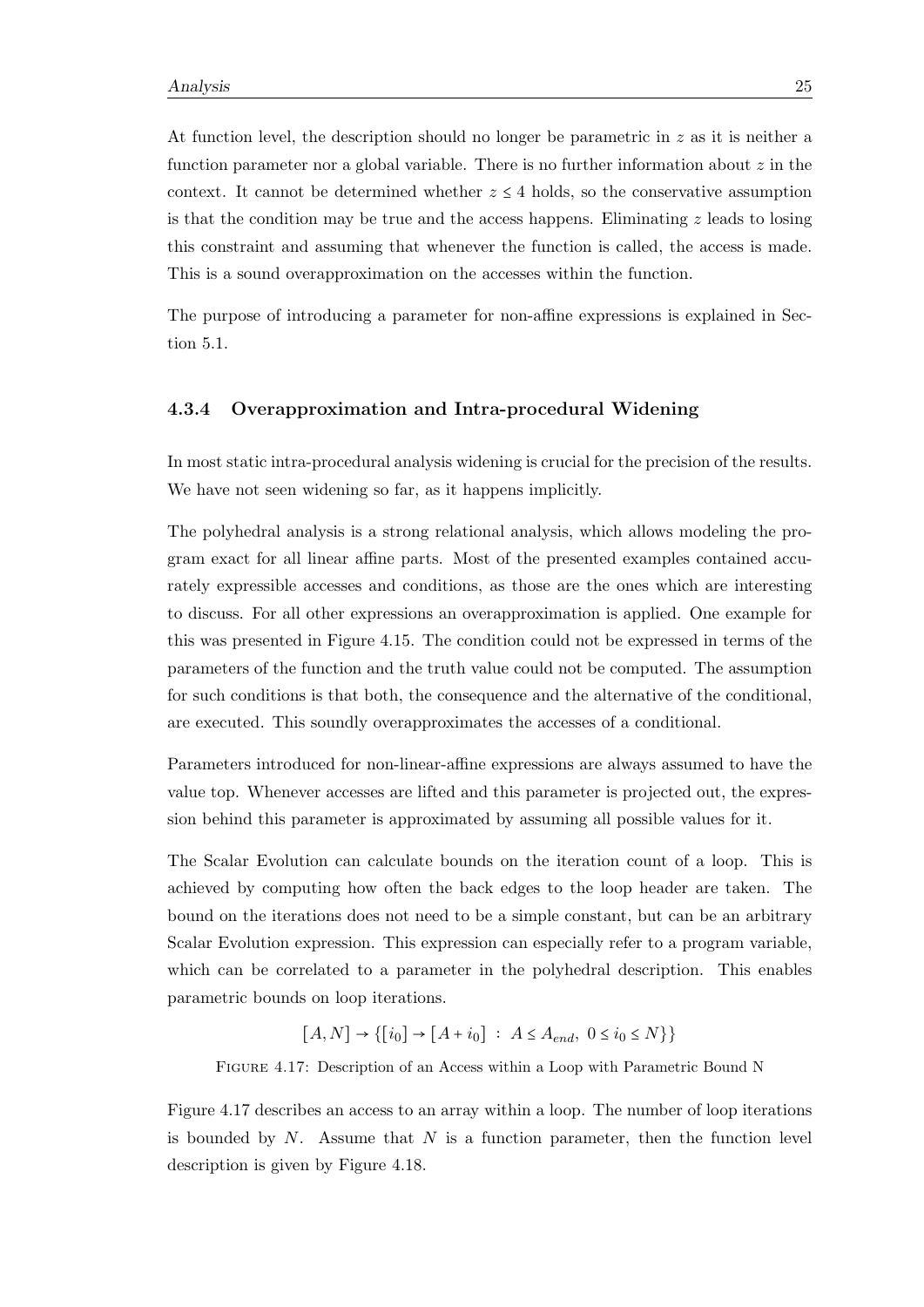<span id="page-35-1"></span> $[A, A_{end}, N] \rightarrow \{ [ ] \rightarrow [y] : A \leq y \leq A+N, A \leq A_{end}, y \leq A_{end} \}$ Figure 4.18: Lifted Description of the Access in Figure [4.17](#page-34-1)

The access description is not overapproximated by the lifting, due to the calculated bound.

<span id="page-35-2"></span>However, the Scalar Evolution is not always able to calculate the iteration count. In this case an overapproximation is made when lifting the accesses. Figure [4.19](#page-35-2) shows an access without a bound on the iteration count, and Figure [4.20](#page-35-3) the access widened to function level.

> $[A, A_{end}] \rightarrow \{ [i_0] \rightarrow [A + i_0] : A \leq A_{end}, i_0 \geq 0 \}$ Figure 4.19: Description of Access without Loop Bound  $[A, A_{end}] \rightarrow \{[\ ] \rightarrow [y] : A \leq y \leq A_{end}, A \leq A_{end}\}$

Figure 4.20: Lifted Description of the Access in Figure [4.19](#page-35-2)

<span id="page-35-3"></span>Note that in both lifted descriptions the accesses are constrained by  $y \leq A_{end}$  because accesses are assumed to be inbound.

Widening in an intra-procedural analysis is only necessary for statements within loops. Due to the parametric description and the concept of loop iterations, an explicit widening is not necessary. Nevertheless, the results are sound, as values for variables inside a loop (or accesses made inside a loop) are overapproximated if the loop iteration count is unknown.

### <span id="page-35-0"></span>4.4 Inter-procedural Analysis

In order to generate sound results for the accesses of a function, calls inside the function need to be considered. The presented intra-procedural analysis generates access descriptions for a function under the assumption that called functions do not access any memory. This is not sound for a standalone intra-procedural analysis, because it underapproximates the accesses of a function. The intra-procedural analysis is embedded in an inter-procedural analysis in our case. The underapproximation is intended to compute the least (not greatest) fixpoint in the inter-procedural analysis.

An inter-procedural analysis generates access descriptions for functions with respect to called functions. In the inter-procedural analysis the results of the intra-procedural analysis can be used as initial access descriptions for each function. In order to describe the accesses made by a call, the current access description of the called function is instantiated with the arguments handed over at the call site. The resulting description is added to the access description of the caller.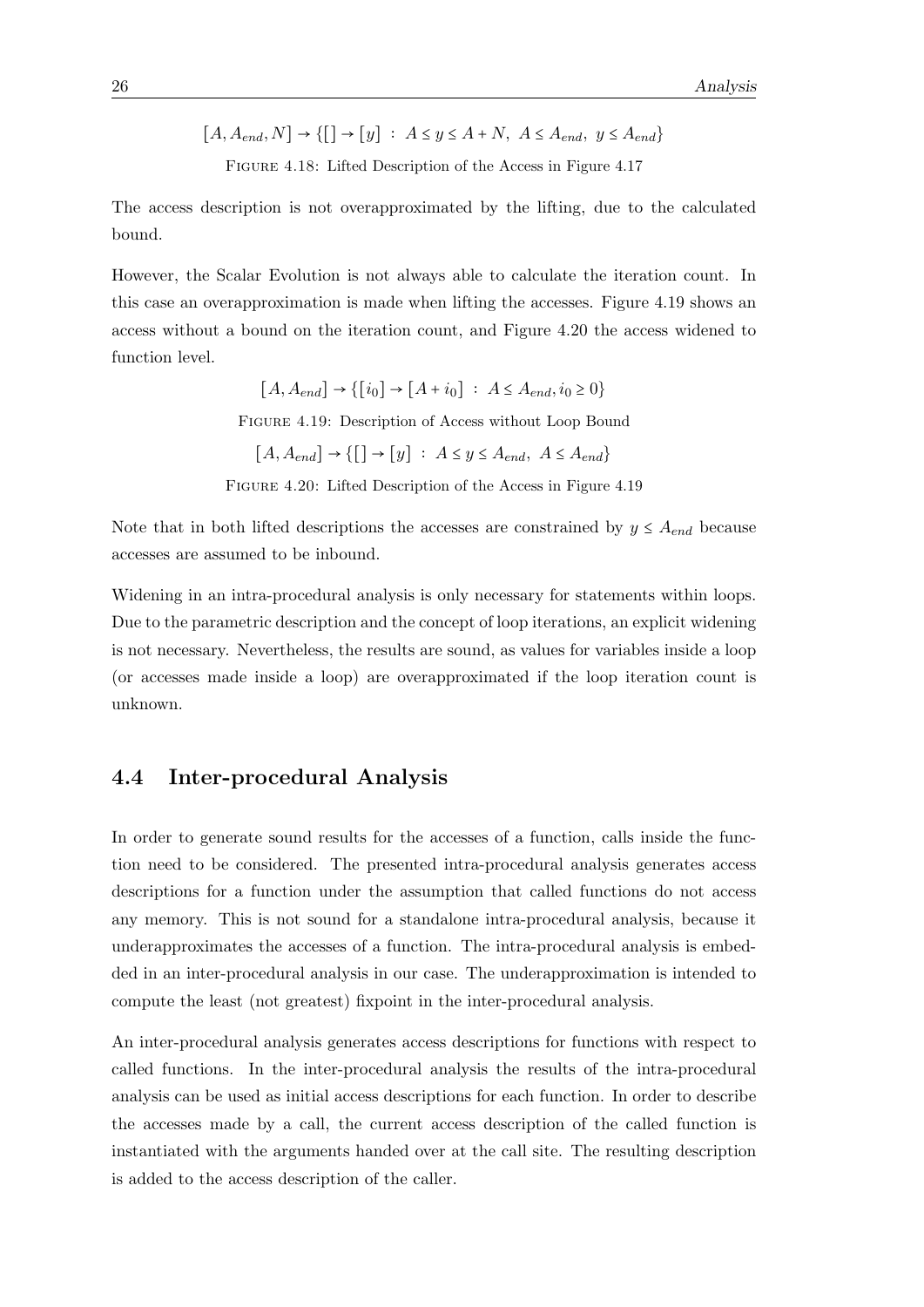Note that the inter-procedural analysis described above is context sensitive. It aims to find the least fixpoint by starting with the assumption that no memory is accessed within callees.

#### <span id="page-36-0"></span>4.4.1 Application of Inter-procedural Analysis

We will demonstrate our inter-procedural analysis using the example in Figure [4.21.](#page-36-1)

```
1 G [];
2
3 \mid func g(m, n) { functindMin(A[], m) {
4
5 a := 0; min := A [0];
6 b := 0; for (i := 1; i < m; ++i){
7 elem := A [i];
8 if (m < n) { if (elem < min){
9 a := findMin(G, m); min := elem;
10 b := \text{findMin}(G[m + 1 : ], n);11 } }
12
13 return a + b; return min;
14 }
```
Figure 4.21: Example Inter-procedural Analysis

The function  $findMin$  searches the minimal element in the array A starting at position 0 up to position  $m-1$ . Function g calculates the sum of the minima for the parts 0 up to  $m-1$  and  $m+1$  up to n of the global array G. In the case where m is greater than or equal to  $n$ , no memory accesses are made.

The intra-procedural analysis calculates descriptions for all explicit accesses inside a function, considering no memory access is done by called functions. The results of the intra-procedural analysis are shown in Figure [4.22.](#page-36-2)

<span id="page-36-2"></span>
$$
R_{findMin} = \{ [A, A_{end}, m] \rightarrow \{ [] \rightarrow [y] : A \le y < A + m, A \le A_{end}, y \le A_{end} \}
$$

$$
W_{findMin} = \{ \}
$$

$$
R_g = \{ \}
$$

$$
W_g = \{ \}
$$

FIGURE 4.22: Intra-procedural Access Descriptions for  $g$  and  $findMin$ 

Inside function g are no memory accesses, so both the read and the write ployhedral unions are empty. In  $findMin$  only read accesses occur which read from positions  $A[0]$ up to  $A[m-1]$ .

These results are used as initial access descriptions for the inter-procedural analysis. As  $findMin$  does not call any functions, the overall accesses of  $findMin$  are the results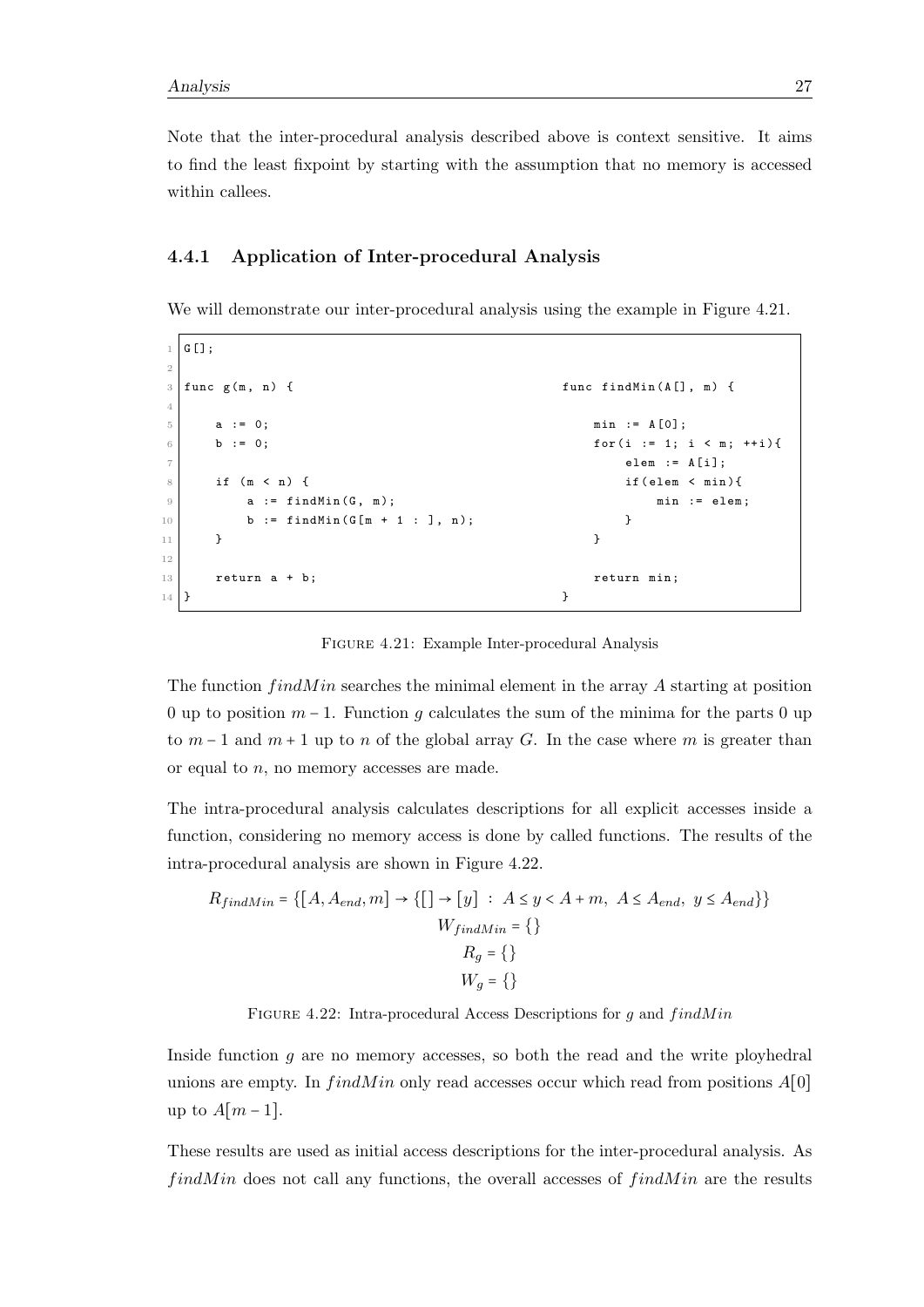from the intra-procedural analysis. Note that we omit the end-constraints for better readability in the following examples.

$$
R_{findMin} = \{ [A, m] \rightarrow \{ [] \rightarrow [y] : A \le y < A + m \} \}
$$
\n
$$
W_{findMin} = \{ \}
$$

FIGURE 4.23: Accesses for  $findMin$ 

For g we resolve the function calls to  $findMin$ . The first call is  $a = findMin(G, m)$ . We adapt the access description of  $findMin$  to express this call using the following steps:

- <span id="page-37-1"></span>1. Create a primed version of the original access.  $\{[A', m'] \to \{[] \to [y] : A' \leq y < A' + m' \} \}$
- 2. Generate equality constraints for every function parameter with its corresponding argument.

$$
A'=G,\ m'=m
$$

3. Add those constraints to the primed version of the access.

$$
\{[G, A', m', m] \to \{[\ ] \to [y] : A' \le y < A' + m', \ A' = G, \ m' = m \} \}
$$

4. Project all primed parameter out of the polyhedral description.

 $\{[G,m] \to \{[] \to [y] : G \leq y < G + m\} \}$ 

5. Add all context constraints which hold for the relevant parameters at the position of the function call.

 $\{[G, m, n] \to \{[] \to [y] : G \leq y < G + m, m < n\}\}$ 

<span id="page-37-0"></span>After applying these steps, the fixpoint is reached, nothing changes in the next iteration. Hence, the final results are empty write sets for both functions and the read accesses are as shown in Figure [4.25.](#page-37-0)

$$
R_g = \{ [G, m, n] \rightarrow \{ [] \rightarrow [y] : (G \le y < G + m, m < n) \}
$$
\nor

\n
$$
(G + m + 1 \le y < G + m + 1 + n, m < n) \}
$$
\n
$$
R_{findMin} = \{ [A, m] \rightarrow \{ [] \rightarrow [y] : A \le y < A + m \} \}
$$
\nFIGURE 4.25: Accesses of  $g$  and  $findMin$ 

The description of the access in  $R_g$  is a union of two polyhedra. The union is constructed by the join of the access descriptions of the calls. A polyhedron is a conjunction of constraints. For readability the conjunctions are separated by commas. Disjunctions

Figure 4.24: Function Call Resolution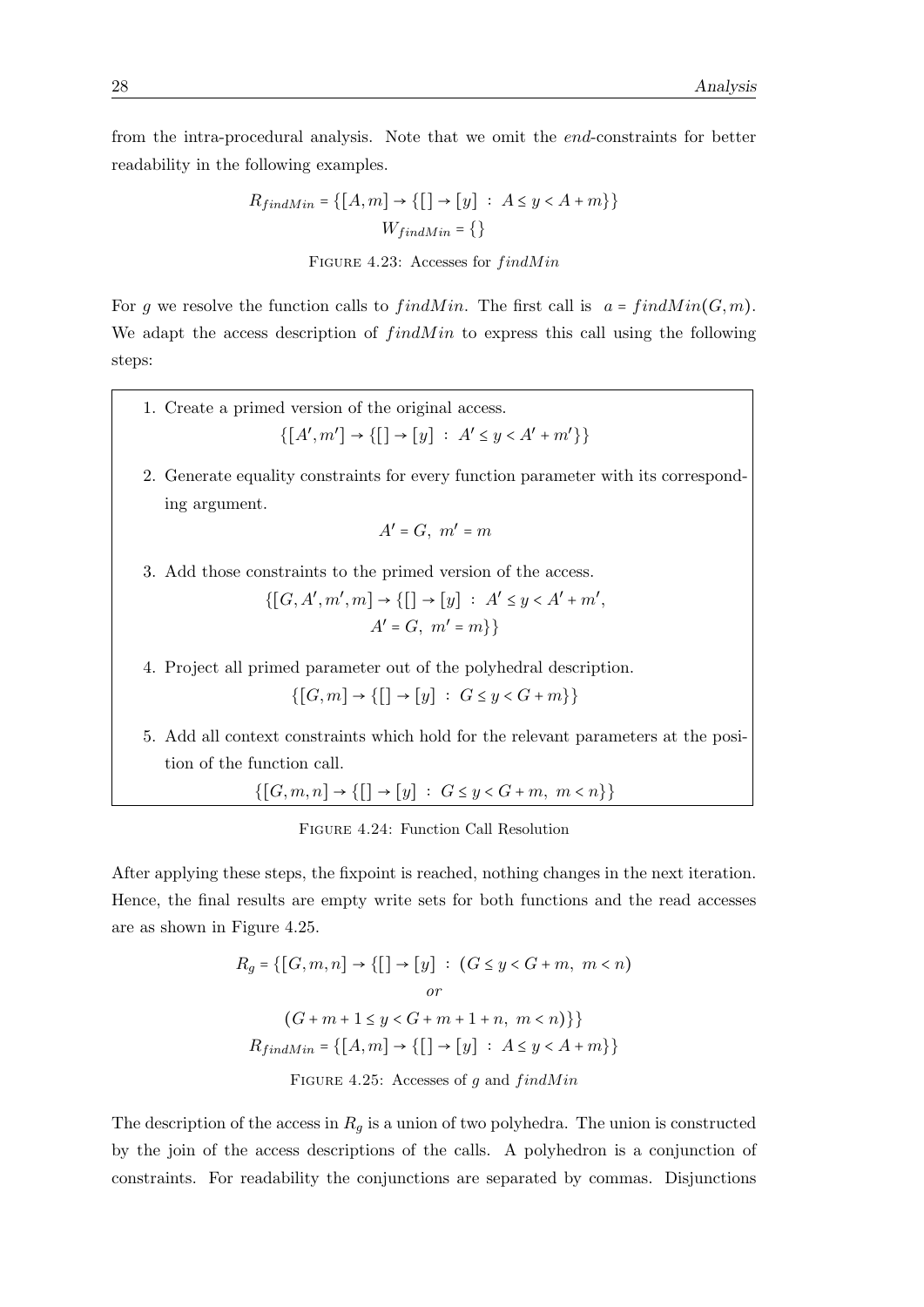cannot occur within a polyhedron, only inside a polyhedral union. They are expressed by an "or".

#### <span id="page-38-0"></span>4.4.2 Fixpoint Iteration

A fixpoint iteration in the inter-procedural analysis is necessary, because changes in the access descriptions of a function need to be propagated to the call sites to obtain sound results. The iteration order does not influence the results directly, but it influences the number of iterations required to reach the fixpoint.

For acyclic call graphs the fixpoint iteration will always terminate. Within strongly connected components the fixpoint iteration might not terminate, therefore widening is applied if the fixpoint iteration does not terminate within a fixed amount of iterations.

<span id="page-38-1"></span>The example in Figure [4.26](#page-38-1) motivates the need of widening.

```
1 \mid func f(A[], x) {
2
3 if (x > 0) {
4 A[x] := 7;5 return f(A, x-1);6 }
7
8 return x;
 9 }
```
Figure 4.26: Recursive Function

The initial description for the accesses in  $f$  is given by:

$$
W_f = \{ [A, x] \to \{ [ ] \to [A + x] : x \ge 1 \} \}
$$

This access describes exactly one position that is written, namely the position  $A + x$ . The function call inside  $f$  need to be analyzed in the next step. To resolve the call  $f(A, x-1)$  the steps described in Figure [4.24](#page-37-1) are used to gain the following result:

$$
W_{f(A, x-1)} = \{ [A, x] \to \{ [ ] \to [A + x - 1] : x \ge 2 \} \}
$$

We get  $A + x - 1$ ,  $x \ge 2$  from  $A' + x'$ ,  $x' \ge 1$  as we used  $x' = x - 1$ , which matches the intuition that the recursive call only accesses memory again if  $x$  was large enough initially. The description is exact so far, when considering only one recursive call. The new access description for f is:

$$
W_f = \{ [A, x] \to \{ [] \to [y] : y = A + x, x \ge 1 \text{ or } y = A + x - 1, x \ge 2 \} \}
$$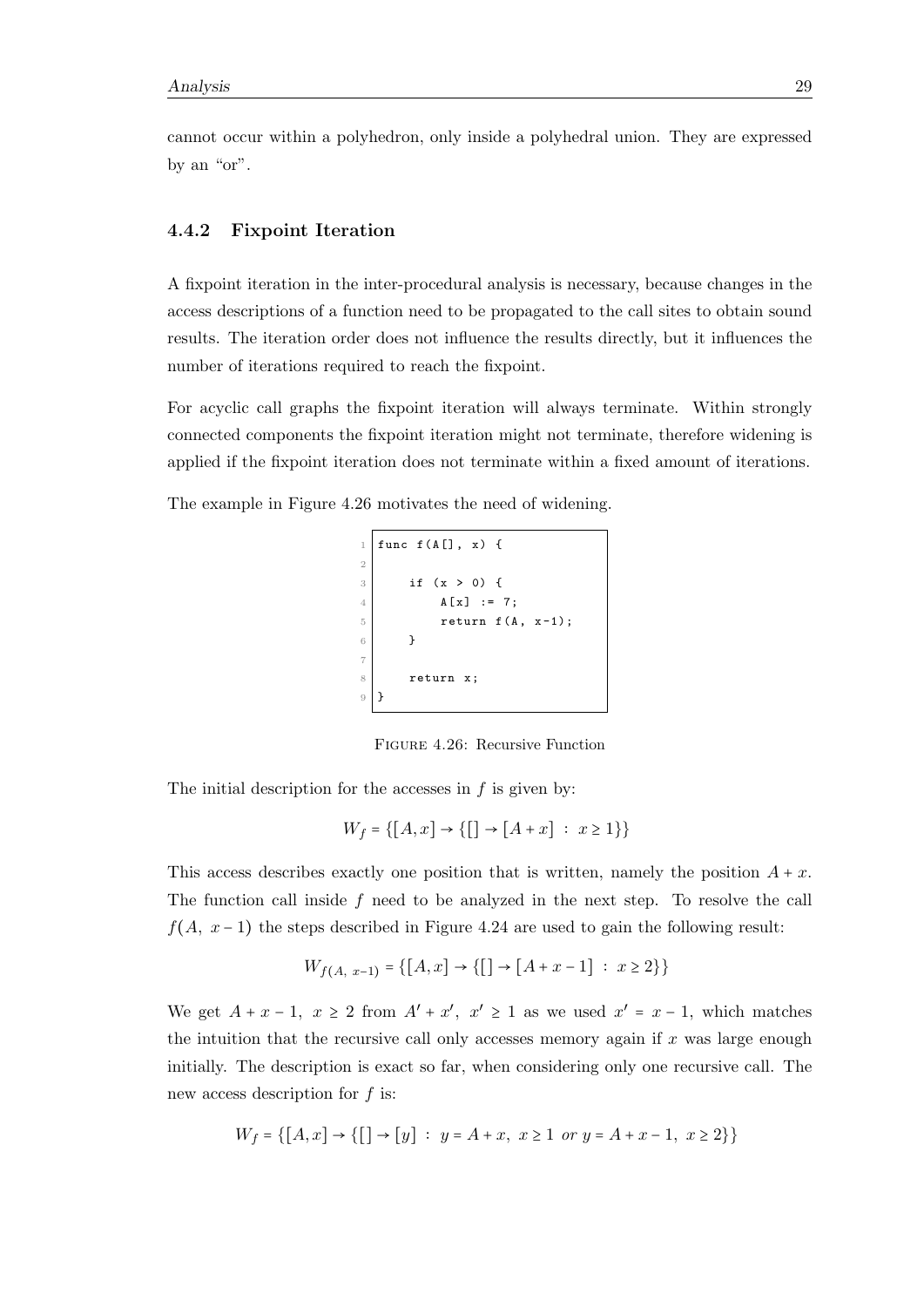This description for the accesses of f differs from the ones before. Therefore callers of the function  $f$  need to update their result again. The function is recursive, so it needs to be updated itself. In the next iteration the access  $A + x - 2$ ,  $x \ge 3$  is discovered. Here a problem can be detected: in every further iteration the bound on  $x$  increases and one additional position of A is accessed. The fixpoint iteration does not terminate for this example, thus widening is needed.

#### <span id="page-39-0"></span>4.4.3 Widening

Our widening is applied after a fixed amount of iterations without reaching a fixpoint. This can only happen within a strongly connected component (SCC). The widening we present is applied at call sites. It is only applied for calls from a member of a SCC to a member of the same SCC.

In the following description we refer to the values handed over at a call site as arguments and to function parameters as parameters.

If the arguments are independent from parameters of the function, no special widening needs to be applied. There are two cases where this can occur: A local variable or a constant is passed to the function. Constants do not need to be overapproximated as they cannot influence the termination behavior of the presented fixpoint iteration. Local variables do not influence the termination in our case, as we eliminate (and therefore already overapproximate) them when lifting the access to function level (c.f. Section [4.3.3\)](#page-30-0).

The interesting case are parameter dependent arguments. To avoid divergence of the fixpoint iteration, within the SCC the evolution of arguments should be considered, rather than the exact expression at the call sites. If we have a parameter b and a call site with the argument  $b + x$  this call site can be overapproximated by assuming that b evolves in a certain direction. The evolution depends on the information given for x. In the case that x is positive, the value for  $b + x$  is larger than b. To resolve the function call containing the argument  $b + x$  the constraint that it is equal to the called function parameter is not added. The widening adds a constraint to express that "something larger than  $b$ " is handed over.

Consider Figure [4.26](#page-38-1) again to get an intuition how this widening works and how it is implemented. The fixpoint iteration did not terminate for this example. For a human it is easy to see that x is getting smaller and A stays the same, but the analysis needs an algorithmic solution to detect this.

Every argument is compared to every parameter of the caller. First A and  $x - 1$  are compared. They are considered distinct, as they refer to different function parameters.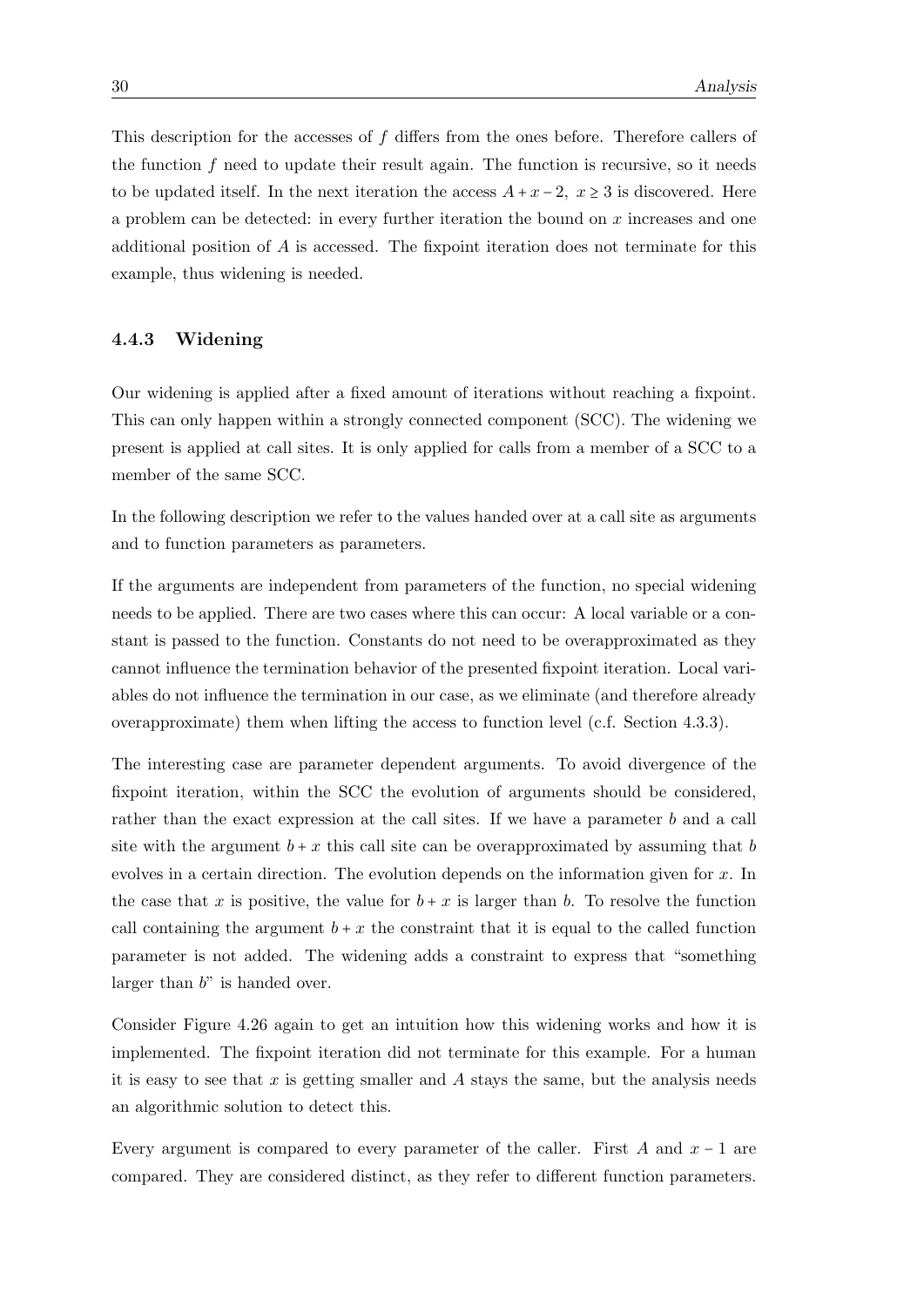Then x and  $x - 1$  are compared, which both refer to x. In this case the polyhedral description of both expressions is used to test how they can be correlated. The value of  $x - 1$  is always smaller than the value of x. The value for A stays the same.

<span id="page-40-0"></span>Overall four types of evolutions are considered: the parameter is passed to the function as is, it will be larger, smaller, or the evolution could not be determined. To give an example of the last case consider Figure [4.27.](#page-40-0)

$$
\begin{array}{c}\n1 \\
2 \\
2 \\
3 \\
4\n\end{array}
$$
\n  
\n
$$
\begin{array}{c}\n1 \text{ func } f (A, x) \{ \\
z = A[0]; \\
z = \text{ return } g(x + z);\n\end{array}
$$

Figure 4.27: Call Argument Depends on Function Parameter

In this case the relation between x and  $x + z$  cannot be determined. The variable z can have an arbitrary value, hence the evolution of  $x$  is unknown.

For the example in Figure [4.26](#page-38-1) the relation between A and the argument handed over to f again is equal, for x and  $x - 1$  the relation is smaller. With these relations, the results of the called function can be widened. First, a primed version for the description is constructed:

$$
W_f = \{ [A', x'] \to \{ [] \to [y] : y = A' + x', x' \ge 1 \text{ or } ... \}
$$

The constraint  $x' < x$  is added, which corresponds to the intuition that x will be smaller in the following iterations. For the array  $A' = A$  is added.

$$
W_f = \{ [A, A', x, x'] \to \{ [] \to [y] : y = A' + x', x' \ge 1, x' < x, A' = A \text{ or } \dots, x' < x, A' = A \}
$$

To express that x should be an arbitrary value that is smaller,  $x'$  is projected out. This is also done for all other primed parameters. The result describes accesses with not only a single position  $x$  that is accessed, but accesses from 0 up to  $x$ .

$$
W_f = \{ [A, x] \to \{ [] \to [y] : A \le y \le A + x, x \ge 1 \} \}
$$

For this example the upper bound  $x$  and the lower bound of 0 are kept, which describes the bounds accurately. The resulting access description is a tight description of all accesses within f.

The analysis will not always be able to find the upper bound. If the bound is given by a non-affine expression, it will be overapproximated when lifting the access to function level. In this case the widening is overapproximative, it assumes that every element up to the end of the array is accessed.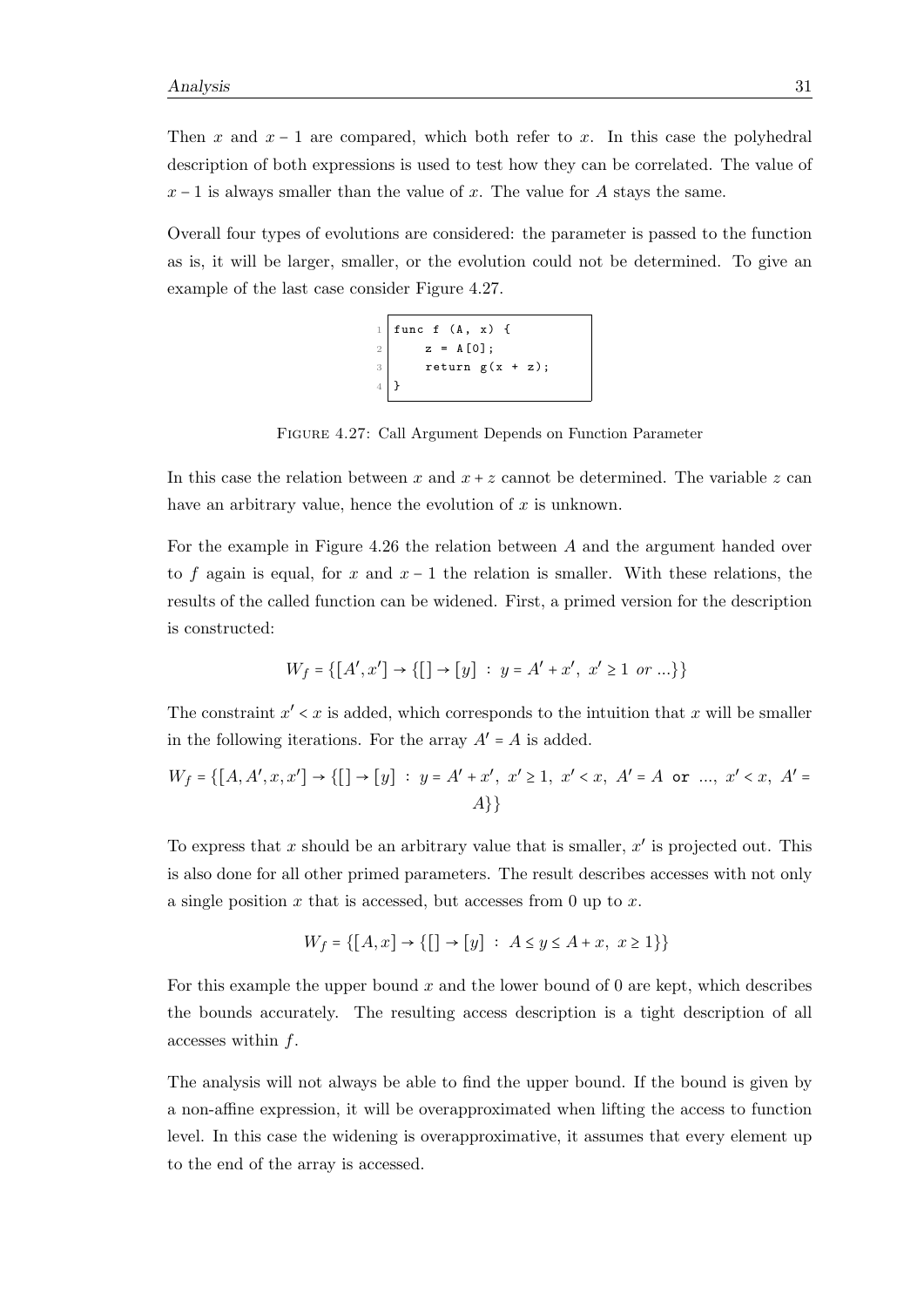If we cannot determine the evolution, widening in both directions is applied. Values for parameters that are passed to the function unchanged are not widened.

We do not consider modulo so far, therefore monotonicity for all our operations is given.

To show that the widening is sound, it needs to be shown that the widening is going up in the lattice and that it is terminating. For the three cases where widening is applied, the easiest case is the one assuming all values for the argument. We directly go to the top element of the lattice, therefore it directly terminates and also goes up in the lattice. For both other cases we know the evolution and apply the widening depending on it. As our operations are monotone, dropping the bound in this direction will capture the values of the evolution and is therefore a progress and terminates directly.

### <span id="page-41-0"></span>4.5 Memory Dependence Analysis

The memory dependence analysis should give information about accesses made in functions or regions. It should also be able to decide whether accesses in different regions must, may, or must not overlap. In our analysis the decision of memory accesses being disjoint reduces to the question if the intersections of polyhedra are empty. Given two program regions we can intersect the read and write polyhedra and if anything other than the read polyhedra overlap, we cannot guarantee disjoint memory accesses statically. There might be conditions under which the intersection would be empty, but which cannot statically be proven. In these cases run-time checks could be generated, for which our analysis already holds all necessary information.

For arbitrary program parts the analysis can directly provide summarized access descriptions and therefore show program regions disjoint. Loop carried dependencies need an additional processing step, which is explained in the following.

#### <span id="page-41-1"></span>4.5.1 Loop Carried Dependencies

If a loop has loop carried dependencies, one loop iteration uses values that are calculated in an earlier iteration of the loop. Figure [4.28](#page-42-0) shows two examples. The one on the lefthand side shifts the positions of the values in the array A by one. The example on the right-hand side zero-initializes an array from position 0 to position  $N-1$ .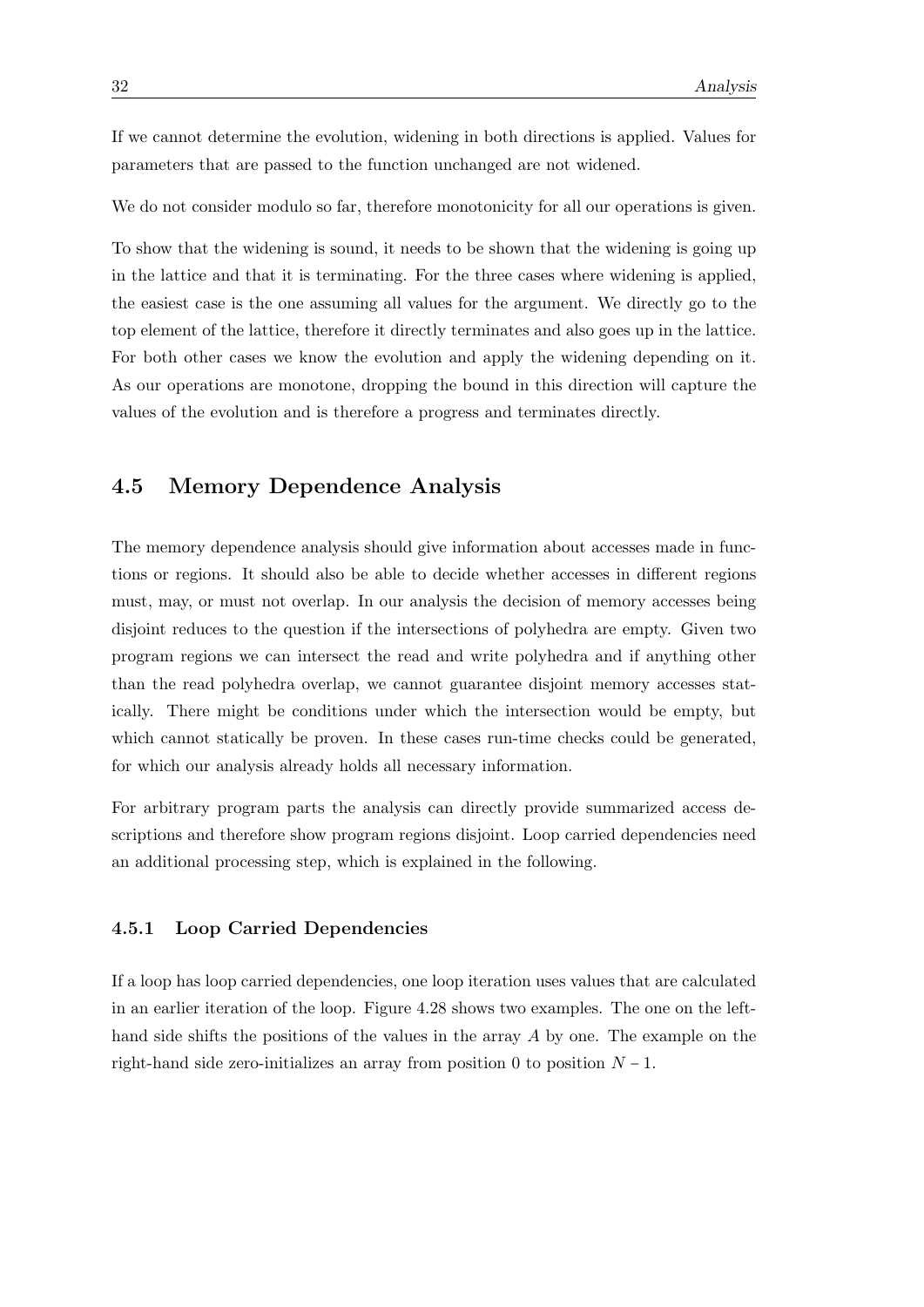<span id="page-42-0"></span>

Figure 4.28: Loop Carried Dependencies

In the absence of loop carried dependencies parallel execution of each loop iteration is possible. In Figure [4.28](#page-42-0) (b) the order in which zero is written to the array does not matter, whereas in Figure [4.28](#page-42-0) (a) the result depends on the order of the execution of the loop iterations.

Our analysis can support parallelization with information about memory access dependencies in different loop iterations. What we need to show is that there are no dependencies between any two (or more) iterations of the loop. Therefore we compare the access descriptions for one iteration with those of an arbitrary subsequent iteration.

<span id="page-42-1"></span>To explain how this is achieved consider Figure [4.29:](#page-42-1)

 $1 \mid for \text{ } (i := 0; i \text{ } \Leftarrow \text{ } \texttt{N}; \text{ } i := i + 2) \text{ } \{$ 2 |  $A[i] := A[i + 1];$ 3 }

Figure 4.29: Loop without Loop Carried Dependencies

In the example we have one loop variant variable  $i$ . A variable is loop variant, if it can change within the loop, all other variables are considered loop invariant. In each loop iteration i is incremented by 2. The array is accessed at positions i and  $i+1$ . Because the loop stride is 2, we do not have any memory dependencies between two loop iterations.

We describe how to detect this using our analysis results. The initial access descriptions are shown in Figure [4.30.](#page-42-2)

<span id="page-42-2"></span>
$$
W_2 = \{ [A, A_{end}, N] \to \{ [i_0] \to [A + 2i_0] : A \le A_{end}, A + 2i_0 \le A_{end} \}
$$
  

$$
R_2 = \{ [A, A_{end}, N] \to \{ [i_0] \to [A + 2i_0 + 1] : A \le A_{end}, A + 2i_0 + 1 \le A_{end} \}
$$
  
FIGURE 4.30: Local Accesses for Figure 4.29

<span id="page-42-3"></span>During the analysis a bound on the loop iteration count is collected. The values for  $i$ are constrained using this bound. Figure [4.31](#page-42-3) shows the value description for  $i$  with bounds.

> $[N] \rightarrow \{ [i_0] \rightarrow [2i_0] : 0 \le i_0 \le |N/2| \}$ FIGURE 4.31: Value Description for  $i$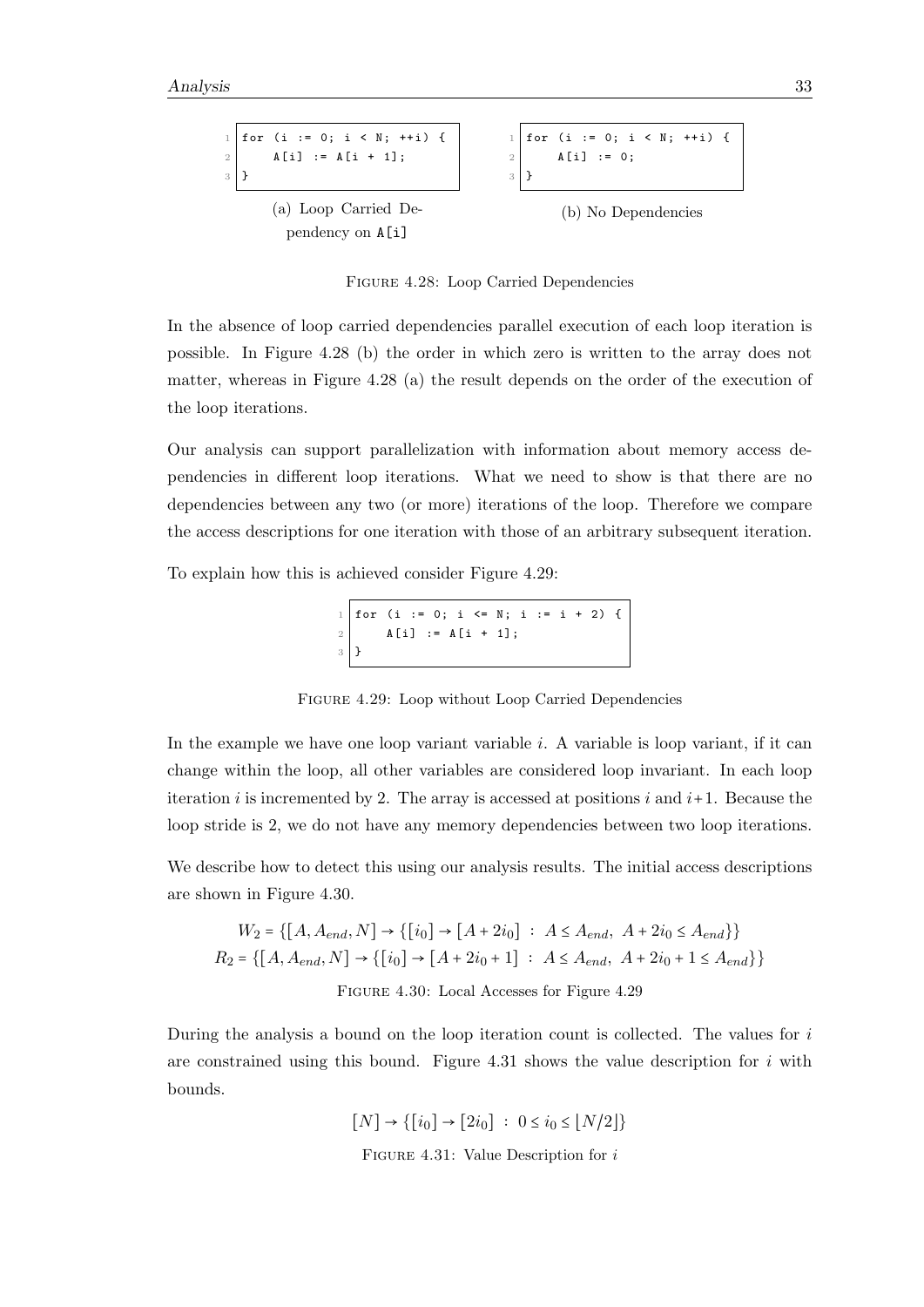Remember that  $i_0$  describes the concept of a virtual loop iteration, so this description expresses the value of  $i$  depending on the current iteration. In iteration 0 the value of  $i$ is 0, in the next iteration it is 2 and so on. The maximal number of loop iterations for the loop is  $|N/2| + 1$ , therefore i0 can range from 0 up to  $|N/2|$ .

In order to compare one iteration with an arbitrary other iteration of the same loop, a description is constructed that contains all possible further values for the loop variant variables. To obtain this description, we first represent all possible increments as shown in Figure [4.32.](#page-43-0)

> $[] \rightarrow [] \rightarrow [inc] : inc \mod 2 = 0, inc > 0]$ FIGURE 4.32: Value Description for the Increment of  $i$

<span id="page-43-0"></span>By adding these increments to the variant variable, every subsequent value for the variable is expressed.

$$
[N] \rightarrow \{ [i_0] \rightarrow [2i_0 + inc] : 0 \le 2i_0 + inc \le \lfloor N/2 \rfloor, inc \mod 2 = 0, inc > 0 \}
$$
  
FIGURE 4.33: Value Description for Subsequent Iterations of *i*

The value description for  $i$  in Figure [4.30](#page-42-2) can be replaced by this description to get all subsequent iterations. Figure [4.34](#page-43-1) shows the result. The  $+$  in  $W_{2+}$  and  $R_{2+}$  indicates that all following accesses are described.

<span id="page-43-1"></span>
$$
W_{2+} = \{ [A, A_{end}, N] \rightarrow
$$
  
\n
$$
\{ [i_0] \rightarrow [A + 2i_0 + inc] : \{ [i_0] \rightarrow [A + 2i_0 + inc + 1] : \{ [i_0] \rightarrow [A + 2i_0 + inc + 1] : \{ [i_0] \rightarrow [A + 2i_0 + inc + 1] : \{ [i_0] \rightarrow [A + 2i_0 + inc + 1] \} } \}
$$
  
\n
$$
A \le A_{end},
$$
  
\n
$$
A + 2i_0 + inc \le A_{end},
$$
  
\n
$$
0 \le 2i_0 + inc \le [N/2],
$$
  
\n
$$
0 \le 2i_0 + inc + 1 \le [N/2],
$$
  
\n
$$
0 \le 2i_0 + inc + 1 \le [N/2],
$$
  
\n
$$
inc \mod 2 = 0,
$$
  
\n
$$
inc > 0 \}
$$
  
\n
$$
inc > 0 \}
$$

Figure 4.34: Subsequent Accesses for Figure [4.30](#page-42-2)

In order to find out whether there are dependencies, we intersect the write accesses  $W_{2+}$  and  $W_2$  with all other accesses  $(W_2, R_2, R_{2+}$  and  $W_{2+}, R_2, R_{2+})$ . In this case the intersections are all empty, hence we have proven the accesses disjoint and can conclude that there are no loop carried memory dependencies.

We only get tight descriptions if we know all loop variant variables and their evolution. If there are loop variant variables for which the Scalar Evolution does not have an Add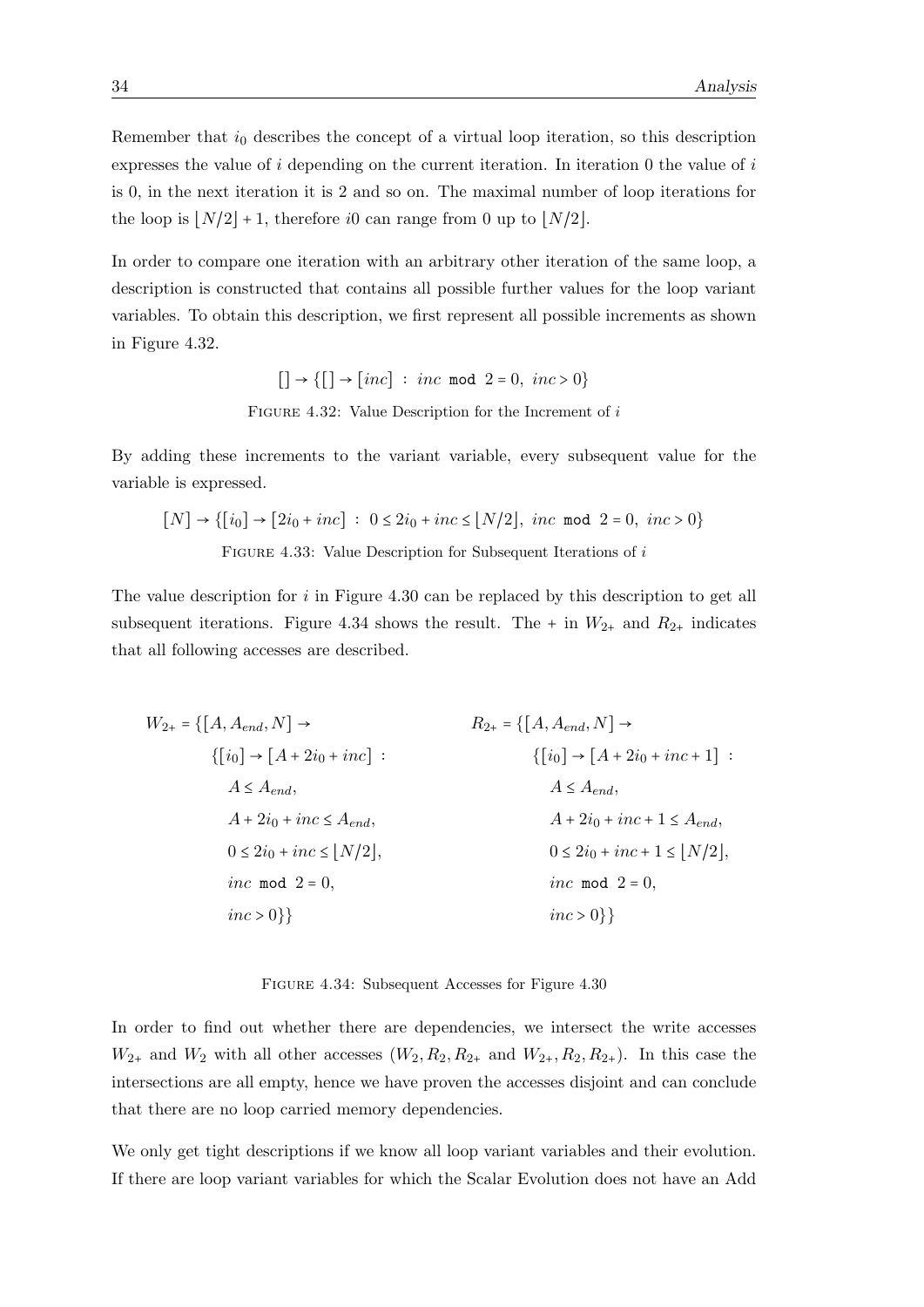<span id="page-44-0"></span>Recurrence we need to overapproximate them. To show the difficulties including loop variant variables, consider the example in Figure [4.35:](#page-44-0)

```
x : = 0;for (i := 0; i < N; ++i) {
3 \mid x := 1 - x;4 A[i + x] := A[i + x] + 7;5 }
```


The loop in the example carries dependencies. There is a value dependence on x and the accesses are not disjoint in every iteration. In iteration zero  $A[1]$  is accessed, which is accessed again in iteration one. The value of  $A[1]$  in the second iteration depends on the value in the first iteration and is both read and written.

The description for both accesses is given by:

$$
W_4 = R_4 = \{ [A, A_{end}, x] \rightarrow \{ [i_0] \rightarrow [A + i_0 + x] : A \le A_{end}, A + i_0 + x \le A_{end} \} \}
$$

The interpretation of the description needs to be done carefully in this case. When just comparing the accesses of one iteration with its successors,  $i_0 + x$  and  $i_0 + x + inc$  are compared, which are always different. The problem is that  $x$  changes in every iteration, but there is no monotone pattern to describe the change. In this case the value of  $x$ needs to be overapproximated before the comparison. This overapproximation leads to losing all information about the access:

$$
W_{2-5} = R_{2-5} = \{ [A, A_{end}] \to \{ [ ] \to [y] : A \le y \le A_{end} \} \}
$$

The loop iterations cannot be proven disjoint, which is sound and even exact because the loop has loop carried memory dependencies.

We shortly sum up the interference check for loops again in Figure [4.36.](#page-45-0)

Our detection of loop carried dependencies is based on comparing an iteration with subsequent iterations. This is sufficient for two reasons: we have monotone operations and the variant variables evolution is also monotone (or overapproximated otherwise). By considering the evolution of the variant variable every possible behavior is covered. We do not need to compare an iteration with any previous iterations, as this is captured by comparing the previous iterations with subsequent iterations.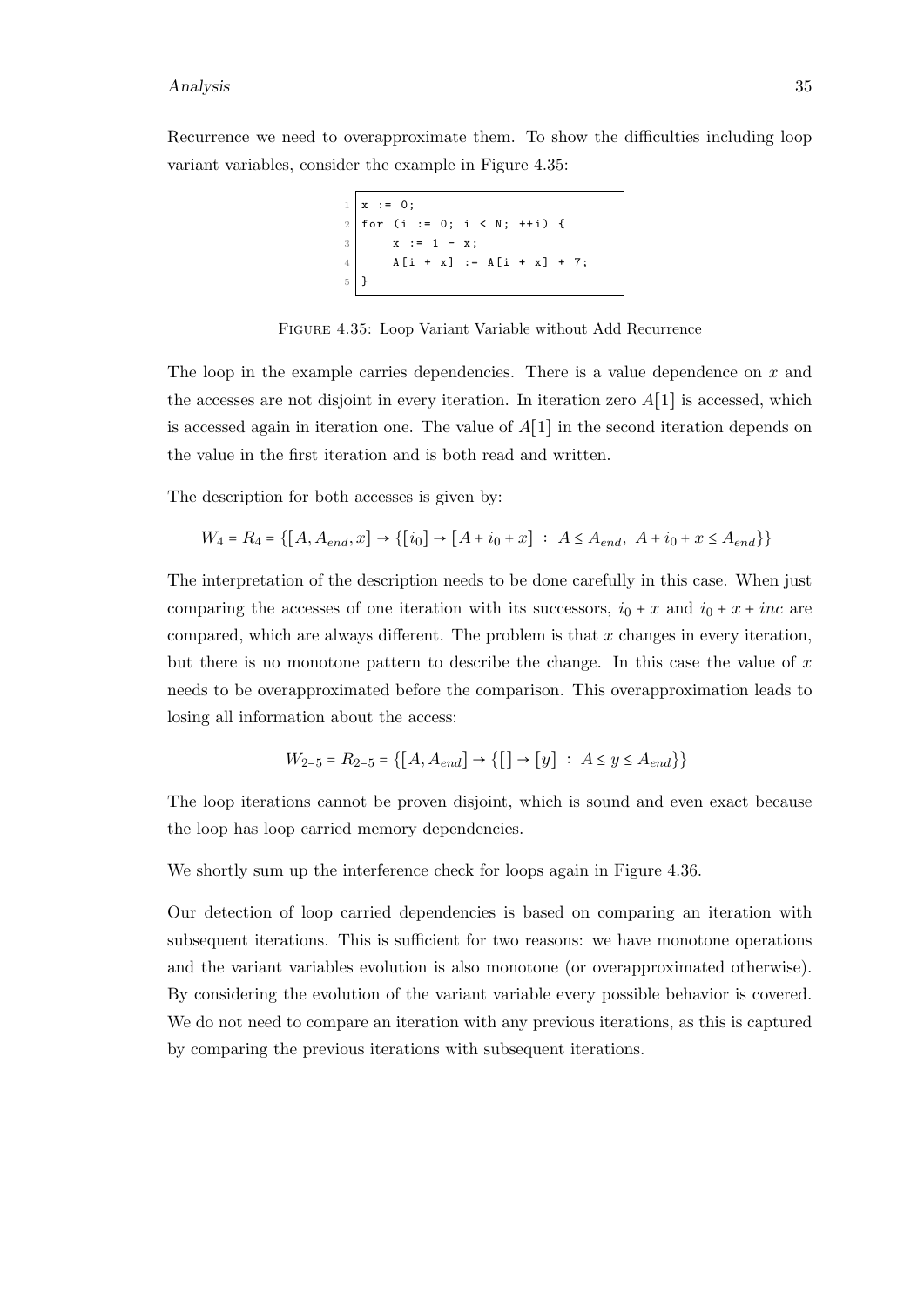- <span id="page-45-0"></span>1. Collect all local access descriptions for accesses within a loop.
- 2. Overapproximate loop variant variables where no Add Recurrence can be found.
- 3. Create the description for all further loop iterations. Look up loop variant variable with Add Recurrences VA. For every  $v \in VA$ :
	- (a) Construct a polyhedron with the constraints (inc = v mod stride) and  $(inc > 0)$
	- (b) Look up the value description for  $v$  in the context
	- (c) Add the constructed polyhedron to this description and get the next iteration accesses by replacing the variant variable with those descriptions
- 4. Intersect write descriptions with all other descriptions

| FIGURE 4.36: Check for Loop Carried Dependencies |  |  |  |
|--------------------------------------------------|--|--|--|
|                                                  |  |  |  |

<span id="page-45-1"></span>We want to discuss our introductory example shortly to show the limitations of the static analysis part and explain ideas for run-time. The example is shown again in Figure [4.37.](#page-45-1)

 $1 \mid for \text{ } (i := 0; i < N; ++i) \text{ } \{$ 2  $A[i] := A[i + C];$ 3 }

Figure 4.37: Parametric Loop Carried Dependencies

The loop has loop carried memory dependencies if  $C$  is less than  $N$ . Without further information about C our analysis cannot show that  $A[i]$  and  $A[i+C]$  are disjoint. The subsequent iteration accesses are described by  $A[i + inc]$  and  $A[i + C + inc]$ . The introduced *inc* is bounded by  $N$ , but there is no bound for  $C$ , so the write and read accesses can overlap when *inc* is equal to  $C$ . The accesses are disjoint when  $C > N$  holds. By synthesizing constraints similar to this one and using them as run-time checks, we could gain less conservative results.

This feature is currently not supported by the implementation. The theory is elaborated and the descriptions are given in the correct form, but the interpretation and interface to query loop dependencies need to be implemented.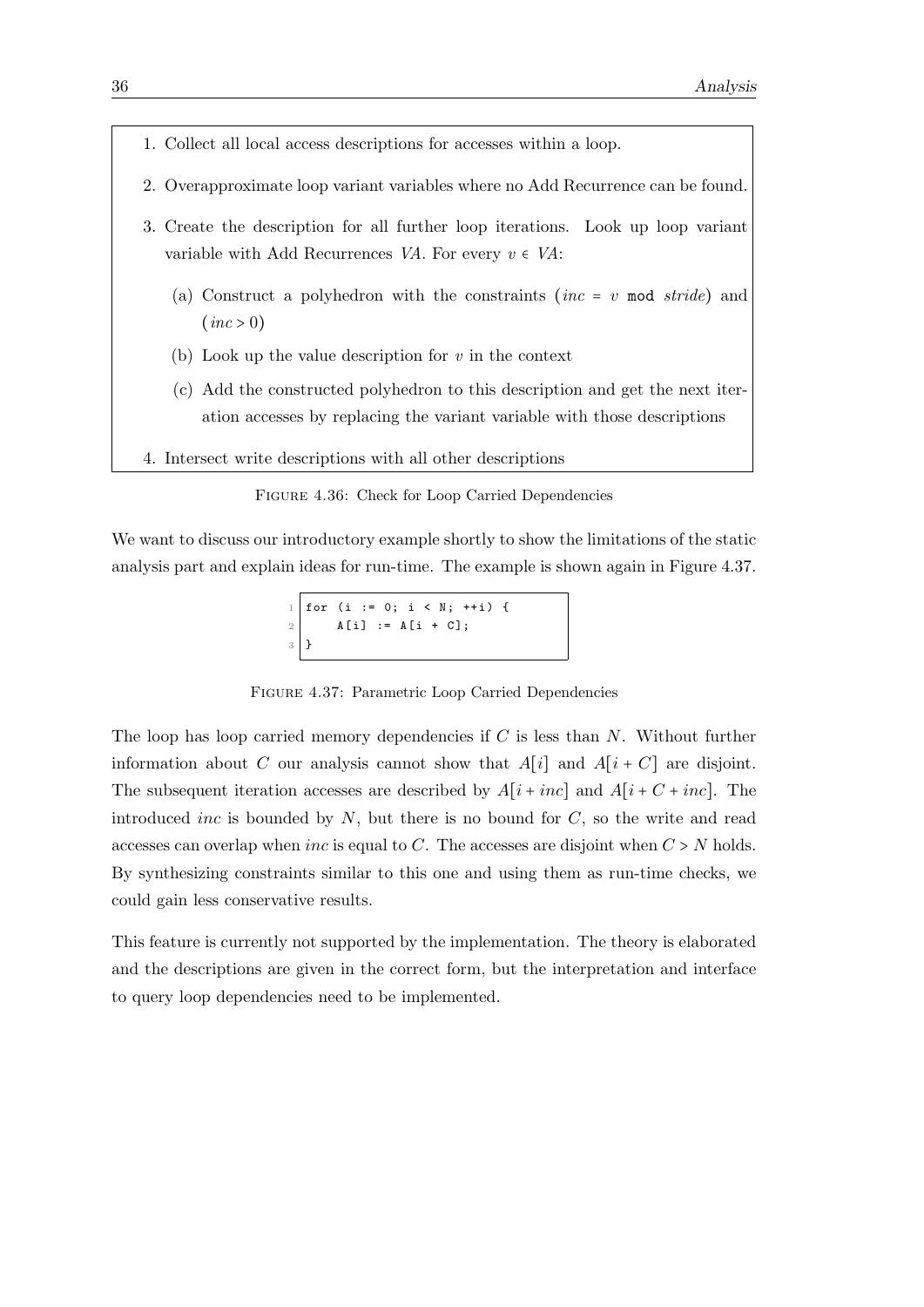## <span id="page-46-0"></span>CHAPTER 5

# **LIMITATIONS**

The values of our analysis are constrained to integer values, as only those can occur in memory accesses. Neither our value analysis nor the further parts are able to handle floating point values.

Working with polyhedra with lots of parameters is slow. For every global array we add two parameters (encoding begin and end). Access descriptions for accesses within a function contain parameters for non-linear affine expressions and functions parameters. Algorithms solving problems given in Presburger arithmetic have doubly exponential complexity [\[20\]](#page-64-2) in the number of parameters involved.

Non-linear access patterns are not expressible within our polyhedral description. The following section discusses how we can sometimes bypass overapproximation and when we need to overapproximate.

## <span id="page-46-1"></span>5.1 Non-affine Expressions

The polyhedral representation only captures Presburger arithmetic, so multiplications of variables or division are not accurately expressible. In Section [4.3.3.2](#page-32-1) we already mentioned how we overapproximate them to get access descriptions for whole functions. We have not explained why we introduce parameters for them in the first place, which is what we are going to do now.

Consider example [5.1.](#page-47-0) There are two loops which write results of function calls to the array A.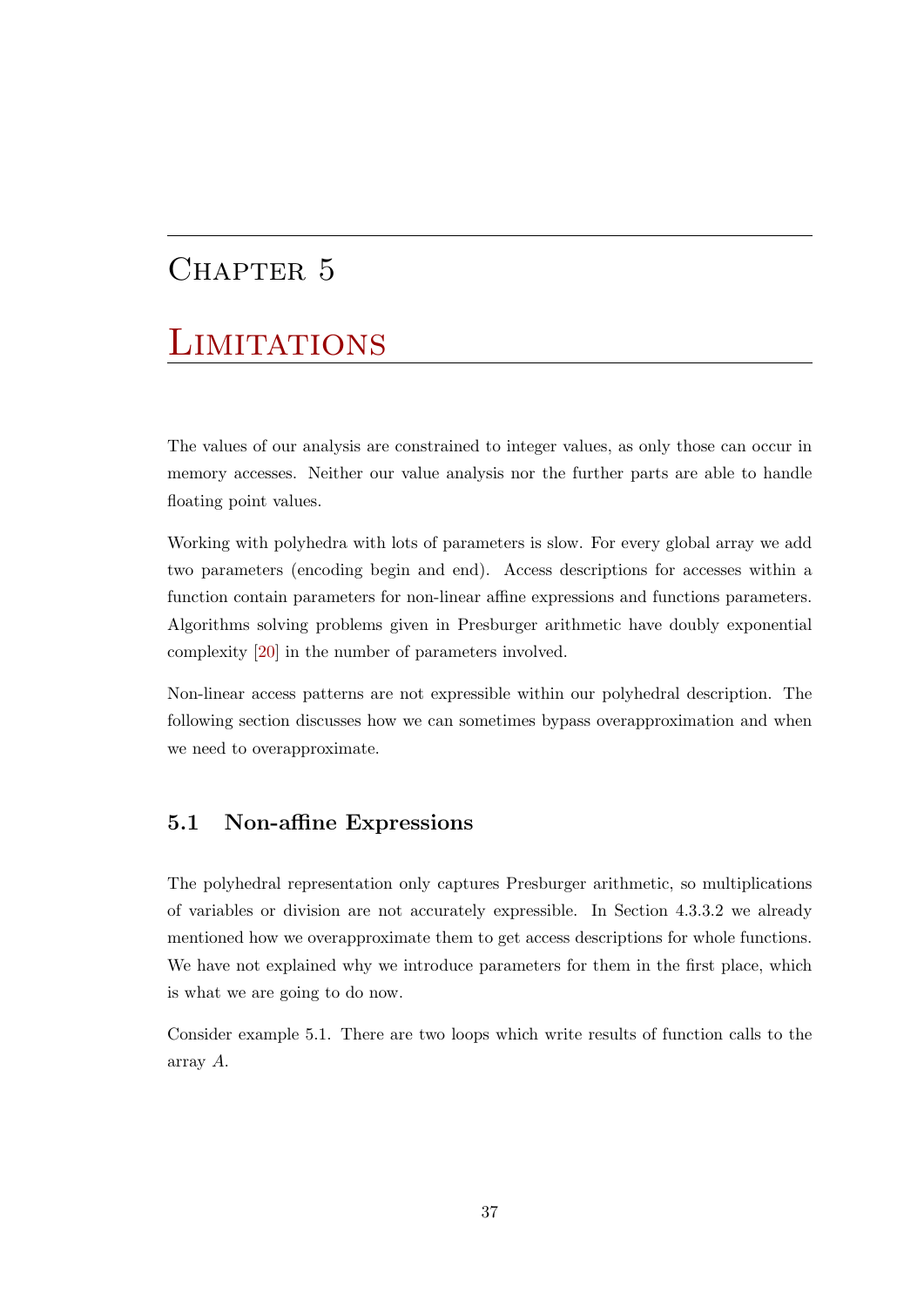```
1 \mid n := x * x;2
3 \mid for (i := 0; i < n; i++) {
4 A[i] := f(i); \\ f(i) does not access A
5}
6
7 \mid for (i := n; i < n + 20; i++) {
8 A[i] := g(i); \\ g(i) does not access A
9 }
```
FIGURE 5.1: Usage of a Parameter for Non-Affine Expressions

The loops do not access the same elements in A: one starts at 0 and writes up to position  $n-1$  and the other starts at n and writes up to  $n+19$ . Considering only the shown region, we can prove that those accesses to  $A$  do not overlap as we have the fixed parameter n in our polyhedron. We do not know anything about its value, but we do not have to in order to prove the accesses disjoint. Conceptually the parameter  $n$  is similar to a function parameter, but with a different scope.

For some regions we can make use of the strengths of the parametric representation to be less overapproximative. This advantage is lost when looking at the memory accesses at function level: n is only a local parameter and we need to overapproximate in order to remove it from the access description.

Again, for more precise results we could add run-time checks for the affected expressions. However, this creates new problems; consider Figure [5.2.](#page-47-1)

<span id="page-47-1"></span>

Figure 5.2: Functions with Non-affine Expressions

In example [5.2](#page-47-1) (a) we could make use of the check whether  $n * n < 15$  holds and provide two different polyhedral descriptions depending on on the result. This produces some overhead without the guarantee of being profitable. For example [5.2](#page-47-1) (b) it is even more complicated: We cannot use  $n$  inside a constraint at function level as it is a local variable and therefore not in scope at function level. The call context of the function and scoping of the variables used in the non-affine expressions need to be taken into account, so the position of the checks need to be calculated carefully.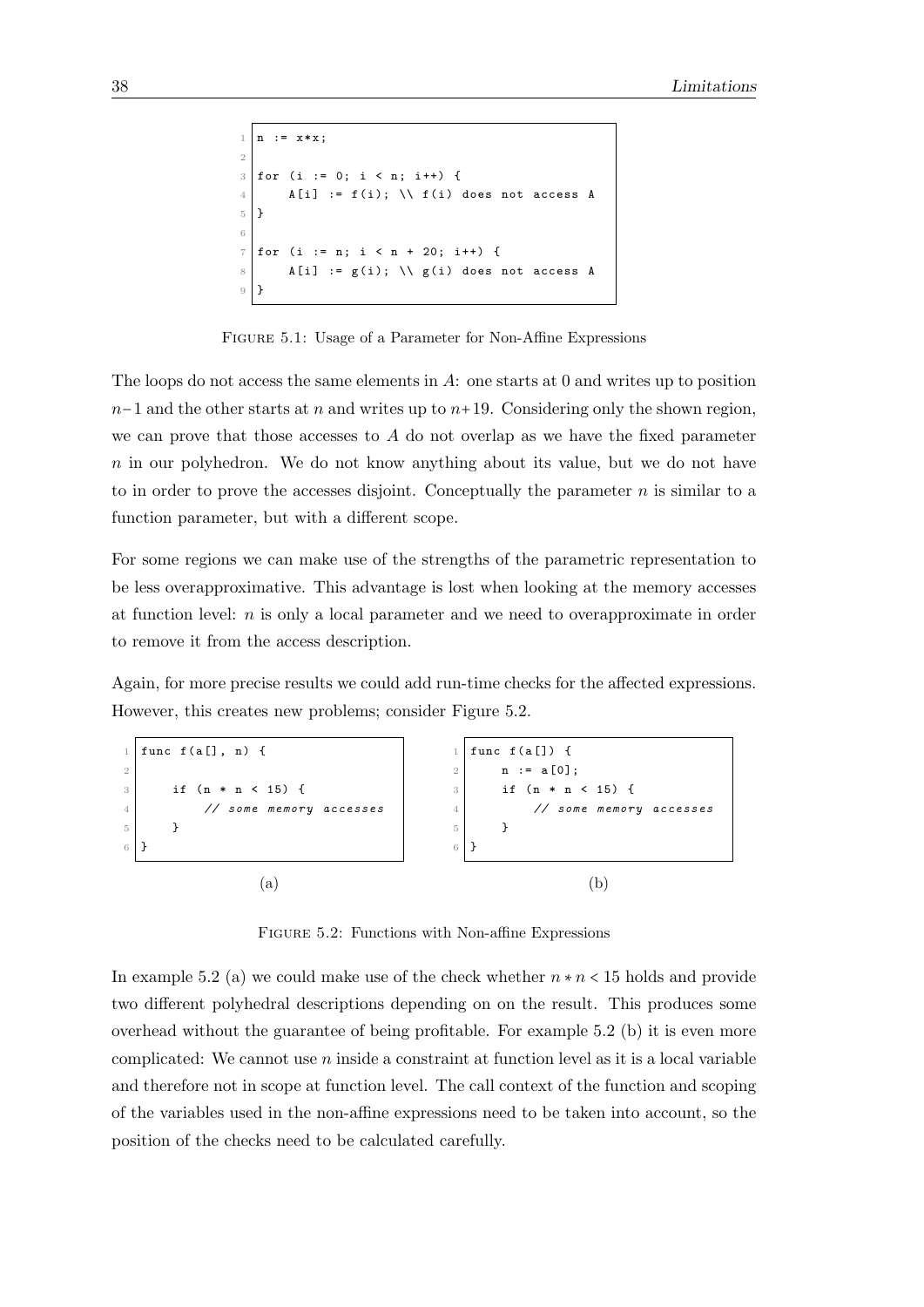## <span id="page-48-0"></span>CHAPTER 6

## **EVALUATION**

In the introduction we presented some examples we want to tackle with our analysis. In Chapter [4](#page-22-0) we defined the analysis and the resulting descriptions for memory accesses. Now we have another look at the challenges of automatic parallelization presented in Chapter [1](#page-10-0) and evaluate if and how our results can help to enable parallelization.

As mentioned before, loop carried dependencies are not included in the evaluation as they are not supported by the implementation as of now.

## <span id="page-48-1"></span>6.1 Enabling Parallelization

In order to parallelize program regions, a variety of conditions need to hold. Our analysis should help to find out whether the memory accesses within the regions overlap.

#### <span id="page-48-2"></span>6.1.1 Aliasing

Accesses made using different pointers do not necessarily lead to disjoint memory accesses. Figure [6.1](#page-48-3) shows two variants of the aliasing example from the introduction.

```
1 func f (A[], B[]) {
2
3 for (i := 0; i < N; ++i) {
4 for (j := 5; j < M; j := j + 2) {
5 A[i] := B[j];6 }
     7 }
 8 }
                                            := alloc(N);
                                         2 \mid B := \text{alloc}(M);3
                                         4 \mid for (i := 0; i < N; ++i) {
                                         5 for (j := 5; j < M; j := j + 2) {
                                         6 A[i] := B[j];7 }
                                         8 }
```
(a) Arrays as Arguments

(b) Locally Allocated Arrays

Figure 6.1: Aliasing Case Study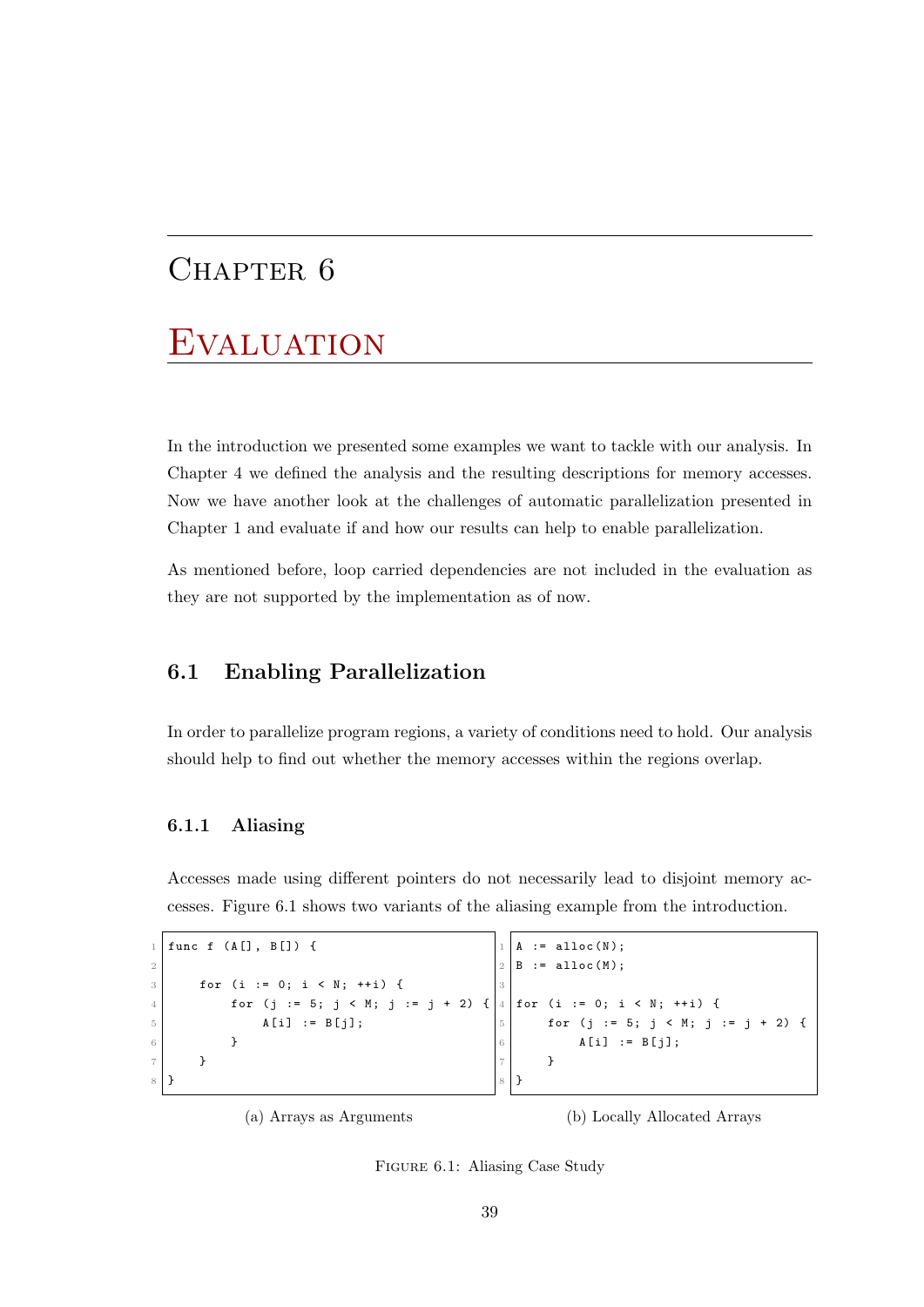The accesses in Figure [6.1](#page-48-3) (a) are independent if A and B do not alias. In Figure 6.1 (b) A and B cannot alias due to the allocations above the accesses. The results for the write accesses for both examples are shown in Figure [6.2.](#page-49-0)

<span id="page-49-0"></span>
$$
W_5 = \{ [A, A_{end}, B, B_{end}, N, M] \rightarrow W_5 = \{ [A, A_{end}, B, B_{end}, N, M] \rightarrow \{ [i_0, i_1] \rightarrow [A + i_0] : \begin{cases} 0 \le i_0 < N, \\ A + i_0 \le A_{end} \end{cases}
$$
\n
$$
0 \le i_0 < N, \begin{cases} 0 \le i_0 < N, \\ A + N = A_{end}, B + M = B_{end}, \\ A \le A_{end}, B \le B_{end} \}
$$
\n
$$
A \le A_{end}, B \le B_{end} \}
$$
\n
$$
(B_{end} < A \text{ or } A_{end} < B) \}
$$

(a) Arrays as Arguments

(b) Locally Allocated Arrays

Figure 6.2: Write Access Descriptions for Figure [6.1](#page-48-3)

The accesses are parametric in all program variables and additionally in two artificial parameters which encode the respective end positions of the arrays. The position of the access is  $A + i_0$  and the bounds of  $i_0$  are computed as described in Section [4.3.4.](#page-34-0)

The generation of constraints to express disjoint memory regions such as  $B_{end} < A$  or  $A_{end}$  < B in Figure [6.1](#page-48-3) (b) has not been demonstrated so far. When analyzing an allocation, the bound on the size of the array is added to the context. Additionally, constraints that the newly allocated array does not overlap with any other array are added. The formal definition of how the constraints are generated is shown in Section [4.3.1.2.](#page-27-1) The accesses in Figure [6.1](#page-48-3) (a) are not constrained this way, since the allocation of the arrays is not within the analyzed region.

These differences in the description are important when resolving aliasing. In the case of the locally allocated arrays we can intersect the descriptions for the write access to A and the read access to B and the result is empty. We can statically guarantee that these accesses must not overlap. The intersection of the read and write accesses of Figure [6.1](#page-48-3) (a) is not empty. It depends on the values for  $A, B, i$  and j.

The analysis is purely static so far, in order to give a sound result for the case of non-empty intersections we need to assume that the accesses may overlap. A different way of interpreting the results is to require that there is no aliasing (maybe because another analysis has computed those results). Accesses through different pointers are then considered distinct and we can prove the accesses disjoint.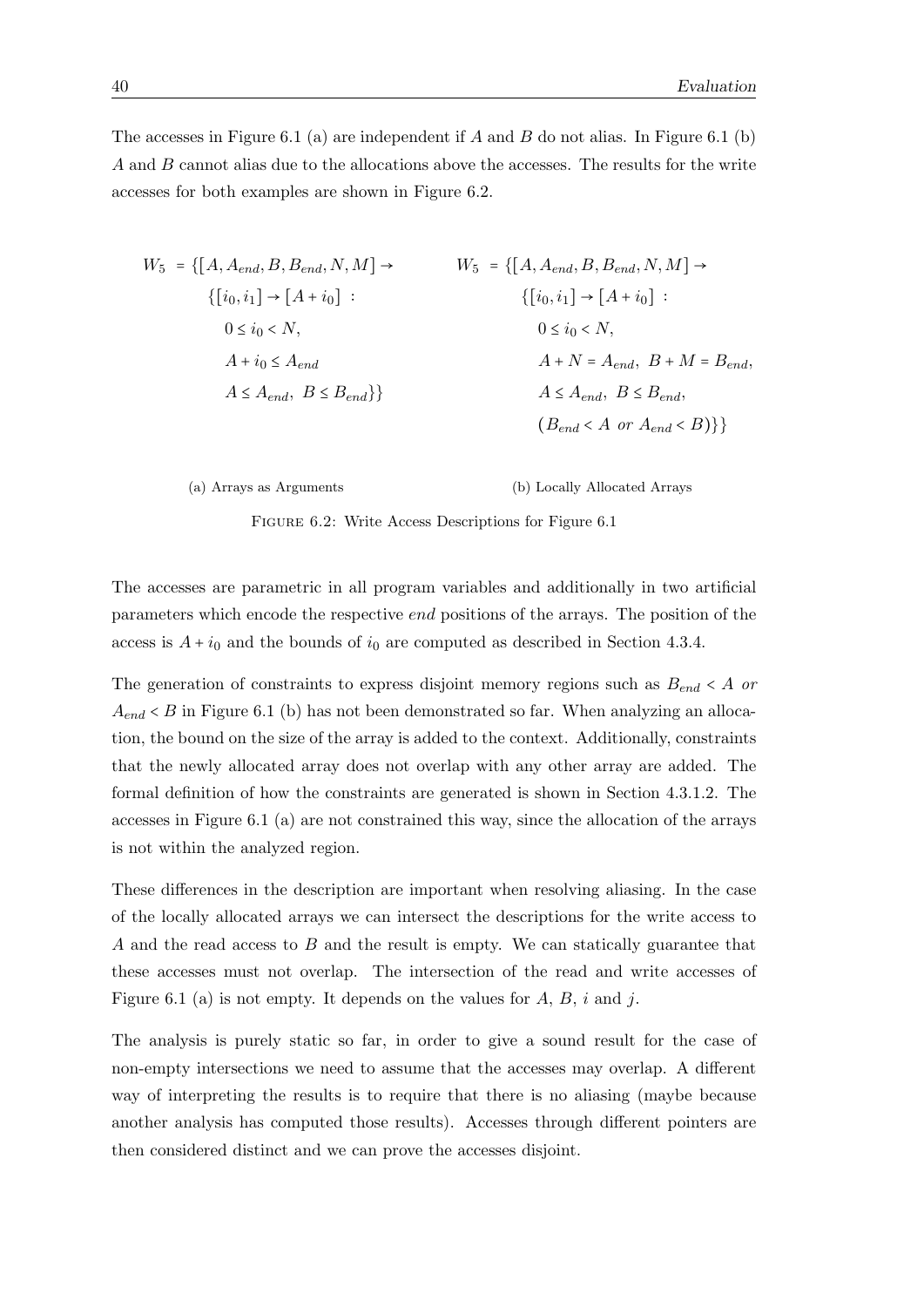Our description is strong enough to express aliasing, but the interpretation of the results is very conservative when assuming aliasing. This is a consequence of the fact that aliasing is usually not statically decidable. Run-time checks to resolve aliasing would make the analysis less conservative. These checks could be synthesized from the access descriptions, which is left for future work.

#### <span id="page-50-0"></span>6.1.2 Recursion

Our analysis is inter-procedural and therefore needs to be capable of cycles in the call graph. Cycles occur in strongly connected components, recursion is a special case of such a cycle.

<span id="page-50-2"></span>In Section [4.4.2](#page-38-0) we have already seen an example where we gain accurate results for a recursive function.

```
void merge (int *a, int n, int m) {
2 int i, j, k;
3 int *x = malloc(n * sizeof (int));
4 for (i = 0, j = m, k = 0; k < n; k++) {
5 x[k] = j == n ? a[i++]6 : i == m ? a [j + +]
7 : a[j] < a[i] ? a[j++]
8 \vert : a[i + 1];9 }
10 for (i = 0; i < n; i++) {
11 a[i] = x[i];12 }
13 free (x);
14 }
15
16 void merge_sort (int *a, int n) {
17 if (n < 2)
18 return;
19 int m = n / 2;
20 merge_sort (a, m);
21 merge_sort (a + m, n - m);22 merge (a, n, m);
23 \mid \}
```
FIGURE 6.3: Merge Sort<sup>[1](#page-50-1)</sup>

We want to consider merge sort, a recursive sorting algorithm as shown in Figure [6.3.](#page-50-2) Merge sort uses the divide and conquer principle to sort an array. It goes in recursion for the first and second half of the array, and merges the presorted parts afterwards. Since the two recursive calls work on disjoint parts of the array, they can be parallelized.

<span id="page-50-1"></span><sup>&</sup>lt;sup>1</sup>http://rosettacode.org/wiki/Sorting\_algorithms/Merge\_sort#C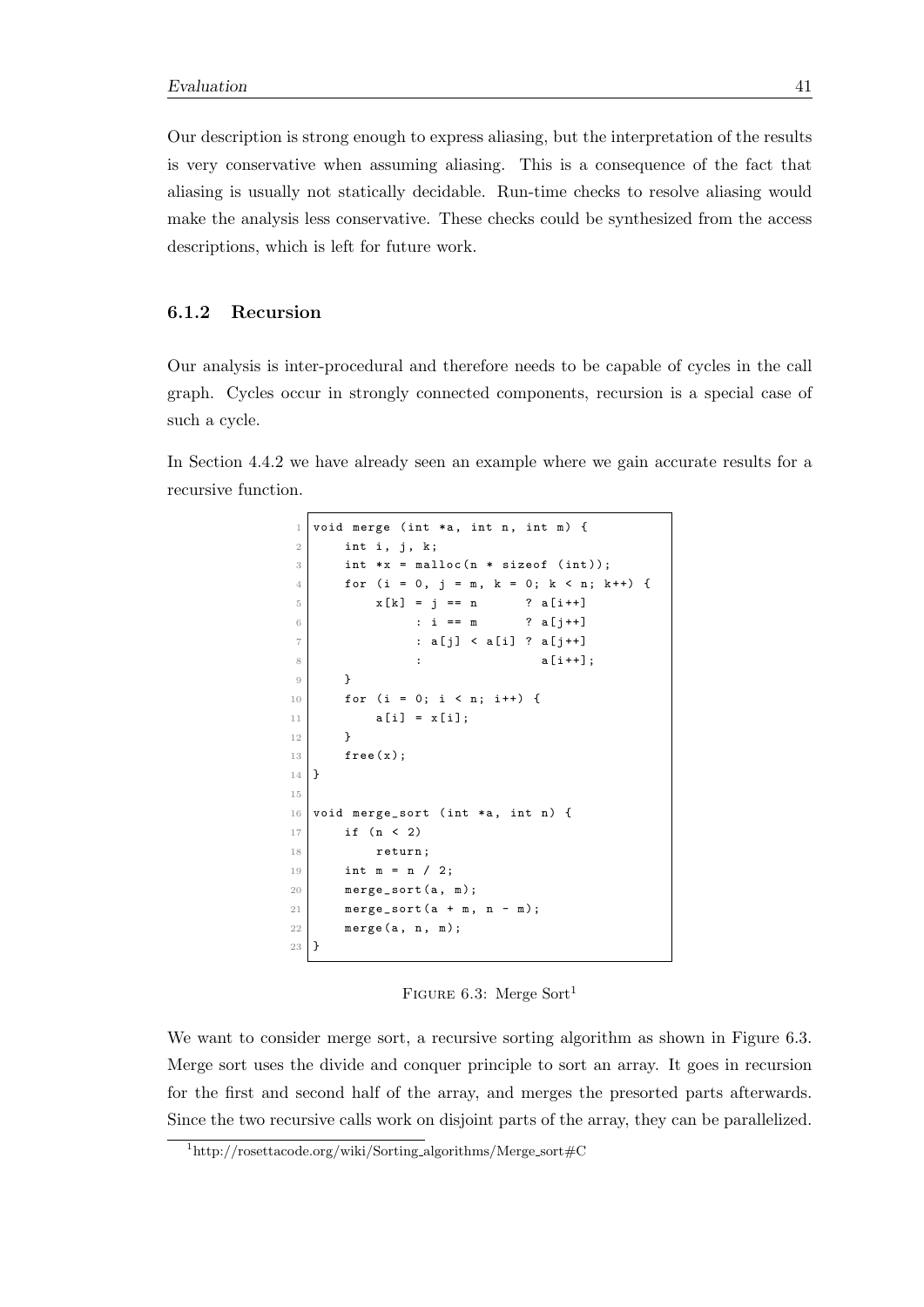We would expect our analysis to detect this, but it does not. The reason for this is the loss of the upper bound for the call to *merge*. If we look at the loop in line 4, we can see that  $k$  is incremented in every iteration, but i and j need not to be incremented in every iteration. The scalar evolution is restricted to affine recurrences, which cannot be found for i and j. Therefore only the value of k is bounded by n and the bounds on i and j are missed. This leads to an imprecise result for merge which propagates to the results of merge sort. With information about piecewise affine Add Recurrences we would be able to prove the calls to merge sort disjoint.

### <span id="page-51-0"></span>6.2 Benchmarks

The implementation was tested using the official LLVM test suite [\[21\]](#page-64-3). It is designed for performance testing.

<span id="page-51-1"></span>Our focus is not primarily the performance, but rather the granularity of the access descriptions. Nevertheless, of the 525 executed test 435 passed and 90 failed the performance testing with respect to compile-time. Timeouts were expected, because of the super exponential complexity.

| Count   Description                   |
|---------------------------------------|
| 2200   Number of Modules              |
| 42537 Total number of functions       |
| 5341   Functions that can be analyzed |

Table 6.1: Total Numbers of Modules, Functions and Amount of Analyzable Functions

Table [6.1](#page-51-1) shows the overall test results. Modules in LLVM can be correlated to translation units in C. Out of 2200 Modules containing 42537 functions definitions, the analysis was able to gain results for 5341 functions. There are several reasons why the analysis cannot compute results. First of all, structs, which are widely used throughout the tests cases, are currently not supported. Functions including a struct access cannot be analyzed. This propagates to through the call tree. Table [6.2](#page-51-2) gives an overview of the most problematic cases for the analysis.

<span id="page-51-2"></span>

|      | Count   Description                                                 |
|------|---------------------------------------------------------------------|
|      | 7340   Load or Store to struct, union or multidimensional array     |
| 2224 | Indirect calls (e.g. trough function pointer)                       |
| 1490 | Function parameter, argument or global variable cannot be expressed |
|      | $1071$ Irregular control flow                                       |

Table 6.2: Factors for Overapproximations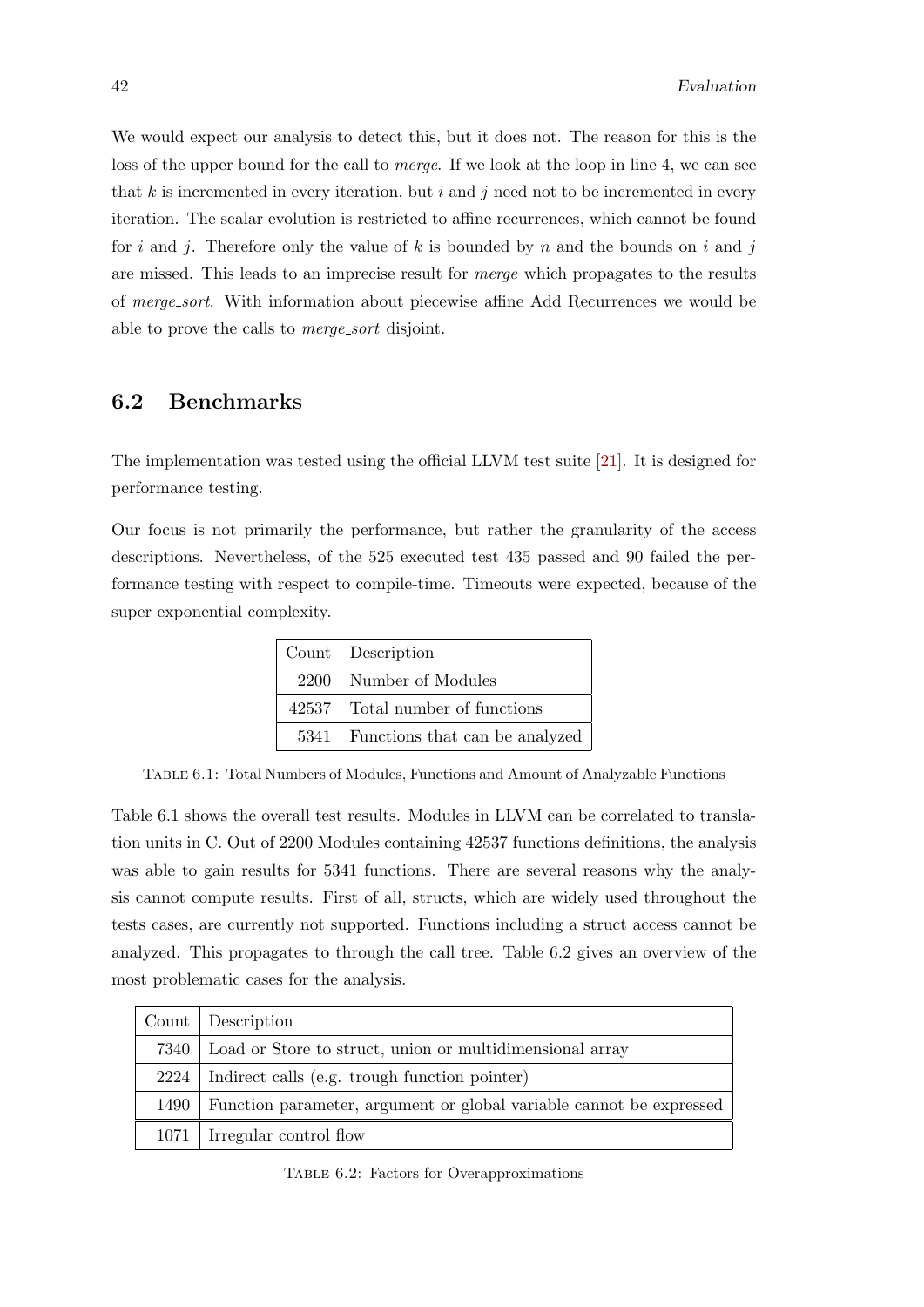For indirect function calls we do not know which function is called, and in particular, whether a function within our module is called. This function can have access to all global arrays and to everything accessible from the arguments it is called with.

We rely on the Scalar Evolution to evaluate all kinds of expressions, though the Scalar Evolution does not handle floating point expressions. Within the value analysis, these values are directly overapproximated to top. This can also happen for global variables and function arguments. At this point the analysis stops. Row 3 in Table [6.2](#page-51-2) lists those cases.

The first three problems listed in Table [6.2](#page-51-2) are assumed to be not accurately analyzable, as an overapproximation of those would result in overapproximating all reachable arrays to a full access.

The irregular control flow entry represents functions where the analysis fails to fully understand the structure. This influences mostly the value analysis, in particular the condition propagation (for more details see Section [7.1\)](#page-54-1). In this case, instead of giving up, the results of the value analysis are overapproximated by mapping every value to top. Accesses within the function are still analyzed afterwards.

<span id="page-52-0"></span>

| Count Description                                                    |
|----------------------------------------------------------------------|
| 23673   Functions outside translation unit                           |
| 10058   Overapproximated calls to functions outside translation unit |

Table 6.3: Calls to Functions Outside the Translation Unit

<span id="page-52-1"></span>For all functions of which we can see only the declaration, we need to consider that they may touch memory. We overapproximate every call to such a function, to accesses for function arguments and global arrays. Table [6.3](#page-52-0) shows the number of overapproximations and the number of unknown functions.

|     | Count   Description  |
|-----|----------------------|
| 361 | Modules              |
| 791 | Analyzable functions |

Table 6.4: Modules not Containing Problems Described in Table [6.2](#page-51-2)

Consider Table [6.4.](#page-52-1) Out of the 2200 modules of all test cases, only 361 neither contain any struct or union accesses nor indirect function calls. Within these tests, many function calls to functions outside the translation unit occur (see Table [6.5\)](#page-53-0), which makes the results for those modules overapproximate as well.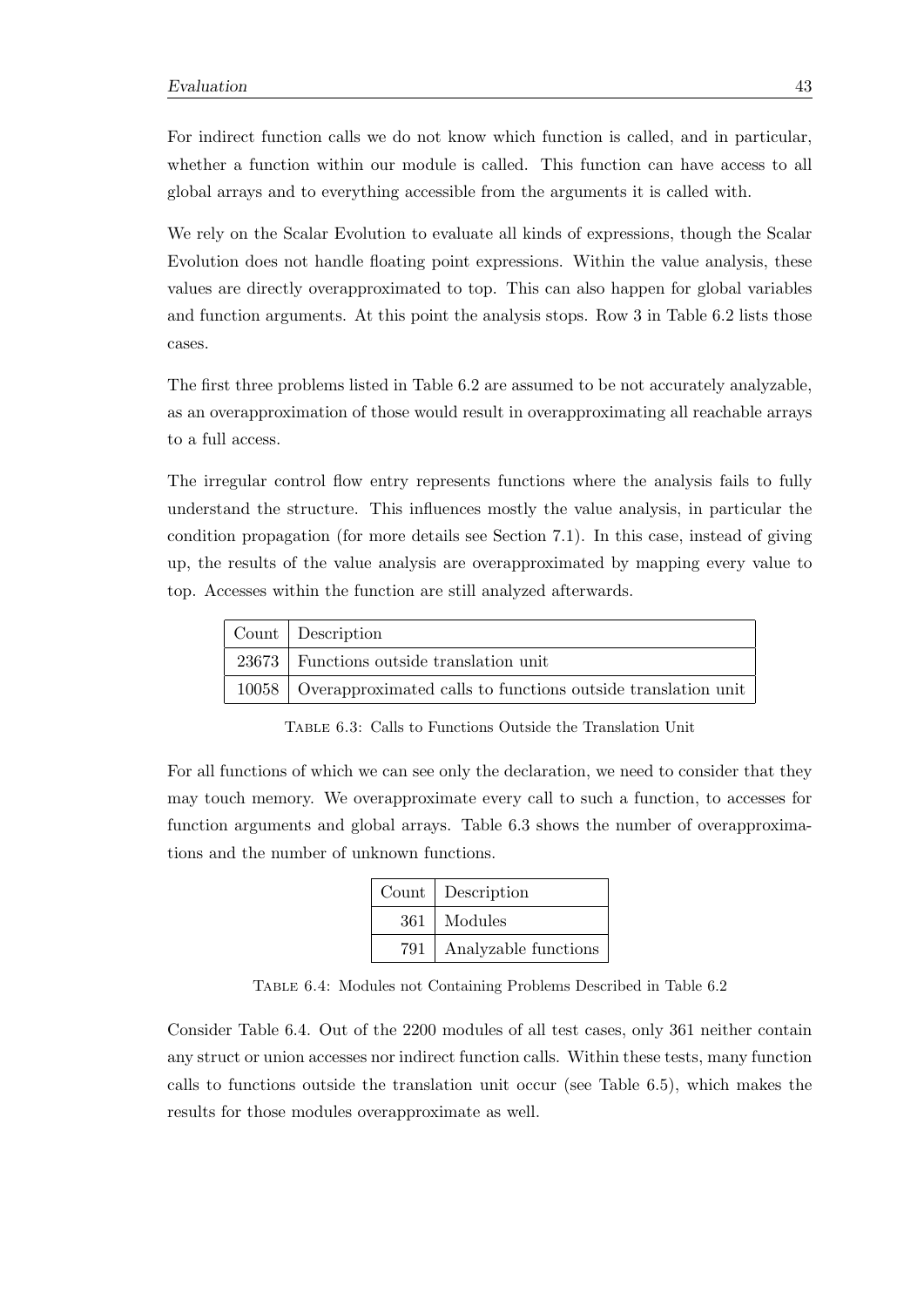<span id="page-53-0"></span>

| Count Description                                                   |
|---------------------------------------------------------------------|
| 838 Functions outside translation unit                              |
| 1349   Overapproximated calls to functions outside translation unit |

Table 6.5: Calls to Function Outside the Translation Unit

Overall, the results are inconclusive which is mostly due to missing implementation features. With these features and the loop carried memory dependencies, more comprehensive results could be achieved by using the analysis within an automatic parallelizer.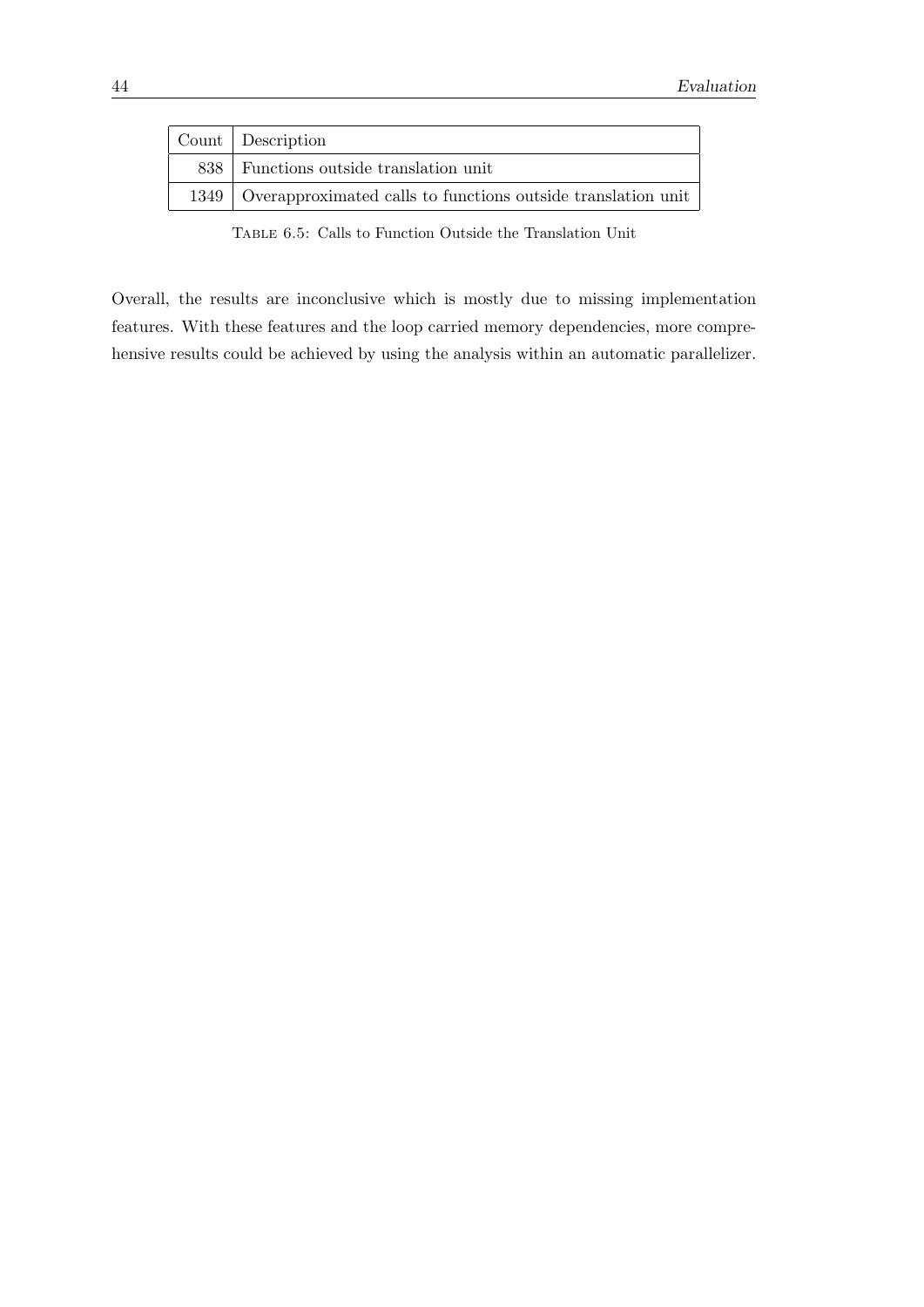## <span id="page-54-0"></span>CHAPTER 7

# TECHNICAL DETAILS

The analysis is implemented in C++ and analyzes programs given in LLVM-IR. The concept of a module in LLVM can be correlated to a translation unit in C. Modules can hold global variables and functions, functions consist of basic blocks whereas they are constructed from single instructions. LLVM provides an interface to write analyses which work on the intermediate representation, the LLVM Pass Framework. This framework allows to add passes easily. Each analysis, transformation or optimization in LLVM is a different pass and is scheduled by the Pass Manager. Passes can have a different granularity depending on which logical unit they belong to. If it is sufficient to analyze one function at a time and the results do not relay on other functions, a function pass is a reasonable solution. As we need to iterate over the whole call graph within a module, our pass is a module pass.

The module pass is responsible for the coordination of the analysis. The first step is running the intra-procedural analysis on every function of the module. Within the intra-procedural analysis a value analysis is performed first.

The value analysis looks at every instruction and extracts useful information. We have described the value analysis on our high level language in Section [4.3.1.](#page-25-1) For the parts of the analysis that diverge a lot in the implementation will now explain how we translated the concepts to fit the low level LLVM-IR equivalents.

## <span id="page-54-1"></span>7.1 Condition Propagation on the CFG

There is no syntactic representation for conditionals or loops in LLVM-IR. In our language it was easy to find the scope of a condition introduced by one of those concepts, which is not that obvious in the intermediate representation.

Consider the function in Figure [7.1.](#page-55-0)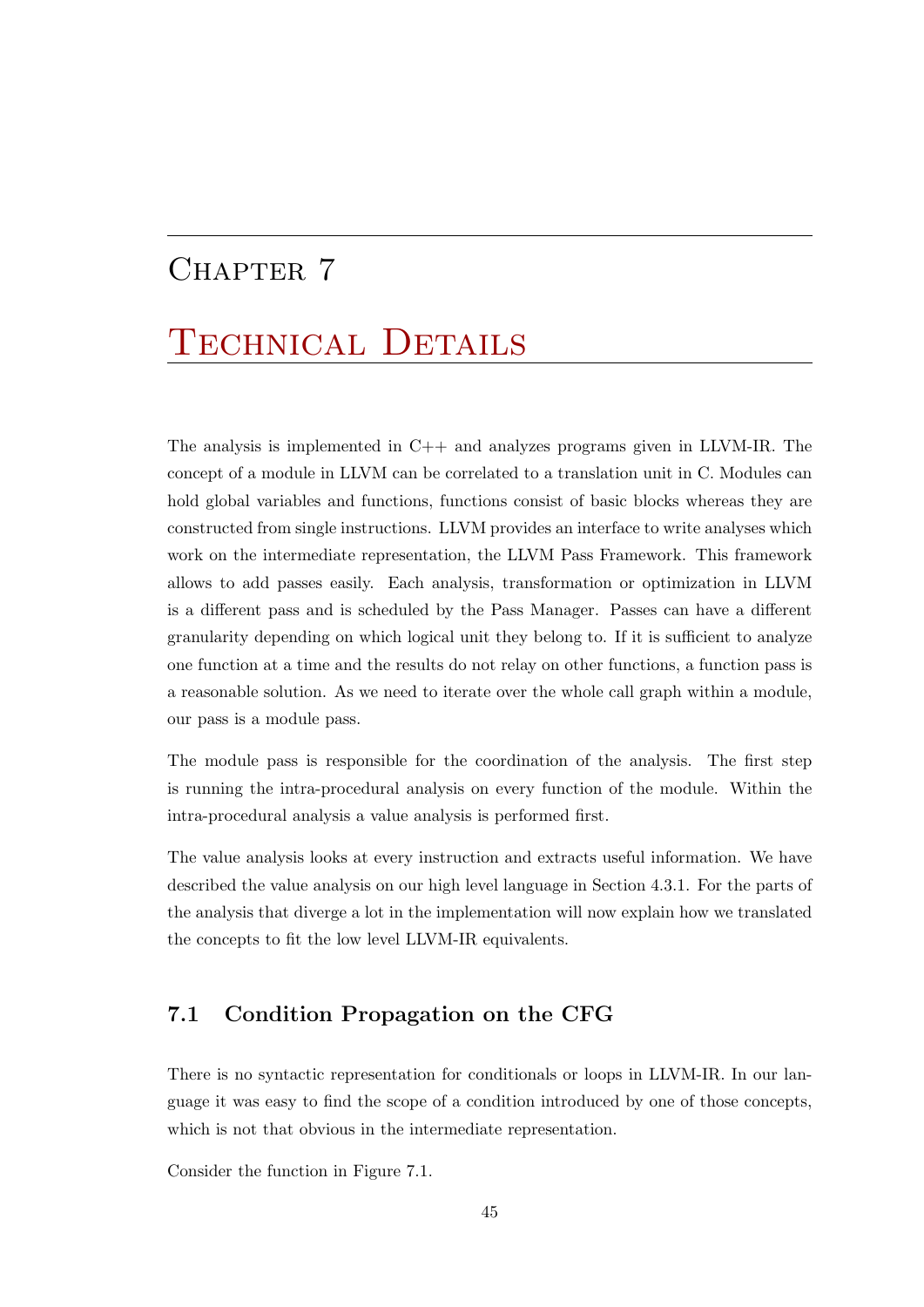```
1 func f () {
2 ...
3 if (x < y)4 ...
5 else
6 \cdots7 }
```
Figure 7.1: Example Condition Propagation

<span id="page-55-0"></span>The consequence is executed when  $x \leq y$  holds, otherwise the alternative is executed. Figure [7.2](#page-55-1) shows the corresponding LLVM-IR code.

```
1 define i32 @func() #0 {
2 entry :
3 ...
4 % \text{Komp} = i \text{cmp} slt i32 %x, %y
5 br i1 % cmp, label % if . then, label % if . end
6
7 \mid \text{if. then :} ; preds = % entry
8 ...
9 br label %if.end
10
11 | if .else: \qquad \qquad ; preds = % entry
12 ...
13 br label %if.end
14
15 if .end: \begin{array}{ccc} 15 & \text{if.} \text{ends} = \sqrt[6]{11} \text{.} \end{array}\frac{16}{16} ... \frac{16}{16} ... \frac{16}{16} ...
17 \, | \, }
```
Figure 7.2: Example Condition Propagation in LLVM-IR

The analysis starts at the entry block and follows branches along the control flow. When reaching a conditional branch, such as the one in line five, the condition and the negated condition are computed. Then the immediate post-dominator of the branch destinations is computed. In the example the destinations are  $\lambda$ **if.then** and  $\lambda$ **if.else**, the immediate post-dominator is  $\chi$ **if.end.** The  $\chi$ **if.then** block is evaluated under the assumption that our condition holds, analogously for the else branch with the negated condition. The algorithm for this computation is recursive which resolves nesting and the scoping of the conditions. After both branches have computed their results, they are joined. Remember that we have polyhedral unions, which allows us to not overapproximate when joining these results. For the then branch we will get results that contain the collected values with the additional constraint  $x \leq y$  and for the *else* branch with the constraint  $x \geq y$ , so they are disjoint. After the join the analysis continues at the post-dominator.

The described propagation corresponds to a propagation along the control dependencies.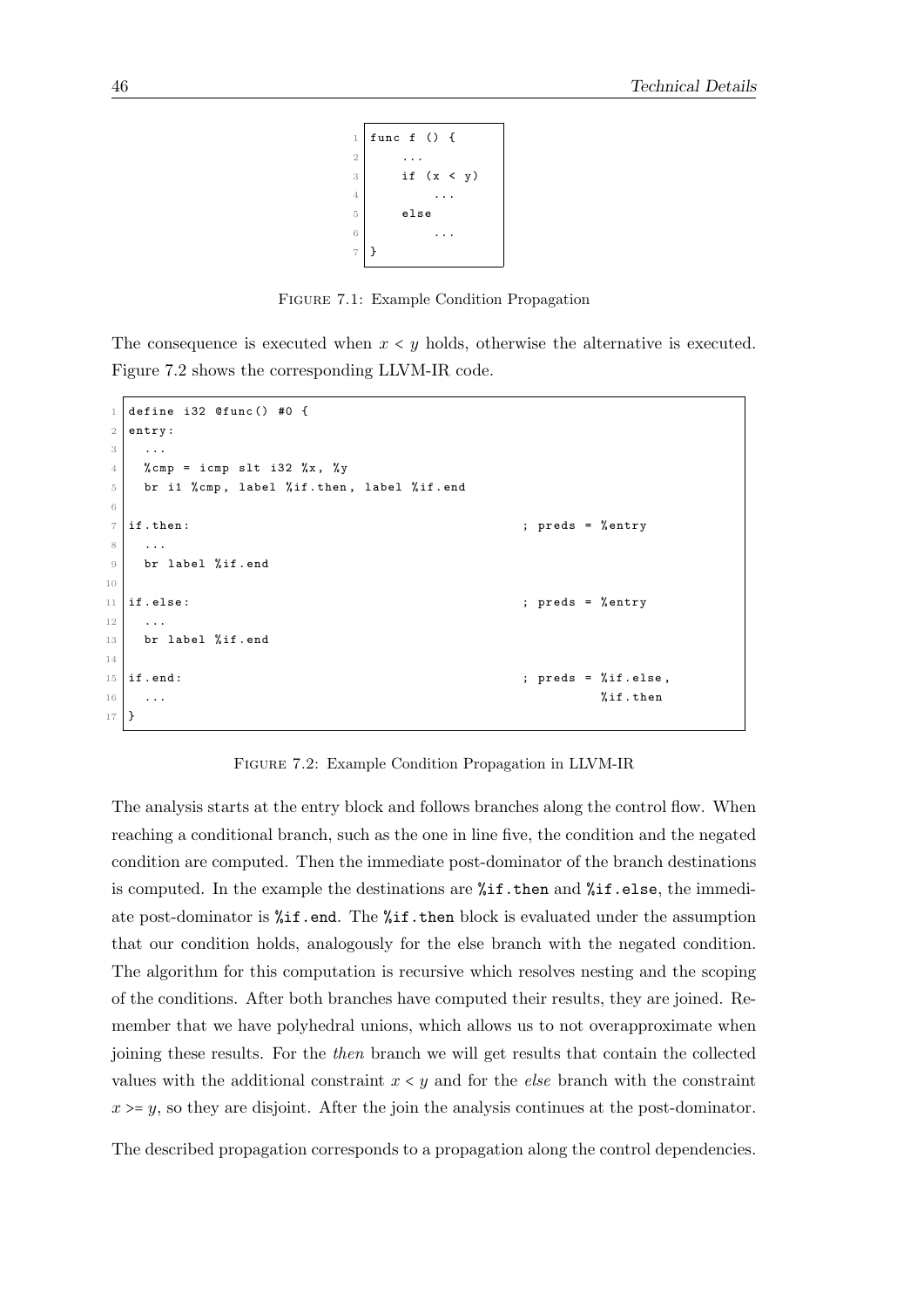There are a couple of corner cases to take care of: First of all, the immediate postdominator does not need to exist. This can occur if there is a return statement inside a conditional our due to control flow induced by exception handling. Another LLVM pass to normalize the CFG is executed before our pass. This pass cannot always normalize the CFG, in these cases our analysis will drop all value analysis results for the function.

The condition cannot always be expressed with a polyhedral union. In this case we assume that both branches are executed unconditionally, which is a sound overapproximation. On the other hand, we may detect that a condition cannot hold. We have found a dead branch, and the bottom value is assigned to all values inside the corresponding blocks.

For non-SSA programs the condition of a conditional branch does not need to hold until the immediate post-dominator is reached. One of the variables inside the condition may be overwritten within a block. This is not a problem in our case since the analysis always operates on an SSA form program and therefore it is clear which values are addressed within the condition.

Switch statements in LLVM-IR are handled using the same concepts.

### <span id="page-56-0"></span>7.2 Further Remarks

Our analysis requires some properties on the given LLVM-IR in order to compute useful results. One requirement has been mentioned in Section [7.1,](#page-54-1) namely to be able to find post-dominators for basic blocks. A second requirement is, that the Promote Memory To Register Pass of LLVM is executed before our analysis. This pass eliminates unnecessary reads and writes to memory, e.g. for local variables that are stored to memory in one instruction and are immediately loaded again for the next instruction. This elimination is crucial for the Scalar Evolution as it does not reason about values stored to or loaded from memory. Our results strongly dependent on those of the Scalar Evolution and therefore we require this pass.

In our language we did not introduce the concept of pointer but rather only referred to arrays. In LLVM-IR we handle every pointer variable as an array. Accesses are always relative to some pointer or array variable. The intermediate representations uses special instructions to address a certain position relative to a pointer, called GetElementPointerInstruction. This instruction can also describe an access to a multidimensional array or a struct. We do not support structs or multidimensional arrays, so our analysis gives up on a function when they are accessed. To overapproximate them, we would need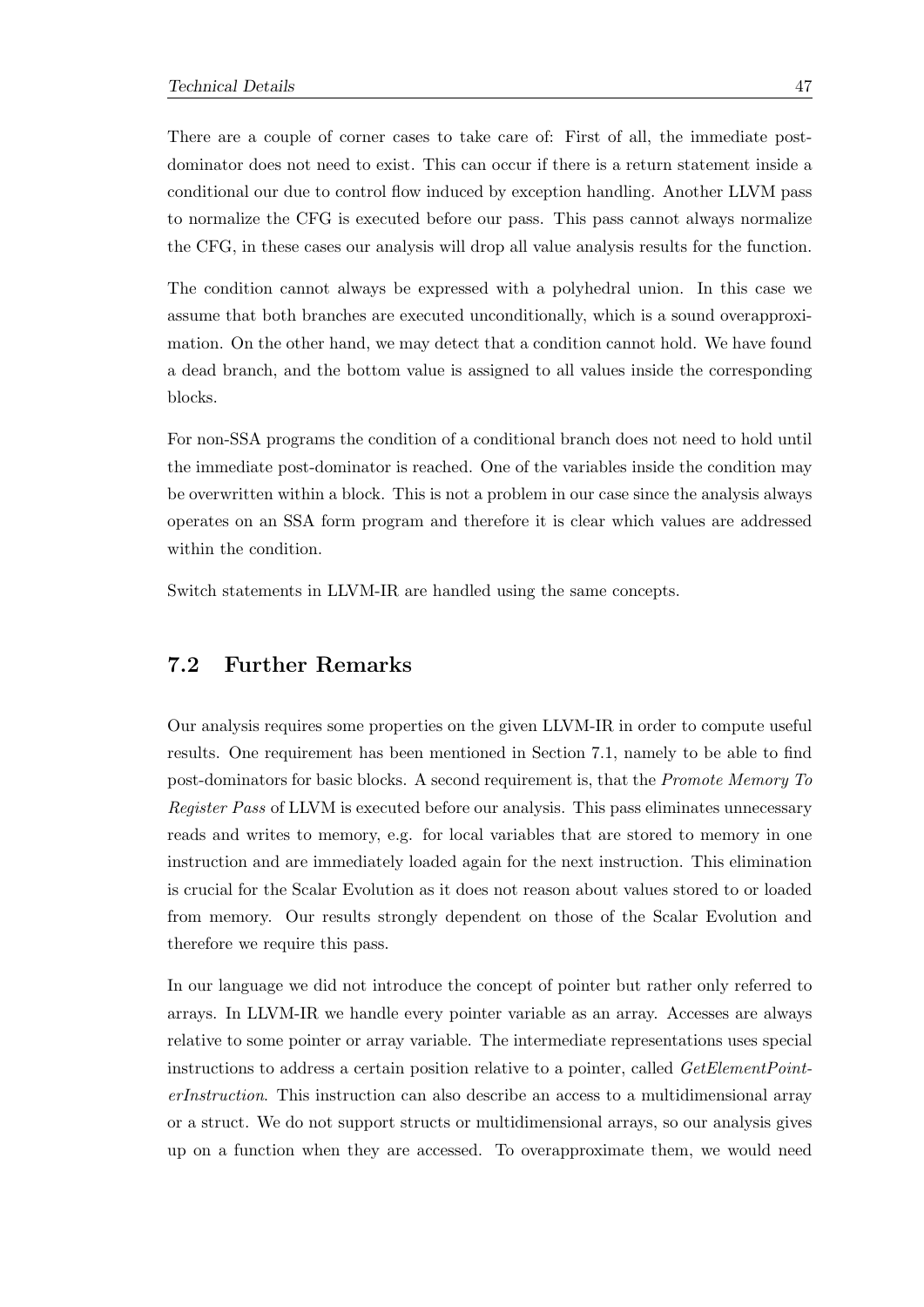to exclude the possibility that they hand out pointers to functions outside the module, which could result in accesses we cannot detect.

In the last phase of our analysis we resolve function calls and iterate until results stabilize. We have already described how we handle strongly connected components and functions within our module, but we have not talked about functions outside the module that are called. These functions cannot be analyzed as we only see the declarations, so we need to overpproximate them soundly. This is done by generating whole array accesses for all global arrays and for all pointers handed over to these functions. In a couple of cases we can do better: Functions in LLVM can be annotated with read none, which indicates that this function does not accesses any memory. Those functions are not overapproximated when called (and also not analyzed when within our module). LLVM provides a module pass named TargetLibraryInfo which, in combination with Memory Builtins, enables us to detect functions like malloc or free. Especially malloc is interesting for our analysis, as a call to malloc creates a new array. Therefore instead of handling malloc as a regular function, we have a special treatment: We handle the pointer we receive as a new array and do not assume memory accesses to arrays when malloc is called.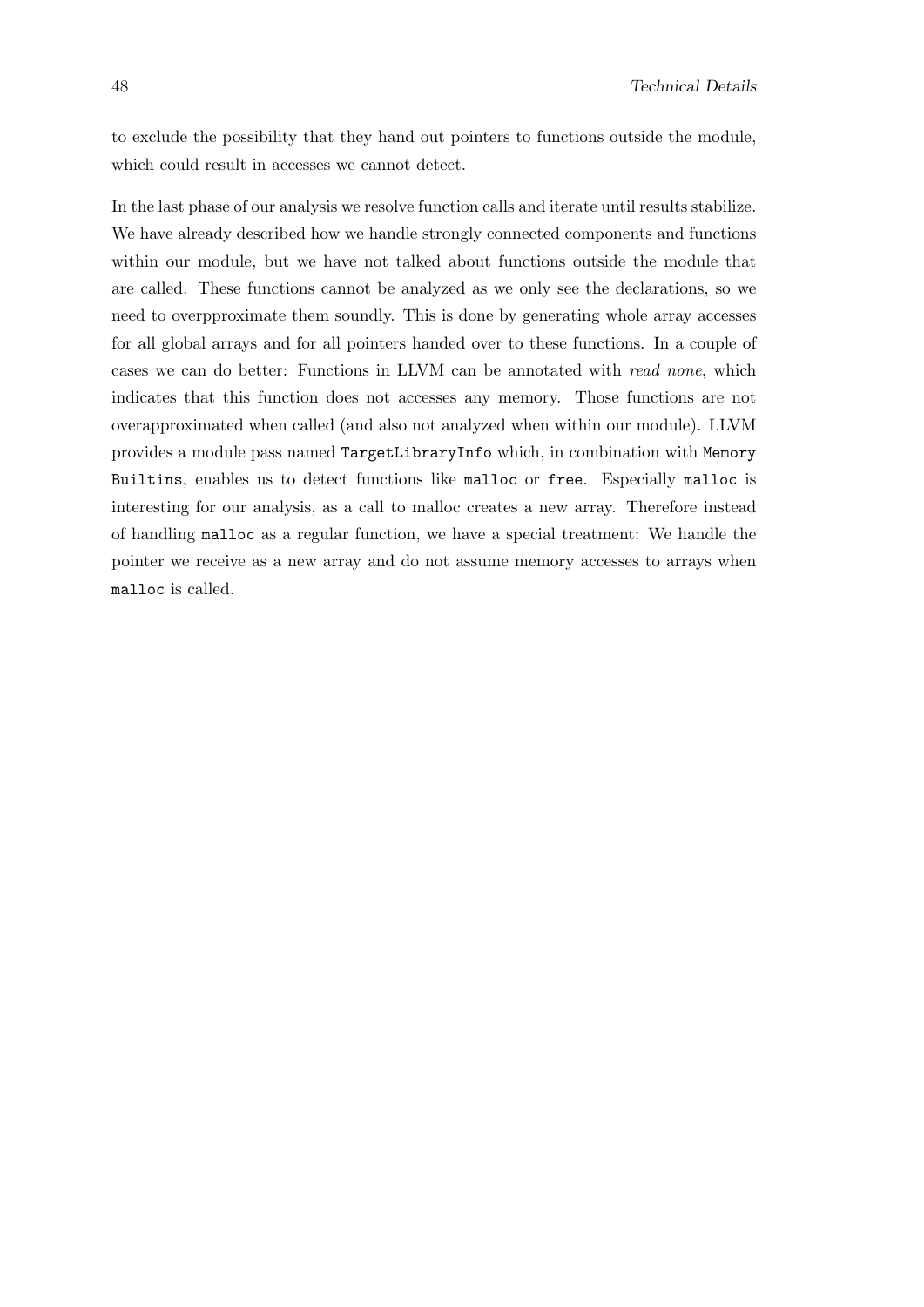## <span id="page-58-0"></span>CHAPTER 8

# CONCLUSION AND FUTURE WORK

### <span id="page-58-1"></span>8.1 Future Work

There are several approaches to improve analysis precision as well as applicability. The support of multidimensional arrays could be added without the need of new logic. Return values of functions are not supported but may be a nice additional feature.

Currently structs are not supported at all, we need to give up when structs are involved. To make the approximation for structs better, one could look at the fields of the struct. When the struct contains only primitive data types and no pointer, it could be handled similar to arrays. An approximation for other structs could also be thought of.

The handling for function calls to functions outside the translation unit is quite overapproximative. A more advanced approach for the approximation of these functions could be thought of, e.g., link time optimizations.

For simplicity we consider that no overflow occurs. The theory is based on integers of unlimited size, so  $x < x + 1$  is always true. Polly [\[3\]](#page-62-3) is aware of possible overflows. LLVM as well as the Scalar Evolution support integer overflow detection by marking values that cannot overflow. For all other computations Polly adds constraints describing that the results belong to a residue class. This residue class is calculated by *value* mod *maxInt*.

As we have seen before, the Scalar Evolution is able to calculate loop bounds. With these loop bounds we constrain loop variant variables for which the Scalar Evolution provides an Add Recurrence. But, as described in Section [6.1.2,](#page-50-0) we still miss loop bound information on variables for which the Scalar Evolution could not find an affine recurrence. An additional detection for upper bounds of loop variant variables is desirable.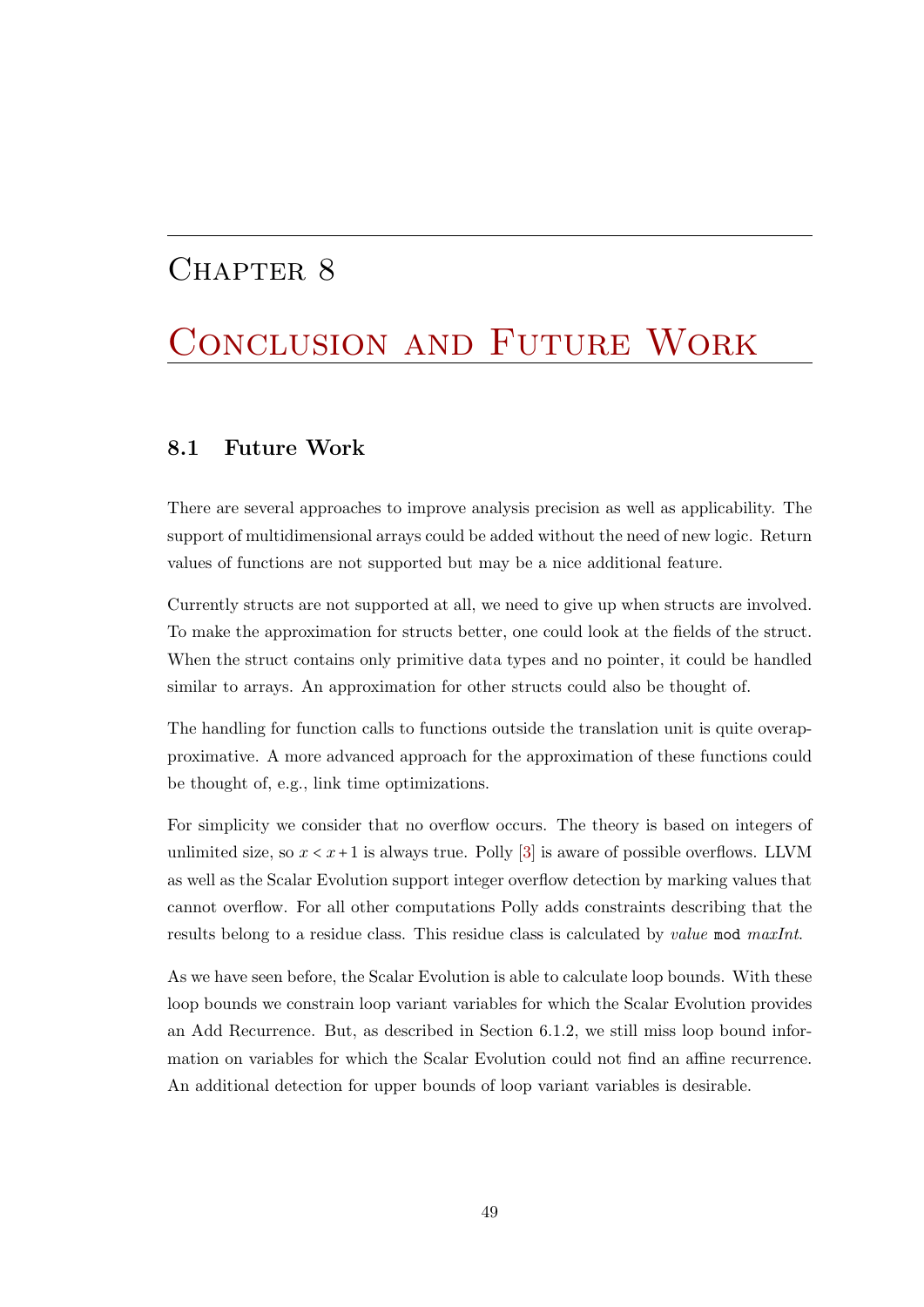We do not work with modulo during the analysis<sup>[1](#page-59-1)</sup>, although it is part of Presburger arithmetic. This could be added in the analysis, but then the inter-procedural widening is no longer sound. It relies on the monotonicity property of the operations, that the modulo operation does not have.

Loop carried dependencies are challenging for every parallelizer. Detecting those dependencies is a desirable feature. This is elaborated in the theory and supported by the descriptions, but not yet by the implementation of the dependence analysis.

An interesting new extension would be to use the gained access descriptions to extract run-time checks. These checks could be placed in front of a critical section to select either a parallelized version or a sequential version at run-time. This includes two major tasks: constructing the run-time checks and finding out when they are actually useful for a parallelizer.

## <span id="page-59-0"></span>8.2 Conclusion

The work presents a context and flow sensitive inter-procedural analysis for memory dependencies. The main contribution is, that the analysis works at an inter-procedural level and provides parametric accesses descriptions for different kinds of granularities of program regions. The descriptions are carefully designed to address a variety of different problems. In order to compare regions within a function, control flow sensitive information is used. Loop carried memory dependencies can be detected using the access descriptions as they encode values with respect to loop iterations. The summarized descriptions for functions enable the comparison of regions that contain function calls. There are no restrictions on the program under analysis. Solutions for recursions, function calls outside the module, loops and other language elements are provided.

Although the descriptions for memory accesses are powerful, the practical results so far are not as good as expected. First, the analysis is purely static which makes it conservative. Run-time checks would improve on the results. The main problems for a loss of precision in practice are missing information on loop variant variables and the expensive calculations for intersections and joins. The last aspect is the one we assume to be the most critical: To reduce the time for the calculations, a restriction on the number of parameters needs to be considered. Sometimes the introduction of a parameter does not pay off, an overapproximation is therefore profitable to reduce the time for the computations. The question remains how to detect those parameters.

<span id="page-59-1"></span><sup>&</sup>lt;sup>1</sup>For the detection of loop carried dependencies modulo is used, but these calculations are done when the analysis has already collected all access descriptions.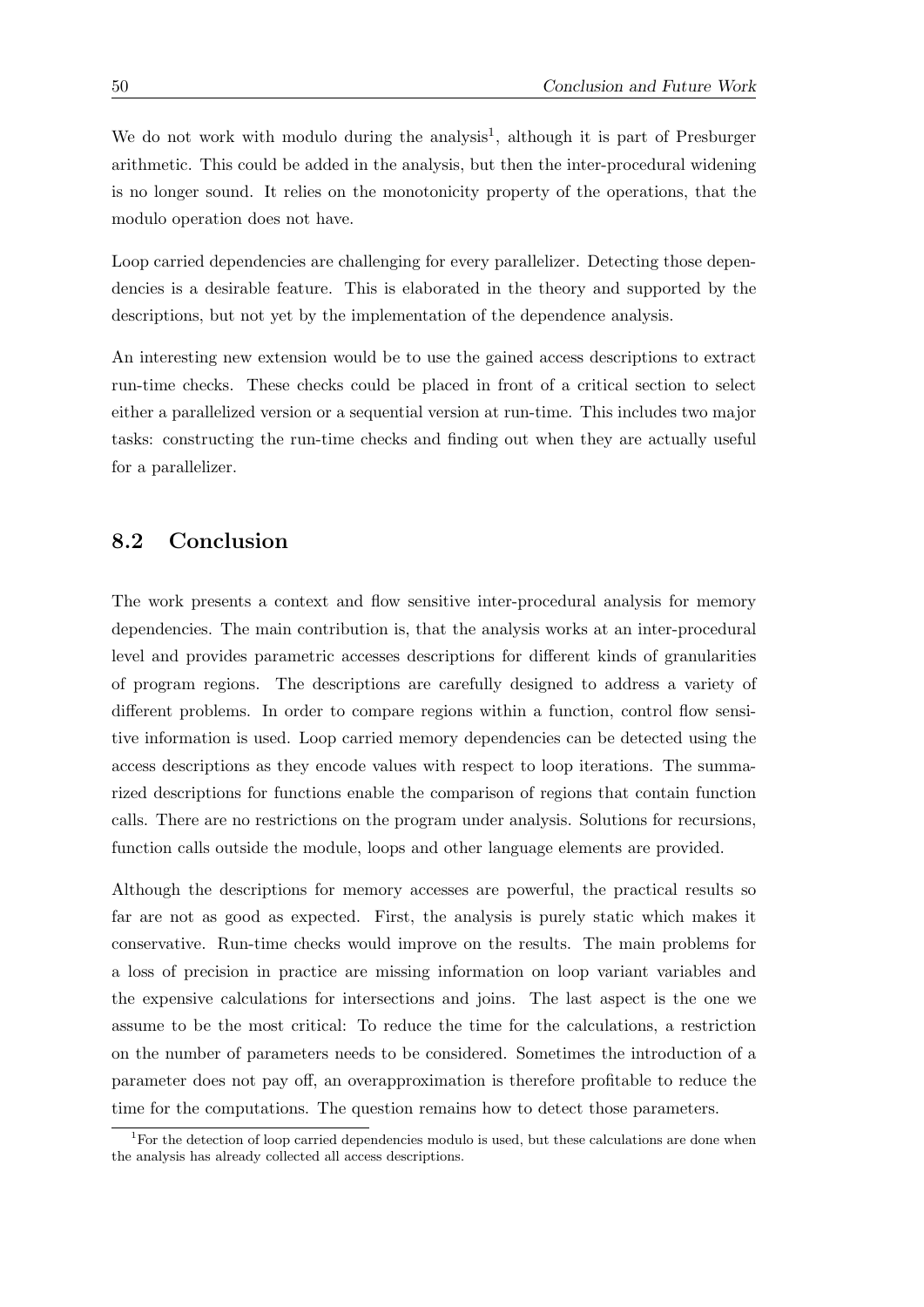Overall the approach has a lot of potential for further research.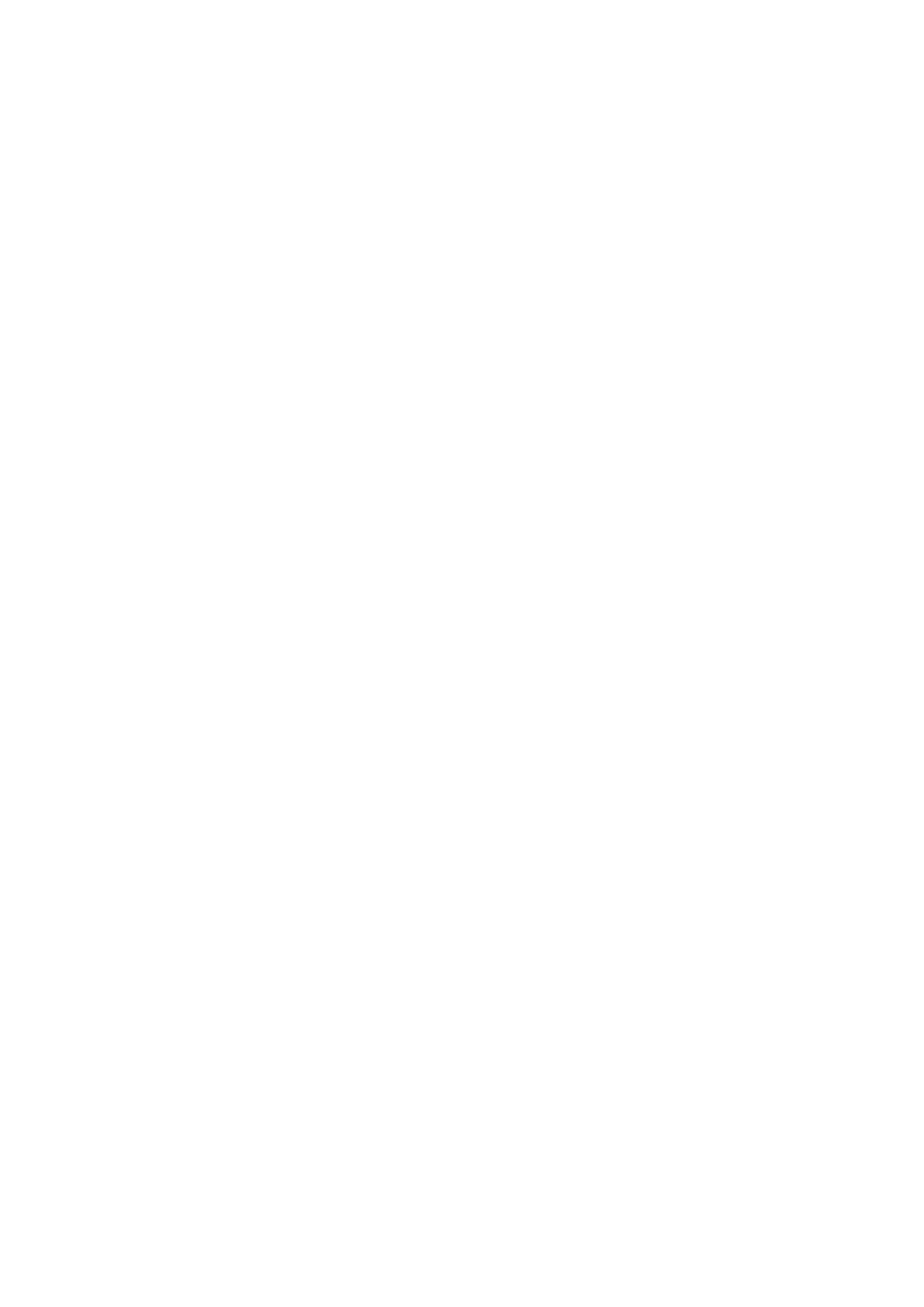## <span id="page-62-0"></span>**BIBLIOGRAPHY**

- <span id="page-62-1"></span>[1] Sven Verdoolaege. ISL: An Integer Set Library for the Polyhedral Model. In Proceedings of the Third International Congress Conference on Mathematical Software, ICMS'10, pages 299–302, Berlin, Heidelberg, 2010. Springer-Verlag. ISBN 3-642-15581-2, 978-3-642-15581-9. URL [http://dl.acm.org/citation.cfm?id=](http://dl.acm.org/citation.cfm?id=1888390.1888455) [1888390.1888455](http://dl.acm.org/citation.cfm?id=1888390.1888455).
- <span id="page-62-2"></span>[2] Scalar Evolution Pass. URL [http://llvm.org/docs/Passes.html#](http://llvm.org/docs/Passes.html#scalar-evolution-scalar-evolution-analysis) [scalar-evolution-scalar-evolution-analysis](http://llvm.org/docs/Passes.html#scalar-evolution-scalar-evolution-analysis). [Accessed 2015-12-07].
- <span id="page-62-3"></span>[3] Tobias Grosser, Armin Größlinger, and Christian Lengauer. Polly — Performing Polyhedral Optimizations on a Low-Level Intermediate Representation. Parallel Processing Letters, 22(04):1250010, 2012. doi: 10.1142/S0129626412500107. URL <http://www.worldscientific.com/doi/abs/10.1142/S0129626412500107>.
- <span id="page-62-4"></span>[4] Mojżesz Presburger. Über die Vollständigkeit eines gewissen Systems der Arithmetik ganzer Zahlen, in welchem die Addition als einzige Operation hervortritt. In Comptes Rendus du I Congrés des Mathématiciens des Pays Slaves, pages 292–101, 1929.
- <span id="page-62-5"></span>[5] Chris Lattner and Vikram Adve. LLVM: A Compilation Framework for Lifelong Program Analysis & Transformation. In Proceedings of the 2004 International Symposium on Code Generation and Optimization (CGO'04), Palo Alto, California, Mar 2004.
- <span id="page-62-6"></span>[6] Ron Cytron, Jeanne Ferrante, Barry K. Rosen, Mark N. Wegman, and F. Kenneth Zadeck. Efficiently Computing Static Single Assignment Form and the Control Dependence Graph. ACM Trans. Program. Lang. Syst., 13(4):451–490, October 1991. ISSN 0164-0925. doi: 10.1145/115372.115320. URL [http://doi.acm.org/](http://doi.acm.org/10.1145/115372.115320) [10.1145/115372.115320](http://doi.acm.org/10.1145/115372.115320).
- <span id="page-62-7"></span>[7] Robert A. Van Engelen. Symbolic Evaluation of Chains of Recurrences for Loop Optimization. Technical report, Computer Science Department, Florida State University, 2000.
- <span id="page-62-8"></span>[8] Robert van Engelen. Efficient Symbolic Analysis for Optimizing Compilers. In Proceedings of the 10th International Conference on Compiler Construction, CC '01, pages 118–132, London, UK, UK, 2001. Springer-Verlag. ISBN 3-540-41861-X. URL <http://dl.acm.org/citation.cfm?id=647477.727776>.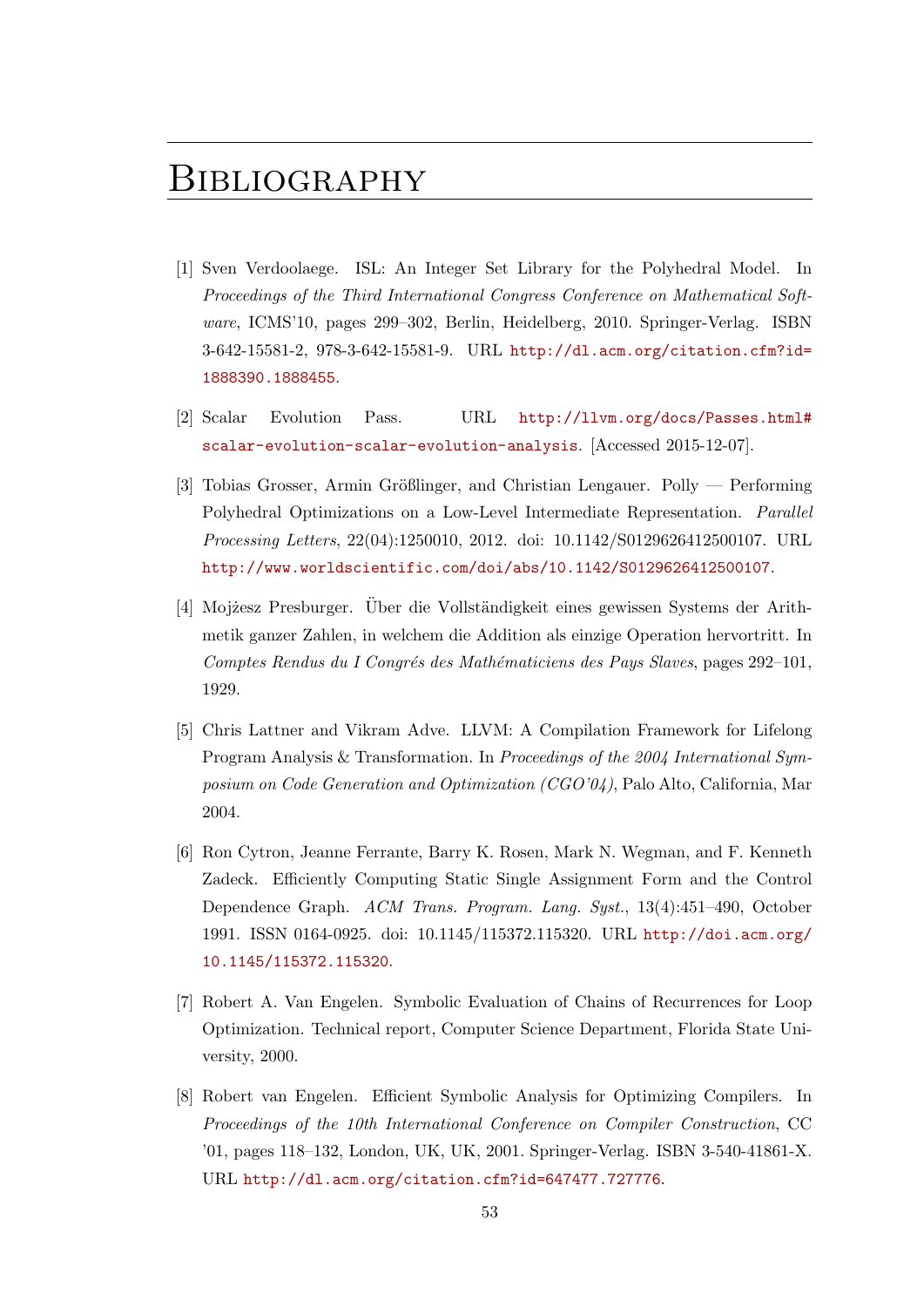- <span id="page-63-0"></span>[9] Johnnie L. Birch. Using the Chains of Recurrences Algebra for Data Dependence Testing and Induction Variable Substitution, 2002.
- [10] Olaf Bachmann, Paul S. Wang, and Eugene V. Zima. Chains of Recurrences a Method to Expedite the Evaluation of Closed-Form Functions. In In International Symposium on Symbolic and Algebraic Computing, pages 242–249. ACM Press, 1994.
- <span id="page-63-1"></span>[11] Eugene V. Zima. On Computational Properties of Chains of Recurrences. In Proceedings of the 2001 International Symposium on Symbolic and Algebraic Computation, ISSAC '01, pages 345–, New York, NY, USA, 2001. ACM. ISBN 1-58113- 417-7. doi: 10.1145/384101.384148. URL [http://doi.acm.org/10.1145/384101.](http://doi.acm.org/10.1145/384101.384148) [384148](http://doi.acm.org/10.1145/384101.384148).
- <span id="page-63-2"></span>[12] Tobias Grosser. Enabling Polyhedral Optimizations in LLVM. Diploma thesis, University of Passau, April 2011. URL [http://polly.llvm.org/publications/](http://polly.llvm.org/publications/grosser-diploma-thesis.pdf) [grosser-diploma-thesis.pdf](http://polly.llvm.org/publications/grosser-diploma-thesis.pdf).
- <span id="page-63-3"></span>[13] Silvius Rus, Lawrence Rauchwerger, and Jay Hoeflinger. Hybrid Analysis: Static & Dynamic Memory Reference Analysis. Int. J. Parallel Program., 31(4):251–283, August 2003. ISSN 0885-7458. doi: 10.1023/A:1024597010150. URL [http://dx.](http://dx.doi.org/10.1023/A:1024597010150) [doi.org/10.1023/A:1024597010150](http://dx.doi.org/10.1023/A:1024597010150).
- <span id="page-63-4"></span>[14] Radu Rugina and Martin C. Rinard. Symbolic Bounds Analysis of Pointers, Array Indices, and Accessed Memory Regions. ACM Trans. Program. Lang. Syst., 27 (2):185–235, March 2005. ISSN 0164-0925. doi: 10.1145/1057387.1057388. URL <http://doi.acm.org/10.1145/1057387.1057388>.
- <span id="page-63-5"></span>[15] Patrick Cousot and Nicolas Halbwachs. Automatic Discovery of Linear Restraints Among Variables of a Program. In Proceedings of the 5th ACM SIGACT-SIGPLAN Symposium on Principles of Programming Languages, POPL '78, pages 84–96, New York, NY, USA, 1978. ACM. doi: 10.1145/512760.512770. URL [http://doi.acm.](http://doi.acm.org/10.1145/512760.512770) [org/10.1145/512760.512770](http://doi.acm.org/10.1145/512760.512770).
- <span id="page-63-6"></span>[16] Nicolas Halbwachs. Delay Analysis in Synchronous Programs. In Proceedings of the 5th International Conference on Computer Aided Verification, CAV '93, pages 333–346, London, UK, UK, 1993. Springer-Verlag. ISBN 3-540-56922-7. URL [http:](http://dl.acm.org/citation.cfm?id=647762.735515) [//dl.acm.org/citation.cfm?id=647762.735515](http://dl.acm.org/citation.cfm?id=647762.735515).
- <span id="page-63-7"></span>[17] Thomas A. Henzinger and Pei-Hsin Ho. A Note on Abstract Interpretation Strategies for Hybrid Automata. In Hybrid Systems II, pages 252–264, London, UK, UK, 1995. Springer-Verlag. ISBN 3-540-60472-3. URL [http://dl.acm.org/citation.](http://dl.acm.org/citation.cfm?id=646875.709992) [cfm?id=646875.709992](http://dl.acm.org/citation.cfm?id=646875.709992).